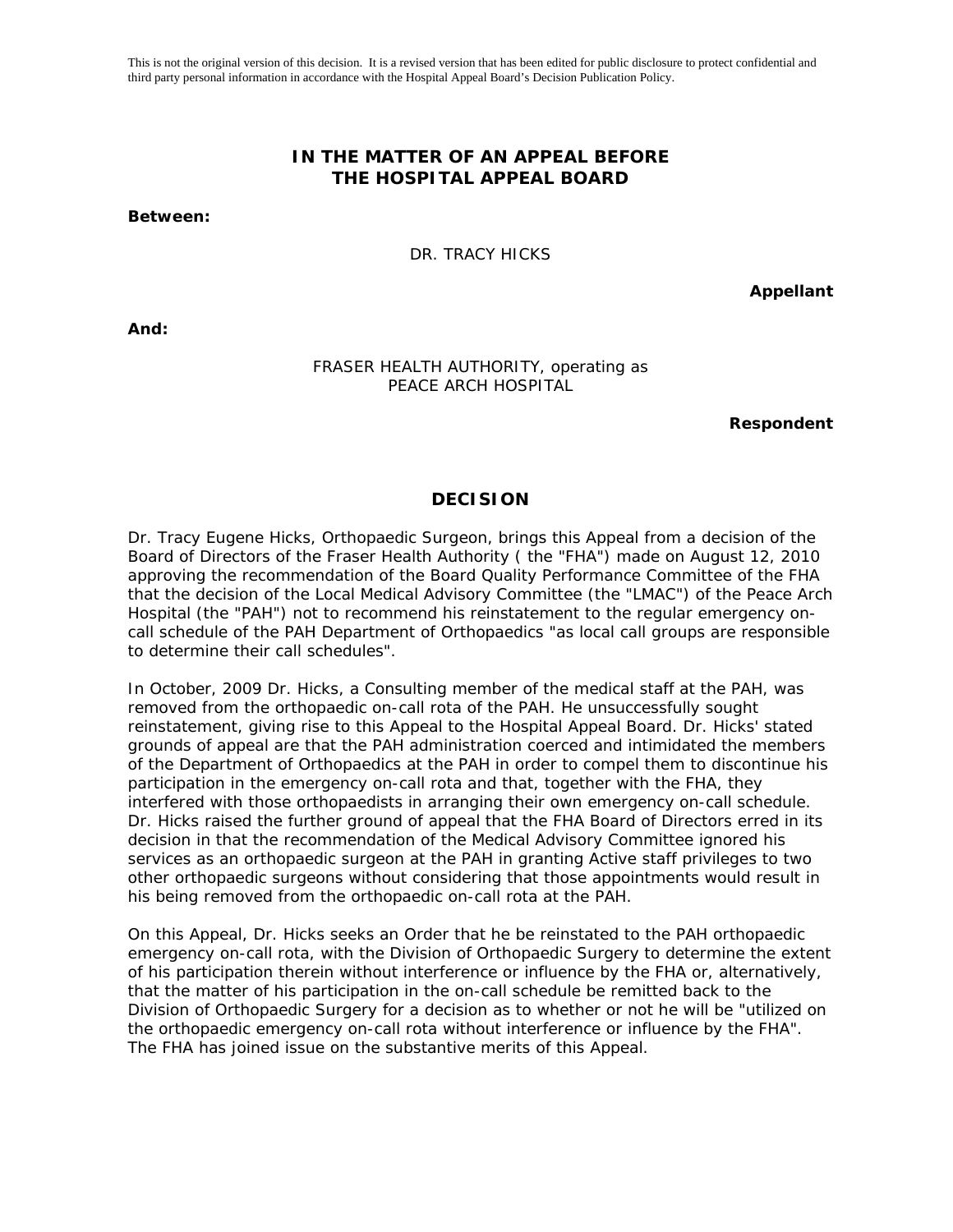At the conclusion of the hearing of this Appeal, the Dr. Hicks enlarged his claim for relief to seek an Order that there should be no impediment to his undertaking treatment of patients seen at the Emergency Department of the PAH and requiring urgent surgery, that there should be no impediment to his obtaining time to do follow up and secondary operations arising from the consequences of a patient's initial surgery, and further, that as a Consulting staff member, he is not a *locum tenens* or Temporary staff member when he is involved in the on-call schedule of the Orthopaedic Division at the PAH and insofar as he does not require *locum tenens* or Temporary staff privileges in doing so, the FHA's Guidelines for *Locum Tenens* or Temporary Staff of the FHA does not apply to him.

Prior to the hearing of the Appeal, the FHA raised an issue as to the Board's jurisdiction to entertain the Appeal, arguing that the decision appealed from was not a decision which modified, refused, suspended or revoked Dr. Hicks' privileges and that accordingly, the Hospital Appeal Board was without "jurisdiction" to entertain the within Appeal. The FHA's position was, and remains, that its decision, sought to be appealed, does not fall within the scope of s.46 of the *Hospital Act*, RSBC 1996, c.200 (the "*Hospital Act*").

The FHA sought a preliminary decision on the "jurisdictional" question prior to an evidentiary hearing before this Board. Following receipt of written submissions, we declined to deal with the "jurisdictional" objection in advance of the hearing of the substantive merits of this Appeal. See, *Hicks v. Fraser Health Authority,* Decision on Procedure for Determining Jurisdiction, May 11, 2011.

The Appeal proceedings spanned a lengthy period of time. Following the evidentiary hearing, written submissions of the parties were received by the Board, the latest of which were received on February 1, 2013. Decision on the Appeal was reserved.

## **I The Preliminary Issue**

This Appeal requires the Board to address a preliminary question of statutory interpretation. That question is whether the decision to remove Dr. Hicks from the orthopaedic on-call rota, given the nature of the Consulting staff privileges he holds under the FHA Medical Staff *Bylaw*s (the "*Bylaw*s"), constitutes a modification, refusal, suspension or revocation of his permit to practice in the PAH, within the purview of s.46(1) of the *Hospital Act*:

> 46 (1) The Hospital Appeal Board, consisting of members appointed under subsection (4), is continued for the purpose of providing practitioners appeals from

(a) a decision of a board of management that modifies, refuses, suspends, revokes or fails to renew a practitioner's permit to practice in a hospital,…

(underlining added)

If the answer is "yes", Dr. Hicks has a right to appeal to this Board. If the answer is "no", Dr. Hicks has no such right. Since the right of appeal lies only from a change to a permit to practice, one of the key issues on this branch of the within Appeal concerns the fundamental nature of that particular permit to practice which confers consulting privileges. Central to this preliminary issue is the proper interpretation of *Bylaw* 6.5.5, which governs Consulting staff. The *Bylaws* are promulgated by the Board of Directors of the FHA pursuant to the authority and requirements of the *Hospital Act* and its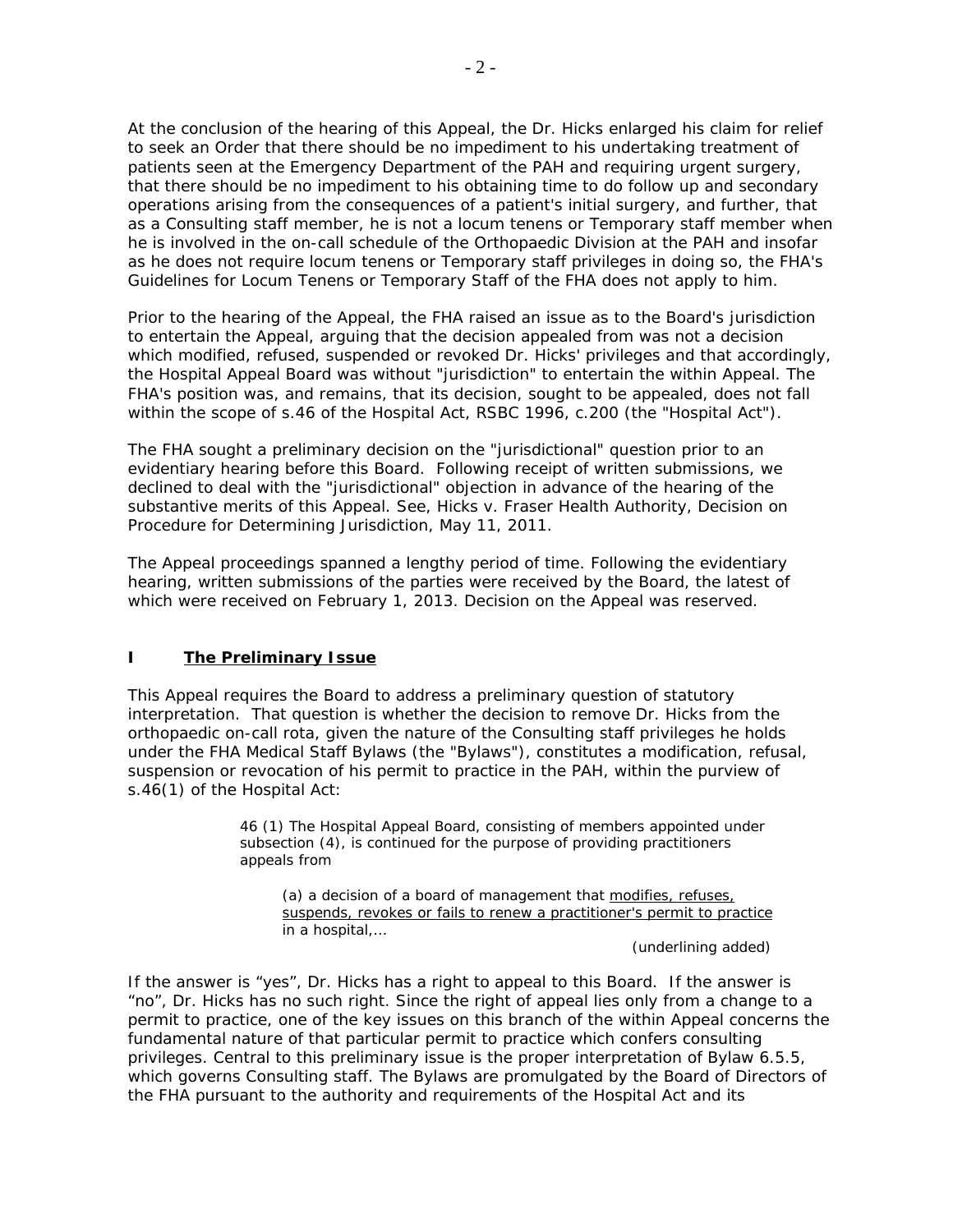*Regulations*. They describe the relationship and the responsibilities of the Board of Directors and individual members of the medical staff within the FHA. They also set out the conditions under which members of the medical staff serve the facilities and programs operated by the FHA and provide patient care. The *Bylaws* are approved by the British Columbia Minister responsible for Health Services. Medical staff *Rules* established pursuant to the *Bylaws* outline medical staff and FHA's obligations respecting patient care.

*Bylaw* 6.5.5 provides:

6.5.5 Unless specifically exempted by the Health Authority, members of the consulting staff may be required to participate in fulfilling the organizational and service responsibilities, including on-call responsibilities, of the Regional Department to which the member is assigned, as determined by the Health Authority and described in the Medical Staff *Rules*.

(underlining added)

The *Bylaws* define "Consultant" as:

A Member of the Medical Staff who has been asked to evaluate a patient and provide recommendations for care (consultation only), write orders for care and follow up (consultation with ongoing care) or assume the entire care of the patient and become the Most Responsible Practitioner (consultation with transfer of care).

Dr. Hicks submits that providing on-call coverage is part of the legal scope of his permitted practice as a member of the Consulting medical staff, and that a complete denial of on-call time, as occurred here, therefore constitutes a revocation or modification of his privileges and can be appealed pursuant to s.46 (1) (a) of the *Hospital Act*: *Tsang v. Delta Hospital*, 2000 BCSC 232 ("*Tsang").*

Dr. Hicks advances several submissions in support of his position, but to bring the issue into focus it is useful at the outset to reproduce here his submissions with regard to the language of *Bylaw* 6.5.5:

> On a plain reading of *Bylaw* 6.5.5, the FHA is given the authority to compel consultants to fulfill on-call responsibilities "as determined by the Health Authority"…. *Bylaw* 6.5.5 does not grant the converse authority and does not give the FHA the authority to exclude a practitioner from call. *Bylaw* 6.5.5 does not mention excluding consultants from the on-call schedule.

> > [Emphasis in original]

In its response, the FHA submits that *Bylaw* 6.5.5 makes clear that Consulting staff privileges do not include any on-call rights. It submits that participation in the on-call schedule is not one of the legal incidents of Consulting staff privileges to begin with, and that any grant or limitation in on-call participation engages a purely operational decision within the discretion of the FHA:

> It is the position of the FHA that the words "may be required" and "as determined by the Authority" do not import a "right" but rather a discretion, a discretion that lies with the Health Authority.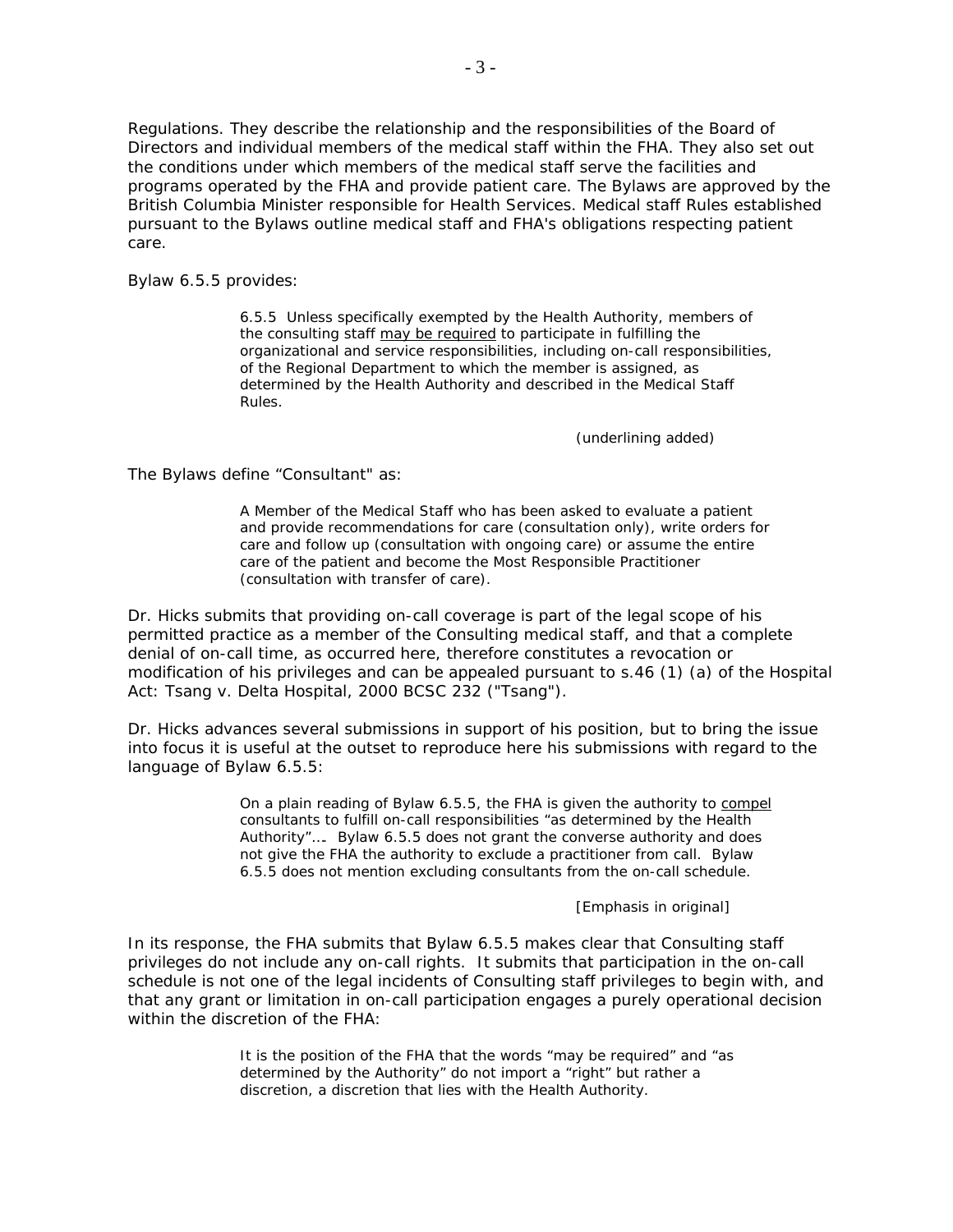If the FHA's interpretation is correct – that Dr. Hicks' Consulting privileges do not in their nature, terms or conditions confer any entitlement to participate in the on-call rota – no appeal would lie to the Board.

We conclude that s.46(1)(a) of the *Hospital Act* makes clear that the Board's mandate is to hear appeals from decisions that adversely affect the *permit* itself. Dr. Hicks is therefore correct in asserting that "the fundamental issue on this Appeal is the nature of Consulting privileges". If the nature of Consulting privileges does not include the legal incidents relied on by Dr. Hicks, it would follow that no appeal would lie under s.46(1)(a) of the *Hospital Act*: *Paulus v. Surrey Memorial Hospital*, 2000 BCCA 342 ("*Paulus*"). For the reasons that follow, it is our view that the FHA's position on this issue is the correct one, and that no appeal lies to the Board from the FHA's decision in this instance.

At the outset, we observe that both the Board and the parties have over the course of these proceedings described this question as being "jurisdictional" in nature. However, recent judicial authority has called into question whether this type of legal issue is properly described as being truly "jurisdictional", or whether it is more properly characterized as pertaining to the interpretation of the "home statute" within the exclusive jurisdiction of the tribunal even though it speaks to whether an appeal properly lies to the tribunal: *Alberta (Information and Privacy Commissioner) v. Alberta Teachers' Association*, [2011] 2 S.C.R. 654 (S.C.C.); *Canada (Canadian Human Rights Tribunal) v. Canada (Attorney General)*, [2011] 3 S.C.R. 471 (S.C.C.); and see *Prairie North Regional Health Authority v. Kutzner*, 2010 SKCA 650. While that question is obviously one for a reviewing Court and not this Board, the point is raised here simply to acknowledge that given recent developments in the larger body of administrative law, we seek to avoid using the term "jurisdiction" except where necessary to do so with reference to a quotation from a judicial authority or the submissions of the parties.

The FHA *Bylaws* define the term "Privileges" as follows:

Privileges: Permission to practice medicine, dentistry, midwifery or as a nurse practitioner in the facilities and Programs operated by FHA and granted by FHA to a Member of the Medical Staff. Privileges describe the extent of clinical practice of an individual Member based on the member's credentials, competence, performance and professional suitability. Privileges are based on the needs of the programs and communities supported by FHA and capacity of the facilities and Programs to support the member's scope of clinical practice. Privileges describe and define the extent and scope of the permitted clinical practice of a Member in the facilities and Programs of FHA.

While Dr. Hicks has correctly stated that the fundamental issue in this Appeal is the nature of Consulting privileges, the answer to this question must be found with reference to the *Bylaws* and related *Rules*. While this Board has broad appellate jurisdiction, we cannot rewrite the *Bylaws* themselves. The question is not what the panel thinks the *Bylaws* ought to provide, but what they do provide: *Paulus* (at paras. 24-25).

Dr. Hicks submits that *Bylaw* 6.5.5 "does not mention excluding consultants from the oncall schedule". However, that position begs the question as to whether there is such a right to begin with. Dr. Hicks has not pointed to any support in the text of *Bylaw* 6.5.5 for the existence of such a right. Indeed, on its face, *Bylaw* 6.5.5 is not couched as a provision which contemplates that "on-call" is a necessary incident of Consulting staff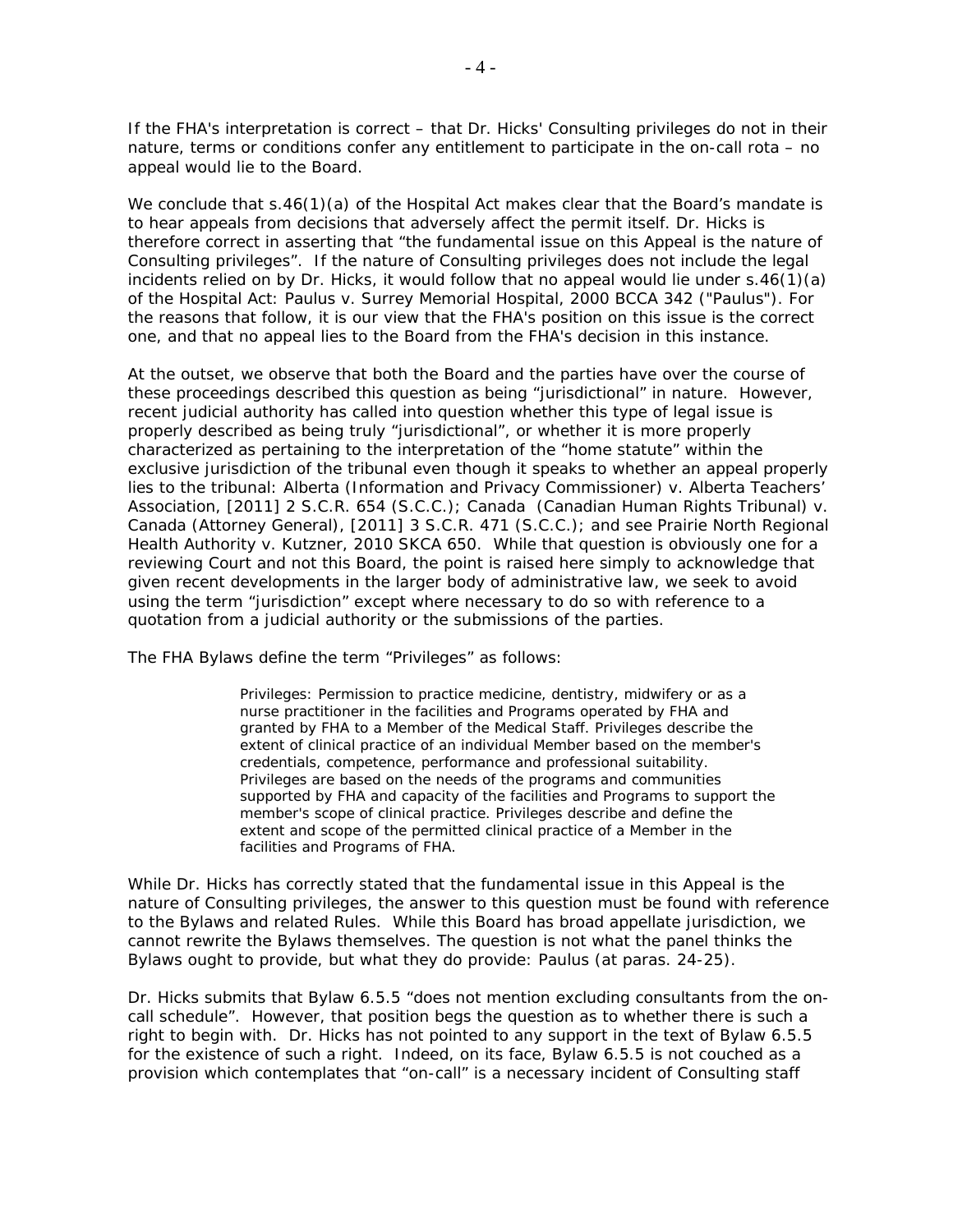status. Rather, it is framed as something that Consulting staff "may" be required to do by the FHA.

Considerable light is shed as to the proper interpretation of *Bylaw* 6.5.5 when it is read together

with related *Bylaw*s governing Active and Provisional staff:

#### Active Staff

6.3.6 Unless specifically exempted by the Health Authority, members of the active staff are required to participate in fulfilling the organizational and service responsibilities, including on-call responsibilities, of the Regional Department to which the member is assigned, as determined by the Health Authority and described in the Medical Staff *Rules*.

#### Provisional Staff

6.2.6 Unless specifically exempted by the Health Authority, members of the provisional staff are required to participate in fulfilling the organizational and service responsibilities, including on-call responsibilities, of the Regional Department to which the member is assigned, as determined by the Health Authority and described in the Medical Staff *Rules*.

(underlining added)

We consider that a comparison of these provisions indicates the intention of the drafter of the *Bylaw*s that, unlike Active and Provisional staff for whom on-call responsibilities is a compulsory incident of their privileges (unless specifically exempted), the on-call participation of Consulting staff is purely at the discretion of hospital management – a reality consistent with the categorical definition of "Consultant" staff as someone whose role is to undertake responsibilities if *asked* to do so.

It is of course correct that *Bylaw* 6.5.5 is drafted so that if management requires a Consultant staff member to fulfill "organizational and service responsibilities, including on-call responsibilities", that member must comply. But the duty to fulfill on-call duties at the behest of a third person is not, in our view, the foundation of a positive right to be placed on the on-call schedule, or that participation to any extent on the on-call schedule is inherent in Consulting staff status. Even less can it be successfully asserted that such a right exists merely because Dr. Hicks has, in the past, participated *de facto* in on-call coverage. In our view, the assertion of such a right is inconsistent with the *Bylaws*, the intention of which is that participation of the Consultant staff member is for the discretion of management. In our view, the language and structure of the *Bylaws* do not support the distinction Dr. Hicks seeks to have the Board draw between "the distribution of oncall shifts and the entitlement to undertake on-call".

It can be asked whether this result, which flows from a consideration of the language of *Bylaw* 6.5.5, considered within the context of related *Bylaw*s, is consistent with the overarching nature of hospital privileges. In our view, it is. Permits to practice are referred to as "privileges" because they are just that. This does not mean that the nature of some classes of permits do not have specific legal rights attached which, if modified or suspended, can be appealed – they do. But there is nothing inherently contrary to the legislative purpose if a *Bylaw* established a class of permit created primarily as a means to facilitate the exercise of effective hospital management, without corresponding legal rights, and whose purpose is to have available specialized or other services given the complex array of interests and responsibilities engaged in operating a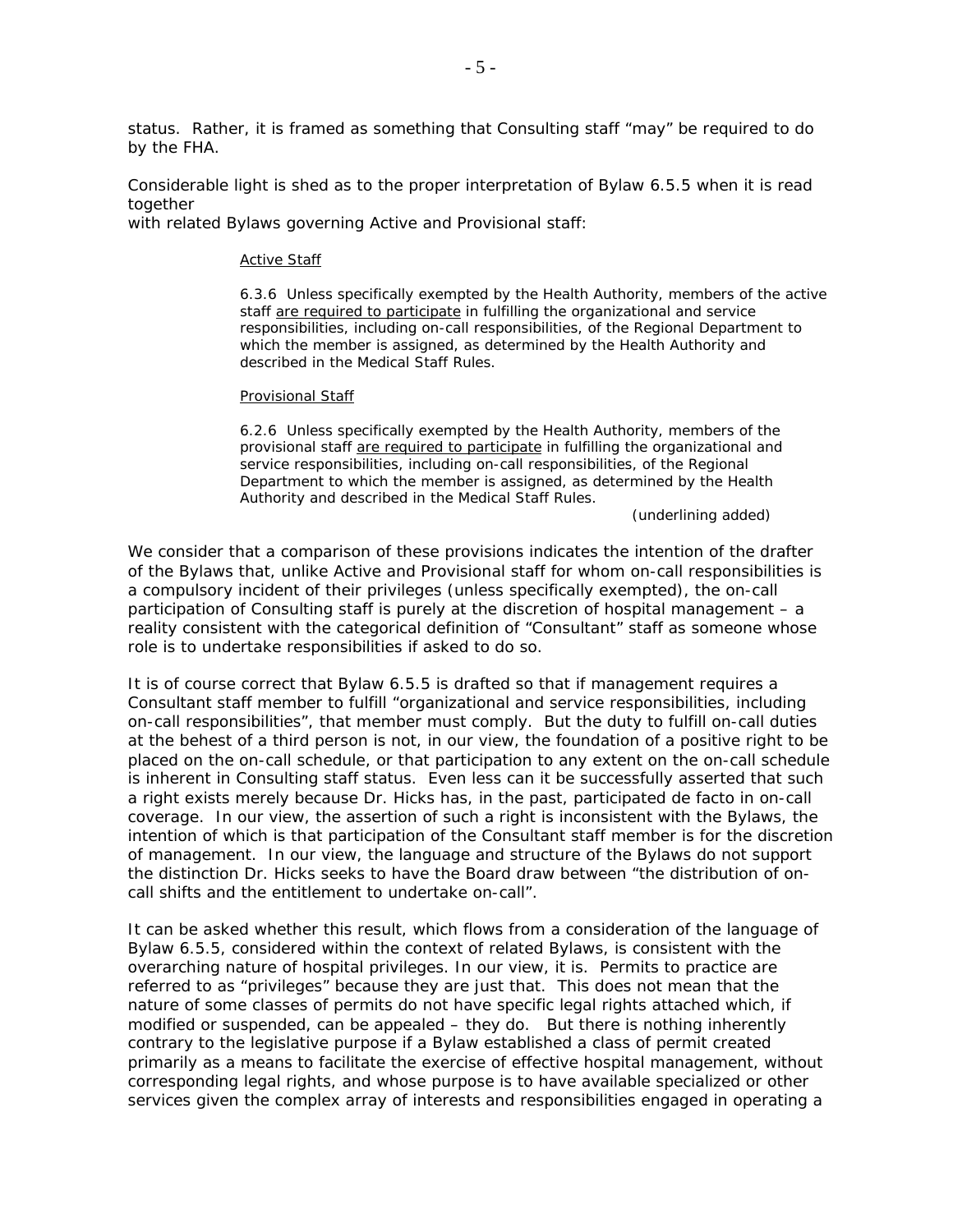hospital: see generally, *Ng v. Richmond Health Services Society* (February 6, 2003, Hospital Appeal Board).

The larger purposes of the governing legislation are not undermined by the existence of a permit class that does not carry with it a necessary expectation, entitlement or right to participation in the on-call schedule. As noted in *Paulus* a legal problem would arise if members of Consulting staff had privileges "appertaining only to members" of the Active staff (at para 17). Turning a purely "discretionary" permit into a "rights-based" permit would both confuse permit classes and hamstring hospital management and administration in the exercise of their difficult and complex responsibilities to the public.

This is not to say that a formal revocation or termination of consultant staff privileges are not subject to appeal under s.46(1)(a) of the *Hospital Act*. This is precisely what took place leading up to the Medical Appeal Board's decision in *Hicks v. Peace Arch Hospital*, (January 5, 1996, Medical Appeal Board). Nor do we rule out the possibility of "constructive revocation" occurring in a case where an appellant could establish that in all of the circumstances, the hospital had resolved in advance never to use him or her for any purpose notwithstanding his or her consultant staff status and an objective demonstration of need.

In the latter regard, we have considered the helpful reasons of the Saskatchewan Court of Appeal in *Prairie North Regional Health Centre v. Kutzner*, 2010 SKCA 132 ("*Prairie North*"). In that case, which concerned the question of whether a reduction in the operating room time of an ophthalmologist was amenable to appeal under the Saskatchewan statute, the Court held that "a grant of privileges contemplates that a physician will have some access to the facilities and services needed to perform those procedures in relation to which he or she has been granted privileges" (at para. 61). The Court proposed the following analytical approach to determining whether and in what circumstances a reduction in access to facilities and services would give rise to a right of appeal (paras 61-66):

> **…** In considering whether a change in operating room allocations amounts to a constructive amendment, suspension or revocation of privileges, the Tribunal will want to consider the combined effect of all relevant factors. One of these factors will certainly be the significance of the change in question. For example, a reduction in operating room time from six days a month to five-and-a-half days a month is presumably something materially different than a reduction from six days a month to one day a year. The closer a change comes to wholly denying a physician the right to perform a specific procedure or specific procedures, the more it will tend to assume the character of an amendment, suspension or revocation of his or her privileges.

> A second factor the Tribunal will want to consider is the duration of the change. For instance, a reduction in operating room times which is in place for a week is not the same thing as a reduction which is permanent. The longer a change extends, the easier it will be to see it as involving a *de facto* amendment, suspension or revocation of privileges.

> A third factor to be considered might be the reach of the change in issue. A reduction in access to facilities or services that reflects a broad attempt on the part of a health district to reduce expenditures will generally tend to have less of the flavour of a suspension, revocation or amendment of privileges than will a change targeted at a particular physician. By way of a concrete illustration of this idea, a decision that cuts global operating room time by a specific percentage, and which affects all surgeons in the same way, typically will have less of the character of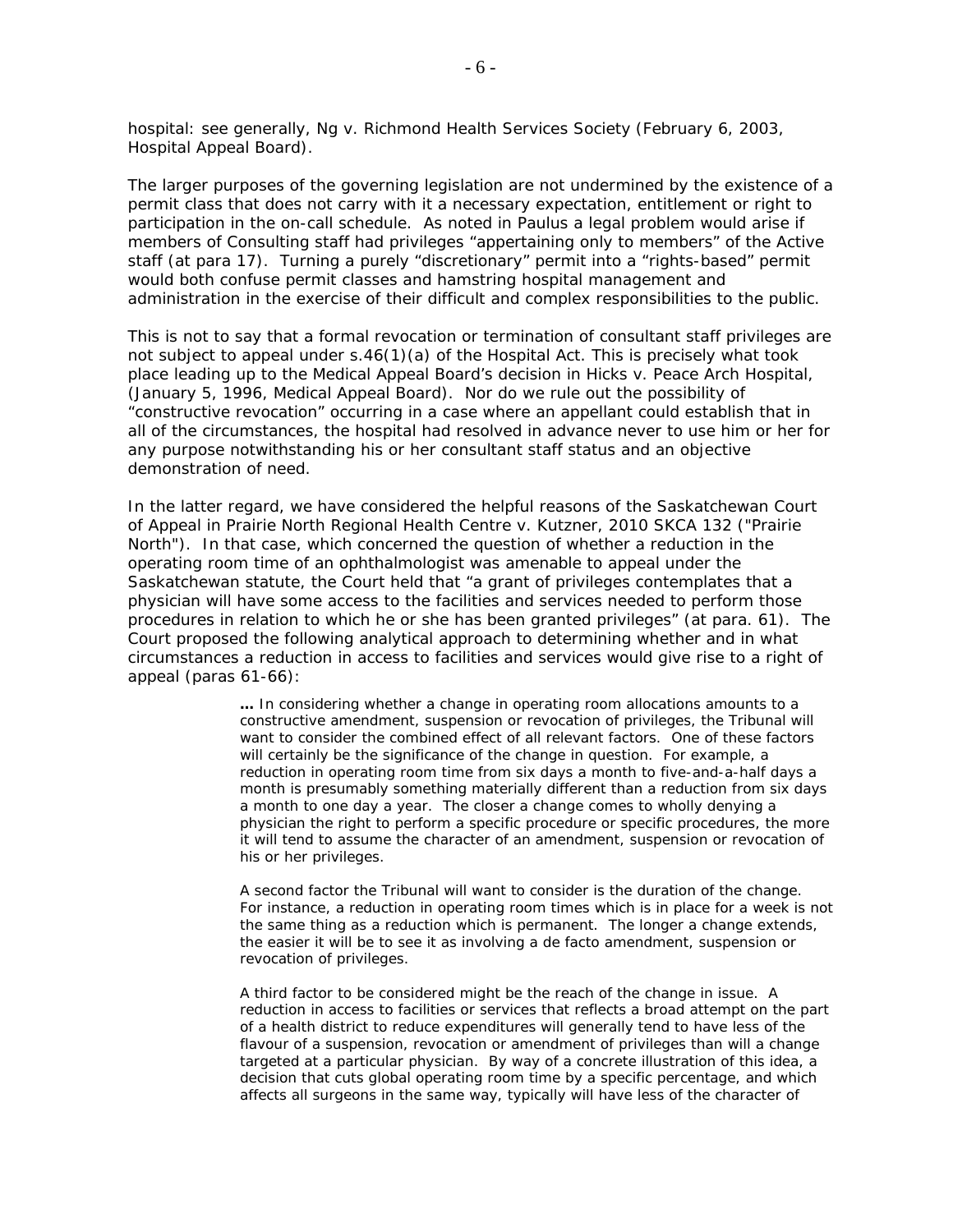amendment, suspension or revocation of privileges than will a decision which cuts only one physician's operating room allocation.

There might well be other factors that should inform the Tribunal's decision-making on issues of this sort. The considerations noted above are merely indicators of whether the actions of a health district have, in effect, amended, changed or modified a physician's privileges given the reality that the term "privileges" does not involve any specific allocation of facilities or services but that it does contemplate, subject to the normal realities of matters like resource availability and patient demand, the allocation of some services and facilities. The three factors discussed here are not intended to represent a closed list and, obviously, they might be subject to qualification in some cases.

I appreciate that this approach to s.45(1)(c) does not involve a test which will neatly and clearly indicate at the outset, in all cases, whether a change to operating room time allocations is something the Tribunal can review by way of a physician appeal. However, it is not possible, in the abstract, to draw a bright line precisely separating the sorts of changes which will engage s.45 of the *Act* from those which will not. The Tribunal will need to address and consider the relevant issues in the context of the facts of specific appeals as they arise, always bearing in mind that s.45 should not become something that draws it into the ongoing detail of the ordinary day-to-day administration of hospitals or health districts. As the Tribunal's decisions accumulate, both physicians and health authorities will develop a clearer working sense of the sorts of situations which might be expected to come within the scope of s.45(1)(c).

We would endorse this analytical approach as a general proposition, and while we observe the same nomenclature of "consulting privileges" was at issue in *Prairie North* it must be recognized that that case did not involve, as here, a particular permit class the very nature of which does not, as we have found, carry as an incident or "entitlement" any necessary participation on the on-call list.

In our view, *Prairie North* is distinguishable because it arose under a different regulatory scheme and did not deal with the unique class of permit under consideration here. *Prairie North* would have application in a "consulting privileges" case where an appellant could establish that in all the circumstances the hospital had resolved in advance, without formally cancelling the permit, never to use him or her for any purpose consistent with Consulting staff privileges notwithstanding his or her consultant status and an objective demonstration of need. Such a situation could arguably constitute a "constructive revocation" of a permit class. However, that is not the case before us. Dr. Hicks has not suggested that the PAH has determined never to utilize his services for any purpose for which he could be so utilized as a Consulting staff member. The specific question raised by Dr. Hicks is whether being on the on-call schedule is an "entitlement" for a physician with consulting privileges. As we have concluded above, the assertion of on-call entitlement, or of necessary participation on the on-call list, is incompatible with the nature of "Consulting staff" status. As such, removal by the PAH of Dr. Hicks' participation from an on-call list does not constitute a "constructive revocation" or modification of his permit to practice.

We recognize that Dr. Hicks argues that his Consulting staff privileges have "no value" if he cannot assert at least some degree of participation on the orthopaedic on-call schedule. Two points arise from this submission. First, to the extent that Dr. Hicks is asserting that Consultant staff status is essentially hollow and meaningless without being able to participate on the on-call list, it seems to us that Dr. Hicks is really seeking to redefine the privilege. It is clear from the status itself that Consulting staff privileges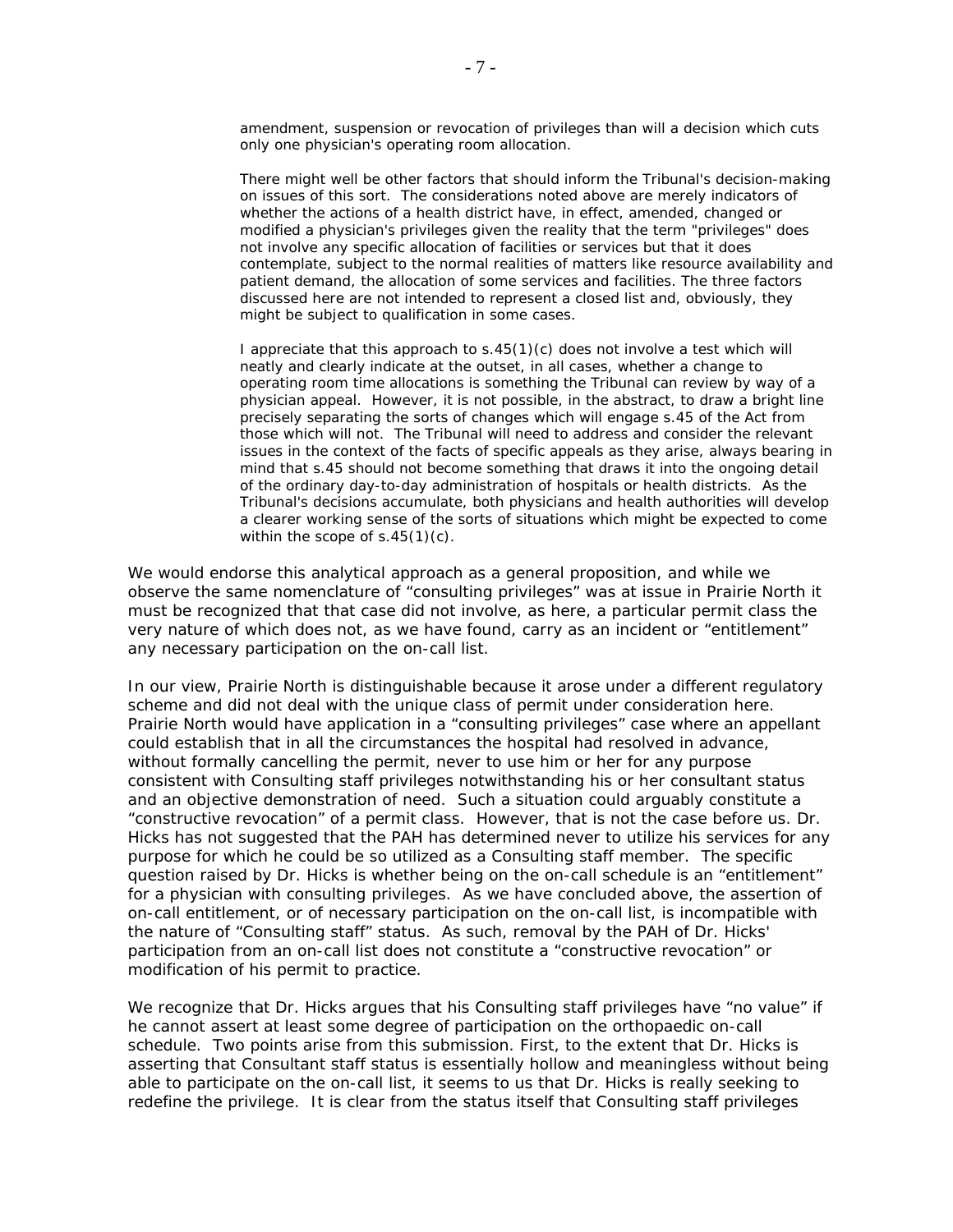permit one to be "consulted" by other physicians, for example because of some special expertise, or to be used for any of the services listed in the definition at the discretion of the hospital administration.

As the FHA points out in its submissions, a Consulting staff member "can also be used as a *locum tenens* by his colleagues" in which case "he will not have to apply anew for privileges, as a physician without any permit to practice in a hospital would have to do". Second, Dr. Hicks does not dispute, nor could he, that the FHA's position that his removal from the on-call list places him in the same position as other consultant staff physicians. While Dr. Hicks emphasizes that the 1996 decision of the Medical Appeal Board allowed his appeal "in order to allow Dr. Hicks to provide on-call coverage", the Medical Appeal Board did not decide, in our view, that Dr. Hicks' Consulting status carried a right to on-call participation, let alone a right that would apply in perpetuity.

Dr. Hicks has emphasized that under the *Bylaws*, Consulting staff, *locum tenens* and Temporary staff are separate and distinct, and that the *Bylaw*s "say nothing about consultants doing call as a *locum tenens* or Temporary staff member". He says that "one of the fundamental issues for consideration on this Appeal is whether he is a Consultant, *locum tenens* or Temporary staff member when he provides on-call coverage at Peace Arch Hospital".

We agree with Dr. Hicks that the fundamental question is whether, as a matter of law, on-call rights are a necessary incident of Consulting privileges. While it may be desirable for Dr. Hicks to ask the FHA to clarify whether any future on-call work he is asked to undertake is being undertaken as "overflow" in his capacity as a Consulting staff member, or whether it arises as a necessary incident to a Temporary appointment (*Bylaw* 6.6) or *locum tenens* appointment (*Bylaw* 6.7), none of that changes the legal reality that on-call work undertaken *qua* Consulting staff is not an "entitlement", but arises solely at the discretion of the FHA. Removal of a Consulting staff member from the on-call list is an operational decision, and not a decision that in our view falls within the purview of an appeal under s.46(1)(a) of the *Hospital Act*.

Dr. Hicks relies on the British Columbia Supreme Court decision in *Tsang*, and particularly the statement that "a complete denial" of a physician's rota time would arguably amount to a revocation or suspension of privileges (at para. 16). Just as we have found that *Prairie North* does not assist Dr. Hicks, neither, in our view, does *Tsang*. First, the Court's statement above referencing a "complete denial" was made in the context of a physician who held "courtesy staff" privileges and for whom, like active status, participation on the on-call roster was a necessary incident of his permit to practice and therefore, was properly described as an entitlement under the permit. In our view, this factor also acts to distinguish the Alberta and Saskatchewan decisions relied on by Dr. Hicks: *Macdonald v. Mineral Springs Hospital,* 2008 ABCA 273, per Berger J.A., dissenting, and *Prairie North*. Second, the background to *Tsang* involved a physician's original and erroneous application for Consulting privileges – the "error" obviously arising from his recognition that "on-call" time would not be a necessary incident to Consulting staff privileges, but was a feature of Courtesy staff privileges (at paras. 8-9). While the term "consulting staff privilege" was not in that case defined as precisely as it is here, it is noteworthy that the *Tsang* case arose in the same health authority, the FHA, and the fundamental nature of the privilege as conferring no entitlement in the decision in that case is consistent with our conclusions here.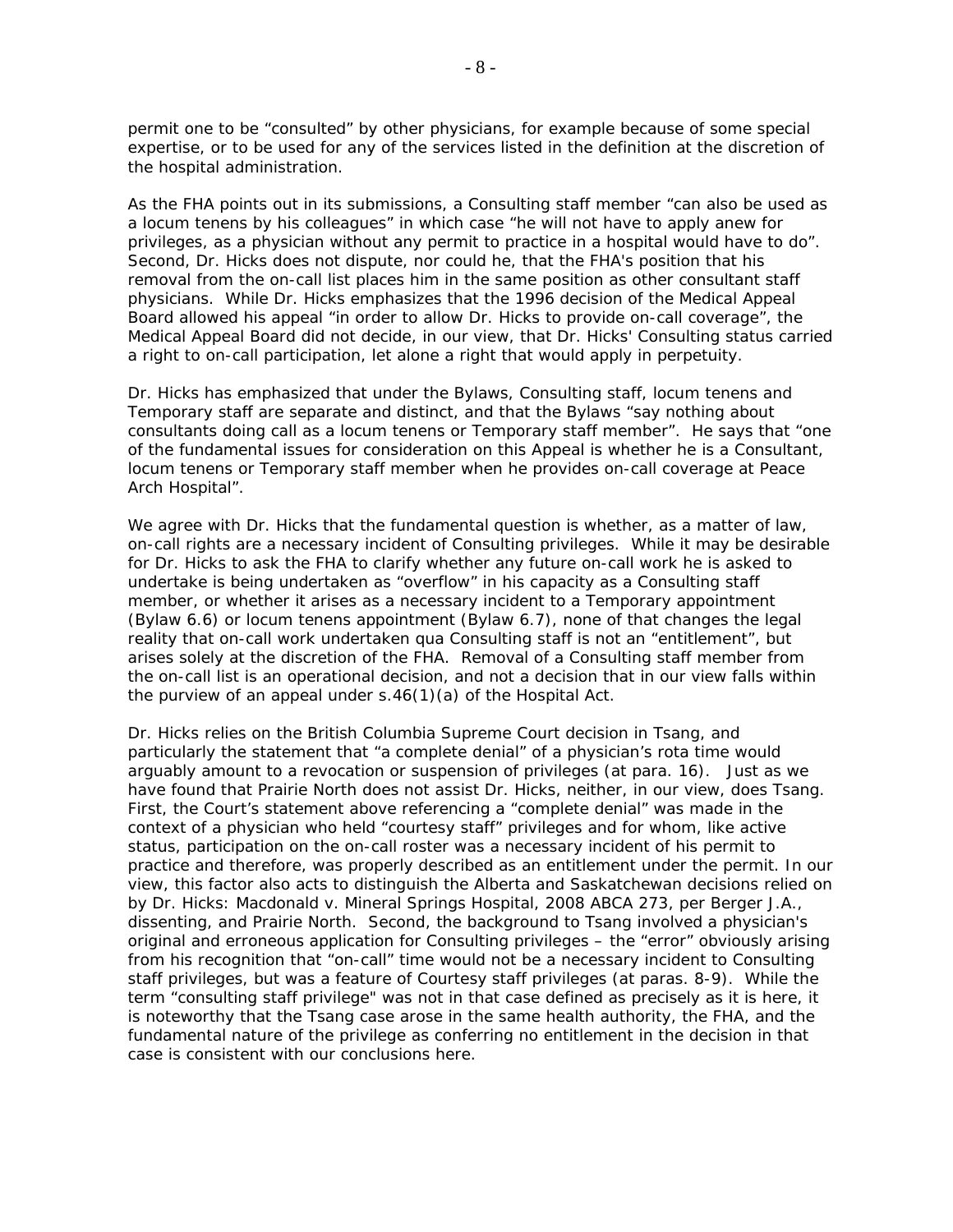Dr. Hicks has also placed reliance on *Bylaws* 5.8.2 (duty to ensure orthopaedic surgeon available 24 hours per day), 5.8.3 (duty to create call schedule) and 5.8.5, which provides:

> 5.8.5 All Members of the medical staff shall participate equitably in the Regional Departmental on-call rosters, including weekend call rosters, except in special circumstances as approval by the Regional Department Head and HAMAC.

In our view, *Bylaw* 5.8.5, properly viewed, does not serve to create a right that it is contrary to the very nature of the class of privileges otherwise in issue. Clearly, the equitable participation principle in *Bylaw* 5.8.5 must be read in context of the permit classes otherwise created in the FHA *Bylaws*.

Having arrived at the conclusion on the preliminary issue that the decision appealed from does not fall within the purview of s.46(1)(a) of the *Hospital Act*, since this Appeal was fully presented and argued on the merits, we have nevertheless considered whether we ought to address the merits of this Appeal in the alternative, should we be found at some future date to have committed a reviewable error on the preliminary issue. In our view, it is just and appropriate to do so.

Fragmenting legal proceedings rarely advances justice and efficiency. The parties and the public should not be put to the expense of conducting further proceedings if our decision on the preliminary question was to be set aside at some future date, which expense potentially includes arguing the merits of this Appeal months or years later should the present Panel for some reason no longer be available. We consider it appropriate to ensure that any reviewing Court has the benefit of the totality of our reasons on the grounds of appeal so that the Court can undertake its review function recognizing that the final Order, rather than particular reasons on particular issues, is what is fundamentally at issue on judicial review.

## II **The Merits**

## **1. The Evidence**

It is common ground that the FHA is a relatively new regional health authority and is an amalgam of what were previously three health authorities – Fraser North, Fraser South and Fraser East. The FHA catchment includes 12 acute care hospitals. The PAH and the Langley Memorial Hospital ("LMH") fall under its management and responsibilities. On January 13, 2010, the FHA promulgated new Medical Staff *Bylaw*s and Medical Staff *Rules* reflecting a revised governance model within the FHA's regional organizational structures. The general purpose of the *Bylaw*s is variously to provide a structure for the organization, governance, management and administration of the medical staff within the FHA, to promote the provision of quality health care in the programs within the FHA, to govern the procedures for the appointment, reappointment, suspension and termination of appointment of medical staff, and to provide a means of granting privileges to members of the medical staff, including the amendment, suspension or revocation thereof (*Bylaw* 2). The subordinate FHA Medical Staff *Rules* more particularly outline the obligations of the FHA and its medical staff with respect to patient care and are applicable to all members of the medical staff practicing within the FHA's hospital facilities. This Appeal was argued by the Parties on the basis, *inter alia*, of the *Bylaws* on a hearing *de novo*.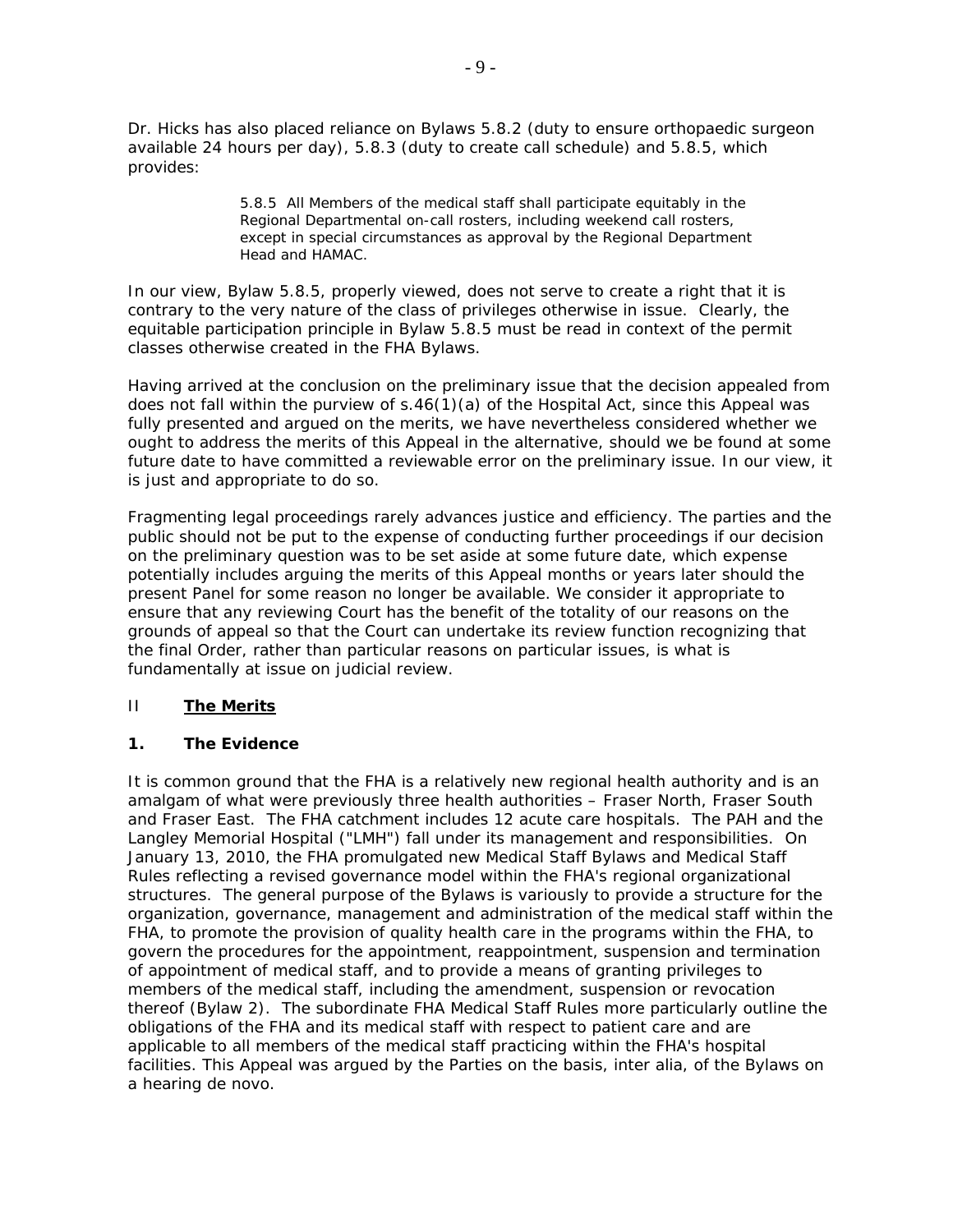The Board of Directors of the FHA is ultimately accountable for the quality of care and provision of appropriate resources in the medical facilities and programs operated by it. The *Bylaw*s are approved by the British Columbia Minister of Health Services and the FHA Medical Staff *Rules* are approved by the FHA Board of Directors.

Dr. Hicks is certified in the medical speciality of orthopaedics. He received his medical degree at the University of Saskatchewan in 1971 and became a Fellow of the Royal College of Physicians and Surgeons of Canada in orthopaedics in 1977. He received a diploma in orthopaedic hand surgery in Colorado. In 1980, he obtained an American Board Certification in orthopaedics. From approximately 1978, Dr. Hicks was a member of the Visiting (now Consulting) staff category at the PAH, within the Department of Orthopaedics. He has made a valuable contribution to the hospital over the years. Dr. Hicks was an active participant in the orthopaedic on-call coverage rota until the mid 1990's, and following a relatively brief interlude, thereafter until 2009 and the events giving rise to this Appeal.

Dr. Hicks currently holds privileges as an Active member of the medical staff at the LMH, where he is entitled to admit and discharge patients, has an elective surgery slate and participates in the orthopaedic surgery on-call rota at that hospital. By contrast, as a member of the Consulting staff at the PAH, Dr. Hicks may not admit or discharge patients, but may write orders and treat patients in a consulting capacity. He has no elective surgery slate at the PAH.

In 1994, the PAH declined to renew Dr. Hicks' privileges as a Visiting staff member, giving rise to proceedings before the Medical Appeal Board in 1996. In that case, Dr. Hicks was successful in his appeal for re-appointment as a Visiting Consultant at the PAH. The 1996 decision turned on the Board's determination of the need to ensure appropriate orthopaedic on-call emergency coverage:

> …we suggest that the hospital should consider appointment of a third orthopaedic surgeon to its active staff if the need is clear, if support of local physicians and local patients is obvious and if a truly committed surgeon of such quality that the needs of the community will be well served becomes available. Meanwhile the hospital needs help in its coverage of orthopaedic emergencies, since, despite the promise of the two Active Consultants in the Division to alternate call, no one should be expected to take call every second night. Appointment of a Visiting Consultant to service this function does not preclude appointing a third surgeon to an Associate Consultant position and, should such an appointment be made, there is no obligation on the part of the hospital to give emergency calls to a Visiting Consultant whose services had been needed previously. The fact that the Visiting Consultant was no longer needed by the hospital would be made clear by the actions of the hospital without precipitating the difficulties which might result from failure to the renew an appointment.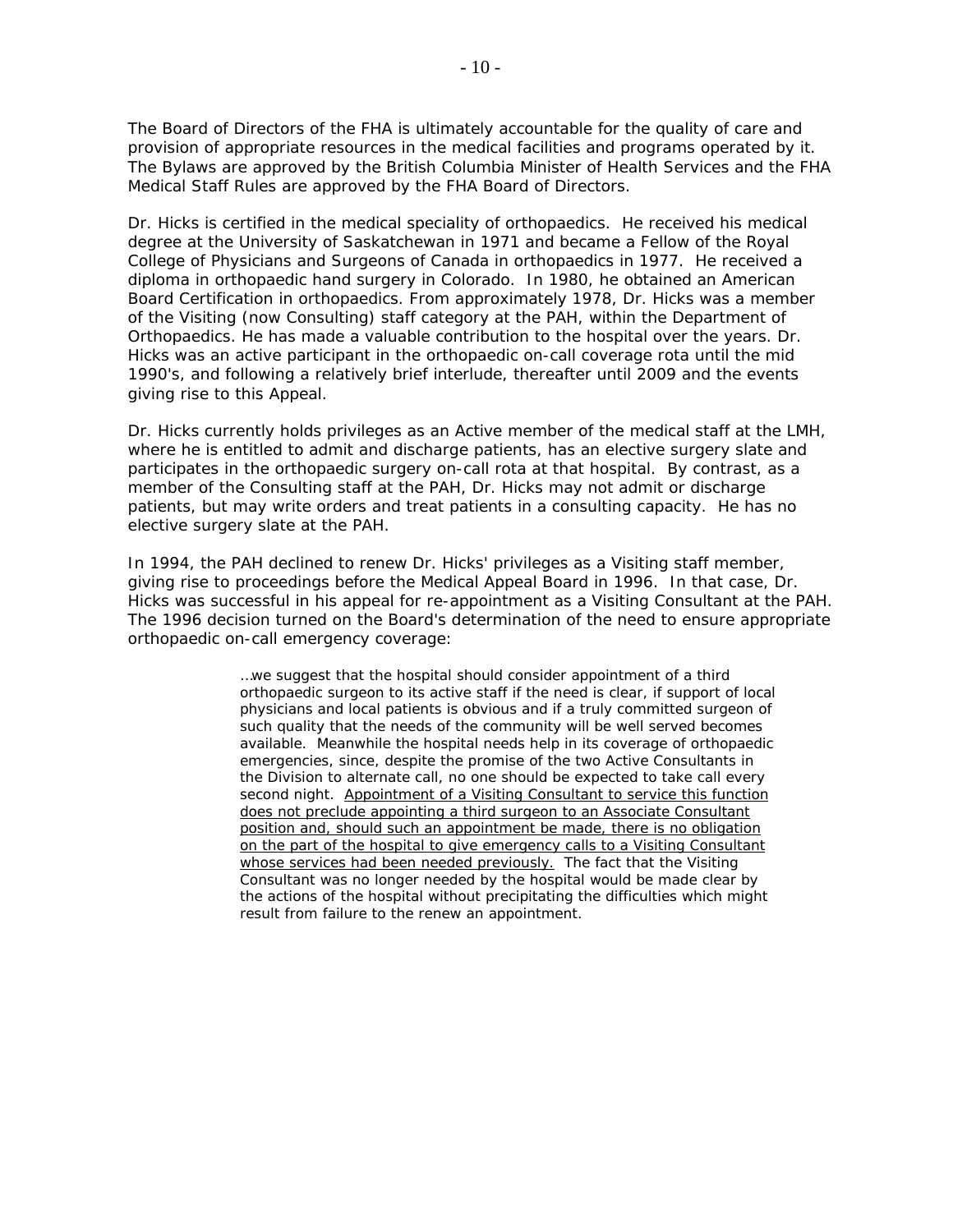The Appellant has shown his commitment to the institution, despite the complaints which have been levelled and about which there has been conflicting evidence. At the same time, this Panel cannot support the Appellant's attempts to obtain elective operating privileges. There must be no impediment to him undertaking treatment of patients seen in the Emergency Department and requiring urgent surgery. Similarly there should be no impediment to his obtaining time to do secondary operations arising from consequences of their initial surgery. But there should be no attempt on his part to increase his surgical activities in the hospital otherwise. The rules are clear, they are widely accepted in Hospitals throughout the Province and, we believe, they are fair.

For these reasons, this Board grants the Appellant Visiting Consultant Privileges without elective operating privileges at the Peace Arch Hospital.

(underlining added)

Following the 1996 Medical Appeal Board decision, Dr. Hicks provided orthopaedic on-call emergency coverage at the PAH, initially sharing the rota with two other Active orthopaedic staff members. On the evidence before us, the events giving rise to the decision of the FHA Board of Directors appealed from here occurred in 2008 and 2009. A number of related problems associated with operating room resources and functioning, orthopaedic on-call coverage and Dr. Hicks' behaviour within the PAH converged. Some of the witnesses who testified on this Appeal attributed greater or lesser weight to those problems and their causes.

Dr. H, PAH Medical Director from November 2006 to February 2009, testified on behalf of the FHA. She gave evidence that in 2008, there had been resignations of operating room nursing staff due to over-time work requirements associated with after-hours surgery. It became apparent to her that there was an inordinate recourse by Dr. Hicks to after-hours and late-night operating room time for surgery involving patients admitted during his emergency on-call service time. In the absence of elective surgery time during regular operating room hours, which elective time was not available to Dr. Hicks as a Consulting staff member, he chose to schedule surgery in the evenings and on weekends, outside of the normal elective slate time, and tended to characterize operations as "emergency" surgeries when they would otherwise be treated by an Active staff member as elective procedures during regular operating room times.

Dr. H explained that this resulted in an increased volume of orthopaedic surgeries, particularly after-hours, with resulting stress on operating room nursing staff and operating room resources. It became apparent to Dr. H that whereas an Active orthopaedic staff member with elective operating room time was able to use that elective time for surgeries, Dr. Hicks often performed his operative procedures on an emergency basis after regular daytime operating room times.

Dr. H also registered concerns with an apparent lack of coordination between the members of the Active orthopaedic staff in arranging for adequate on-call coverage. It appeared to her that there did not seem to be good communication within the Orthopaedic Department itself. There were times when two or three Active orthopaedic staff members were concurrently on extended holidays and unable to provide adequate on-call coverage. She considered that there was over-reliance by the Active orthopaedic staff upon Dr. Hicks to "step into the gap" in providing on-call services which otherwise the Active orthopaedic staff members ought to have arranged between themselves.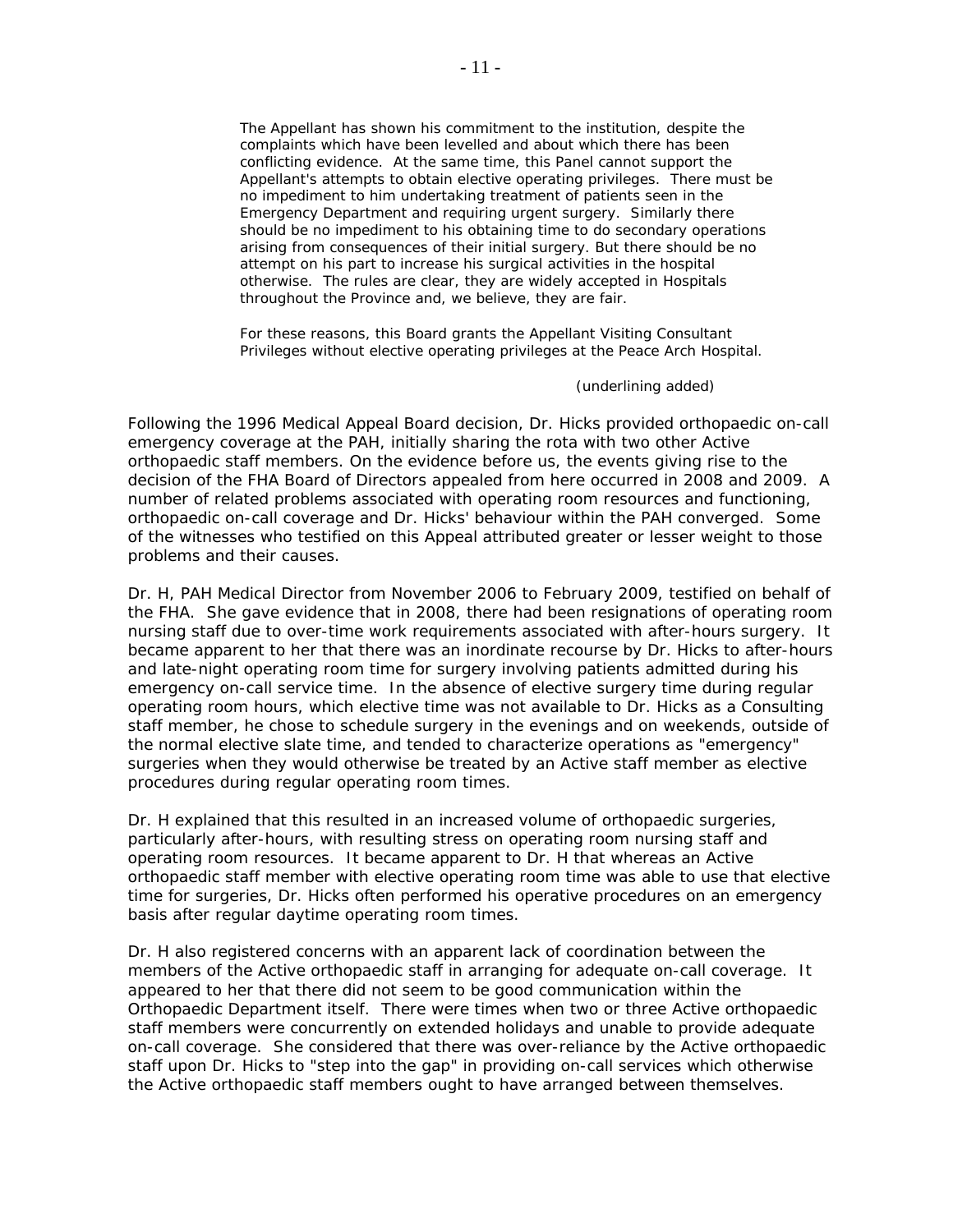In the result, Dr. H initiated an active dialogue with the members of the PAH Orthopaedic Department in 2008. She discussed with them the over-utilization of Dr. Hicks for on-call coverage, the reallocation of operating room resources for emergency orthopaedic surgery time and the desirability of recruiting a new Active member of the Orthopaedic Department in the spring or summer of 2009. She summarized her view of these and other issues in her memorandum entitled "Summary of PAH Orthopaedic Issues December 20, 2008". In it she referred to Dr. Hicks variously as the "non-active staff member":

> "The current contract has not yet been signed by all parties. The contract contains 4 names, one of which is not on the active staff at PAH and who generates high intensity of work when on call.

The non active staff member on the MOCAP list has generated multiple complaints due to behavioural issues as well as lack of compliance with PAH booking and admission policies and procedures. The behavioural issues are in the process of being addressed through respectful workplace policy process, but even through the course of this, there have been additional issues brought forth and significant problems are ongoing. (details can be provided as needed). These dynamics have added profound stress to an already stressed OR program. There has been a high rate of burnout of RN staff with some resignations occurring which have been due to the use to a large part (*sic.*) to the involvement of this medical staff member.

The ortho group has been asked informally on several occasions to discontinue involvement of this staff member. Over the early summer of 2008 several meetings and conversations took place, primarily with Dr. S as spokesperson for the division, where a plan was laid out to gradually decrease the involvement of this staff member over the fall with the expectation that as of 2009 his services would no longer be required. To enable this transition, the agreement was made that orthopaedic trauma time would be made available during the daylight hours, to decrease ortho after hours surgery requirements. With this in place, it would be possible for the group to be self sufficient in providing call coverage, at least for a few months with the plan being to recruit for a new member of the group by spring/summer 2009.

… In follow up with Dr. S by phone he expressed his displeasure and disappointment in the slow progress of administration in instituting this trauma time or in any additional ortho resources, and indicated therefore that it would not be viable for the division to institute or maintain a 1/3 roster. He was asked to continue to support limited involvement of non active staff while we continued to work on infrastructure issues."

**. . . . . . . . .** 

A recent meeting was held with the division of orthopedics and head of anesthesia and surgery at PAH. One of the main issues discussed was the significant disruption to the surgical services by ongoing extensive use of this non active staff member. At this meeting the orthopaedic surgeons indicated that they would be willing to stop using non active staff only with written directive from administration.

The MOCAP schedule to the end of March has already been published on the FHA website, therefore the earliest target date for removing this surgeon from the schedule would be April 2009.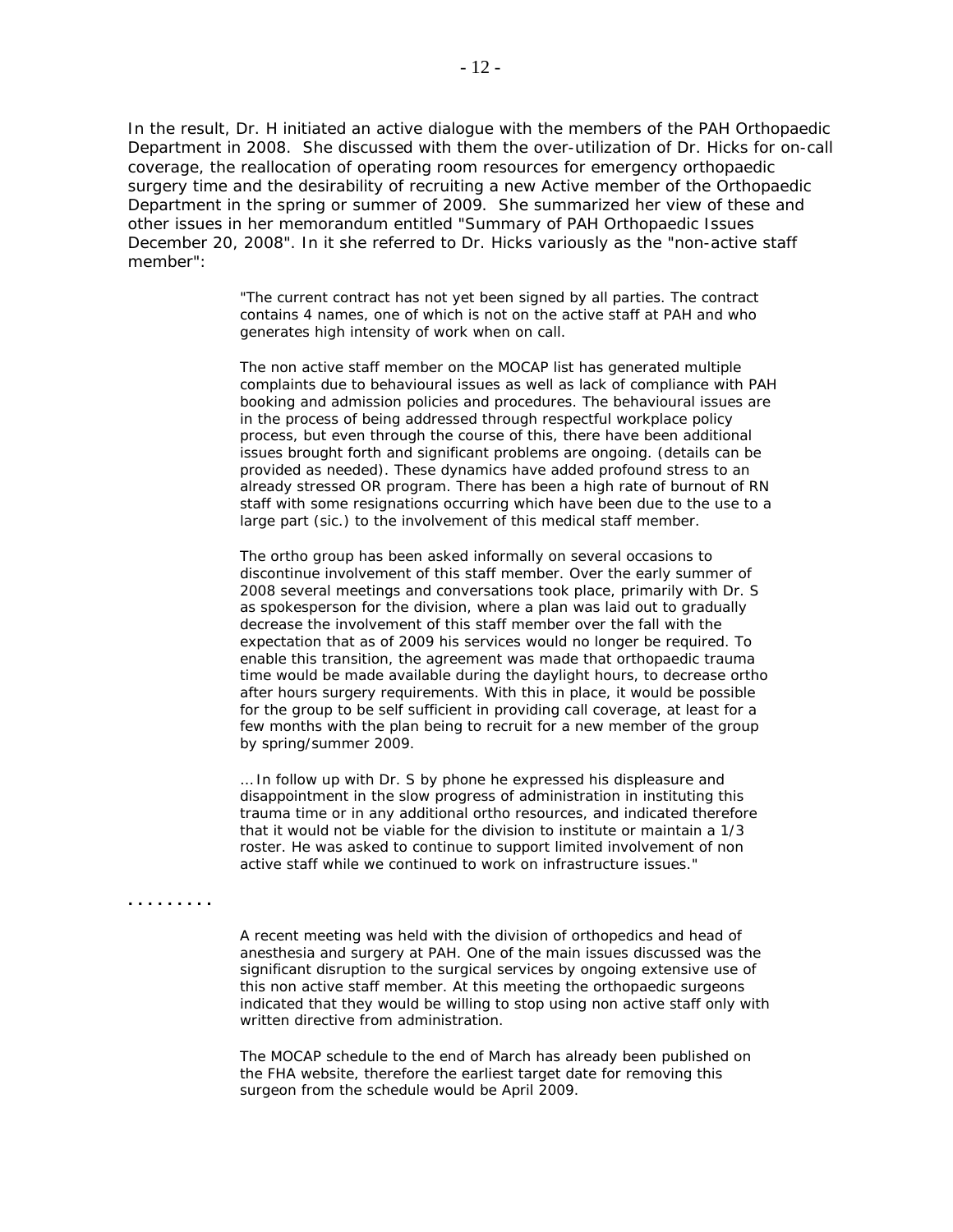The orthopaedic surgeons verbally agreed not to make further changes to the schedule by giving away more shifts to non active staff".

One of the resulting initiatives implemented at the PAH was a program of Dedicated Orthopaedic Trauma Time ("D.O.T.T."). Dr. L, the local head of the Department of Surgery at the PAH in 2008 and 2009, and now FHA's Regional Head of Surgery, described the origins of the D.O.T.T. program. He testified that this program, in which a daily time slot of 3:00 p.m. to 5:30 p.m. was exclusively reserved for orthopaedic trauma surgery, was developed, in part, as a result of the resignation of operating room nurses who were being overwhelmed by the number of orthopaedic and other surgeries required to be undertaken after normal operating room hours, in the evenings, at night and over the weekend. He gave evidence that due to a small operating room capacity and relatively small number of operating room nurses at the PAH, it was necessary to develop the program to ensure that operating room nursing staff were not overworked. Dr. L testified that following the implementation of the D.O.T.T. program, nursing morale improved significantly with the result that there were no further resignations. He also said that some of the nursing staff resignations related to respectful workplace issues involving Dr. Hicks. In his view, the D.O.T.T. program had no effect on the amount of on-call time otherwise available to Dr. Hicks at that time and was implemented merely to alleviate the pressure on operating room staff.

Dr. C, PAH Medical Director from March 2009 - 2010, and Dr. H's successor, testified that upon her assuming her position at the PAH, the hospital administration was concerned overall with the performance of the Orthopaedic Department. She acknowledged that there were challenges confronting the PAH in February 2009, in that there were only three Active member orthopaedic surgeons, a complement which was insufficient to cover the on-call roster consistently or a comprehensive orthopaedic service capability within the PAH. She came to the view that the PAH required additional orthopaedic staff after her consultations with the members of the Orthopaedic Department. A decision was then made by the FHA to recruit a fourth orthopaedic surgeon to the Active medical staff, enabling a one-in-four coverage rotation of Active staff members in emergency oncall.

In 2009, Dr. C consulted with members of the PAH Orthopaedic Department on the question of Dr. Hicks ceasing on-call services, and understood them to be supportive of a decision that Dr. Hicks not continue on the on-call rota. Initially, there was a search conducted by the FHA for one additional orthopaedic surgeon. Dr. B was considered the strongest candidate for this new appointment. At a meeting with the Orthopaedic Department, Dr. Y raised a concern that Dr. KK was reducing his clinical time and might soon be retiring. If that occurred, the full-time Active staff would, even with the addition of Dr. B, revert to the existing one in three on-call coverage. She was told by members of the Orthopaedic Department that they had become familiar with Dr. JK, Dr. KK's son, and were impressed with his clinical services. Accordingly, a decision was made by Dr. C to authorize the hiring of a fifth orthopaedic surgeon, Dr. JK, in addition to Dr. B. Dr. JK would be brought onto the Active provisional staff with a view to him ultimately replacing his father. In the interim there would be five Active staff orthopaedic surgeons capable of providing on-call coverage.

Dr. C testified that in February 2009, she became aware of two other matters respecting Dr. Hicks. First, she became aware of complaints about Dr. Hicks' professional behaviour, which were being addressed through a mediation process within the FHA. An investigation by the FHA was carried out pursuant to its Respectful Work Place Policy into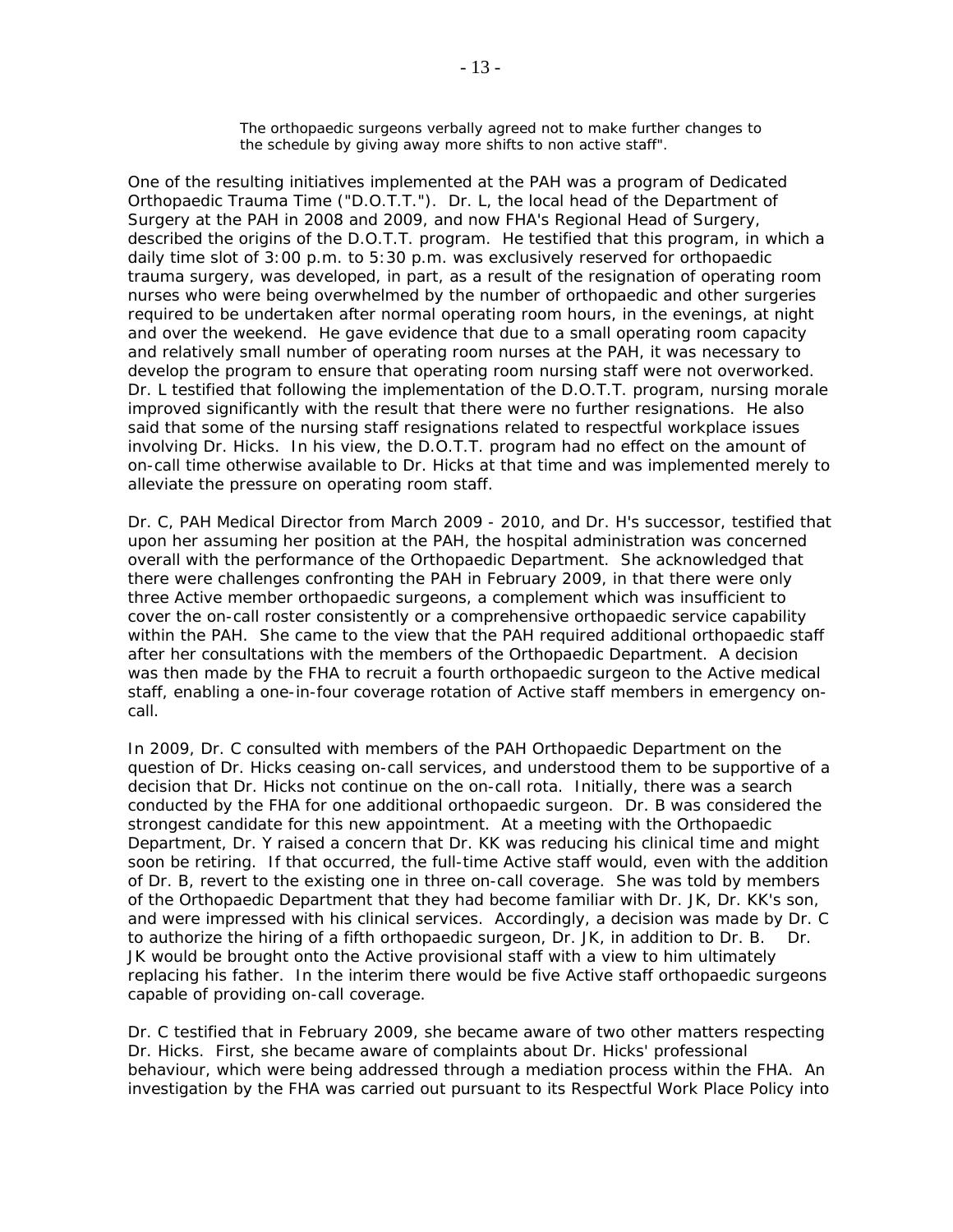allegations that, if substantiated, would constitute violations of those policies by Dr. Hicks. Arising out of this, on May 14, 2009, Dr. Hicks entered into a "Behavioural Contract" as part of an FHA complaint resolution process, a condition of which included his enrolling in the Physicians Universal Leadership Skills Education ("P.U.L.S.E.") Program. Second, Dr. C became aware of Dr. Hicks providing on-call services at both the PAH and the LMH to such an extent that, in her view, it would not allow Dr. Hicks to provide satisfactory patient care. She considered that there was a need for Dr. Hicks to reduce his overall level of emergency on-call participation.

In response to a letter from the FHA dated February 23, 2009, advising Dr. Hicks that his excessive level of on-call participation was "an unsafe practice" and that he would no longer be scheduled for on-call at the PAH, Dr. Hicks ceased providing emergency on-call services there as of April 1, 2009. Following "negotiations", involving legal counsel for Dr. Hicks and the FHA, Dr. Hicks was reinstated to the PAH emergency on-call rota in May 2009 on the condition that he agree to reduce his combined on-call shifts to twelve per month at the two hospitals.

Prior to April 1, 2009, Dr. S, a member of the Active medical staff in the PAH Division of Orthopaedics, raised with Dr. C the concerns of the Active orthopaedic staff and sought an appropriate assurance from the FHA that proper process had been followed and that the FHA would take responsibility for any fallout from the apparent direction that Dr. Hicks cease on-call coverage at the PAH. More specifically, Dr. S requested the FHA's assurance that "any action brought against us as a result of these proposed changes will be handled by the FHA, including legal fees, and compensation for time and income lost, as well as any other losses and damages, including loss of reputation (related to media exposure and other similar mechanism)". The concerns raised by Dr. S on behalf of the Active staff of the Orthopaedic Department were acknowledged by Dr. C, who advised that she would take the issue of possible litigation and its consequences forward to Dr. W, the then acting Executive Medical Director of the FHA.

By April 15, 2009, three candidates for the new orthopaedic positions at the PAH were selected for interviews. Following this, on June 3, 2009, Dr. W, who had authored the earlier letter to Dr. Hicks dated February 23, 2009, wrote to Dr. Hicks and advised him that two new orthopaedic surgeons had been selected to join the Active staff at the PAH, bringing the total complement of the hospital's Orthopaedic Department to five. He advised that as a result of the additional numbers of orthopaedic Active staff, Dr. Hicks' participation in the on-call rota for the PAH would no longer be required as of October 1, 2009. In a follow up letter on June 29, 2009, Dr. W gave Dr. Hicks the contractually required ninety-day written notice of the termination of his MOCAP agreement, effective October 1, 2009. The MOCAP Agreement provided for payment at established rates for participating physicians in the provision of orthopaedic on-call coverage services.

On August 5, 2009, Dr. C confirmed in writing to the Active staff members of the PAH's Orthopaedic Department that Dr. Hicks had been formally notified that as of October 1, 2009, his MOCAP agreement would be terminated and his on-call services at the PAH would no longer be required. She informed the orthopaedic Active staff members that, with five orthopaedic surgeons on staff after the two new appointments, she considered that the decision to remove Dr. Hicks from the orthopaedic on-call rota was consistent with the 1996 decision of the Medical Appeal Board.

On September 11, 2009, an additional four to six weeks of cast clinic time was allocated to Dr. Hicks so that he could continue to access the clinic until all his patients had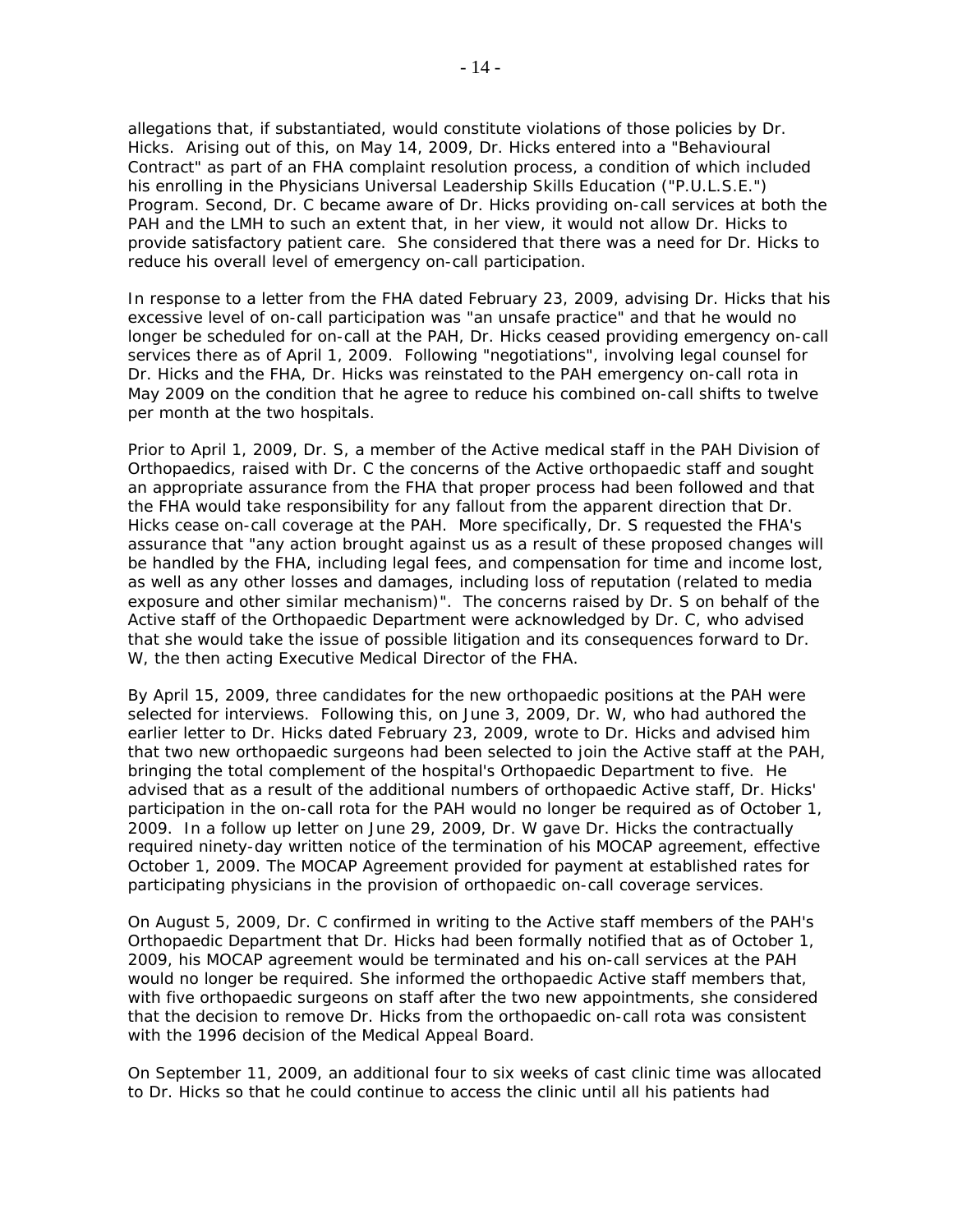completed their care with him. At the same time, Dr. C wrote to Dr. W, advising that she thought it unlikely that Dr. Hicks would do any *locum tenens* work for other orthopaedic surgeons at the PAH, but that she had no issue with him doing so. It was subsequently confirmed with Dr. Hicks that should he participate in the orthopaedic on-call rota at the PAH, in his capacity as a *locum tenens*, he would have access to MOCAP funds and the cast clinic for those patients under his care. On October 19, 2009, Dr. C wrote to Dr. Hicks confirming that if, at any time in the future, he were to be requested to participate in the orthopaedic on-call roster at the PAH, he would be assured clinical time once again. We take this to be an intended reference to Dr. Hicks' participation in the on-call rota in his capacity as a *locum tenens* or Temporary staff member.

Dr. S, who remains a member of the PAH Active orthopaedic staff, gave evidence on behalf of Dr. Hicks. He recalled being asked on a number of occasions by others in 2008 to either reduce, or preferably remove, Dr. Hicks from the on-call schedule. He testified that these requests came from Dr. H and Dr. F, as well as from either Dr. SS or Dr. L. He testified that, in response, he requested that the Orthopaedic Department be provided with a written directive by the PAH administration to that effect. At that time, the three Active staff members in the Orthopaedic Department at the PAH considered that in order to maintain a full complement of orthopaedic on-call services, a fourth orthopaedic surgeon would be required to be added to the medical staff. In the absence of a fourth orthopaedic appointment, it was his department's view that it could only provide full-time on-call coverage with Dr. Hicks participating in the rota. It was his belief at the time that, as a part of the FHA, the PAH's Orthopaedic Department could not independently do what it wished in excluding Dr. Hicks from the on-call rota and accordingly, he sought a proper written directive from the FHA administration to that effect.

When he requested direction from the FHA regarding Dr. Hicks' removal from on-call coverage, Dr. S was aware of the 1996 decision of the Medical Appeal Board and that, as a result of that decision Dr. Hicks had been given an opportunity to continue to provide on-call coverage. Dr. S testified that he was not sure in 2008 and 2009 whether Dr. Hicks had the right to on-call participation, but that he knew it was likely that Dr. Hicks would obtain legal advice and bring proceedings in the event his participation was terminated. For this reason, he requested the FHA's agreement that it take responsibility for legal costs in such event. He was also concerned about media attention flowing from any decision to terminate Dr. Hicks' on-call coverage participation and was concerned about damage to reputations, presumably of the members of the Orthopaedic Department at the PAH, in the fallout from such a decision.

Dr. F, Head of the Department of Anesthesiology at the PAH, testified of his observations during the 2008 – 2009 period. It was apparent to him as well that there was a major problem in the Operating Room Department at the PAH. He considered that there was no real organizational structure utilized to determine how the operating room time was allotted. He described it as "a bit of a free-for-all". Dr. F accordingly implemented the Slate Coordinating Committee and a multi-disciplinary approach in addressing problems in the use and functioning of the operating room facilities at the PAH. It was apparent to him that operating room nursing staff considered that there was an excessive work load being placed upon them. Covering three operating rooms with twenty nursing staff was challenging and many of the operating room nursing staff were being required to perform evening work. They were suffering from "burn-out" upon being called back for a lot of after-hours and nighttime support for orthopaedic and obstetric surgeries.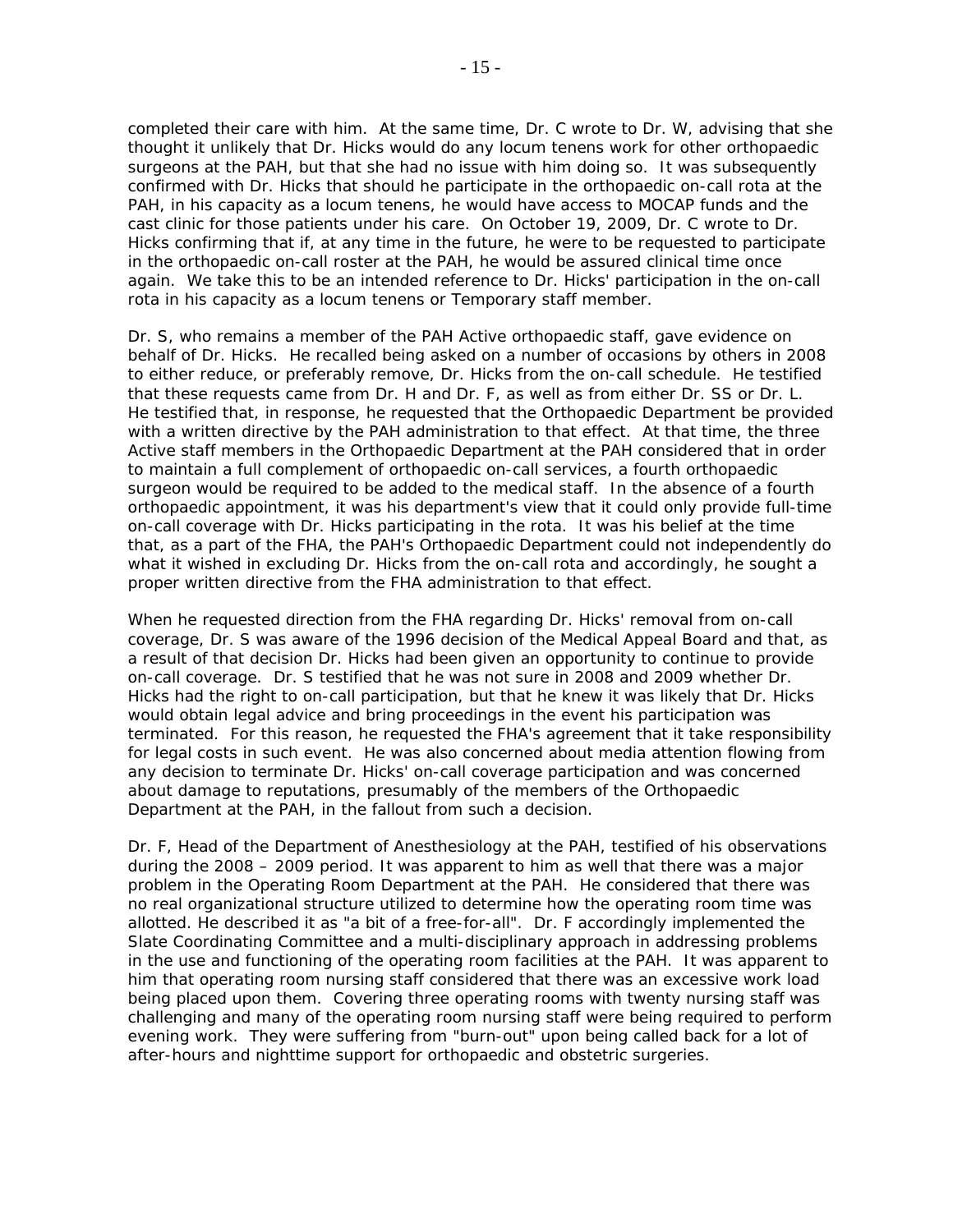Dr. F considered that some of the problems associated with the overtime use of the operating rooms were attributable to Dr. Hicks, who required evening surgery time in the absence of any daytime elective slate time. It was his impression that the absence of an elective slate lead to the tendency by Dr. Hicks to designate surgery as "emergency" in order to obtain evening and nighttime operating room access and use. He felt that since Dr. Hicks had no capacity to do surgery during the elective slate time during the day, those surgeries ended up on the emergency board for evening surgeries.

Dr. F also testified that he became aware that members of the Orthopaedic Department were unwilling to participate fully in the on-call program. He referred to one orthopaedist as being away for significant periods of time, during which he was not available to do oncall. In response to the problems associated with operating room nurse morale and the use of evening and nighttime surgery times for emergency orthopaedic surgery, he implemented steps through the Slate Coordinating Committee to reduce evening and nighttime operating room use.

One of the steps taken was to implement the D.O.T.T. program, which involved the dedication of a half day of regular elective orthopaedic operating room time, to ensure that emergency cases were handled during the day and not after-hours. He testified that, in spite of instituting a number of changes, including the D.O.T.T. program, there were still significant pressures for evening and nighttime surgery placed on the system by Dr. Hicks. If Dr. Hicks was unable to perform surgeries during the D.O.T.T., he would retain and schedule patients for evening and nighttime surgery instead of turning over those surgeries to other physicians to perform in normal operating room hours. It was his view that Dr. Hicks' inability or incapacity to schedule elective surgery meant that he constantly added patients to the emergency lists for evening and nighttime surgeries and that this "kept recurring in the system", leading to conflict between Dr. Hicks, the nurses and the operating room booking staff.

Dr. F testified that there was no plan by the PAH that was aimed simply at removing Dr. Hicks from the on-call schedule, but that the overall objective in recruiting additional Active orthopaedic staff in 2009 was to increase the number of Active staff to enable adequate on-call coverage and that the Active staff, having elective privileges, would reduce the evening and nighttime emergency surgery demands that Dr. Hicks continued to place on the system. It was the combined effect of certain members of the Orthopaedic Department taking long absences without appropriate on-call coverage and their over-reliance upon Dr. Hicks' provision of on-call coverage that contributed to increased requirements for evening and nighttime access to the operating room resources. It was anticipated by Dr. F that once the complement of Active orthopaedic staff was increased in 2009, and the D.O.T.T. program became fully functioning, the PAH's Orthopaedic Department could adequately fulfill its on-call coverage requirements without resort to the participation of Dr. Hicks. This would, in turn, reduce the problems associated with excessive evening and nighttime operating room demands.

Dr. SS testified on behalf of the FHA that he did not support the idea of having on-call surgeons without Active privileges. Dr. SS was the local Head of the PAH Department of Surgery when, as late as May 10, 2012, Dr. B suggested that Dr. Hicks help cover on-call due to inadequate manpower to provide on-call coverage for the month of August 2012. Dr. SS was not in favour. In his view, the then five Active staff orthopaedic surgeons should not be "trying to get out of covering their summer vacation call" and they should utilize Active staff members of the Orthopaedic Department for that purpose.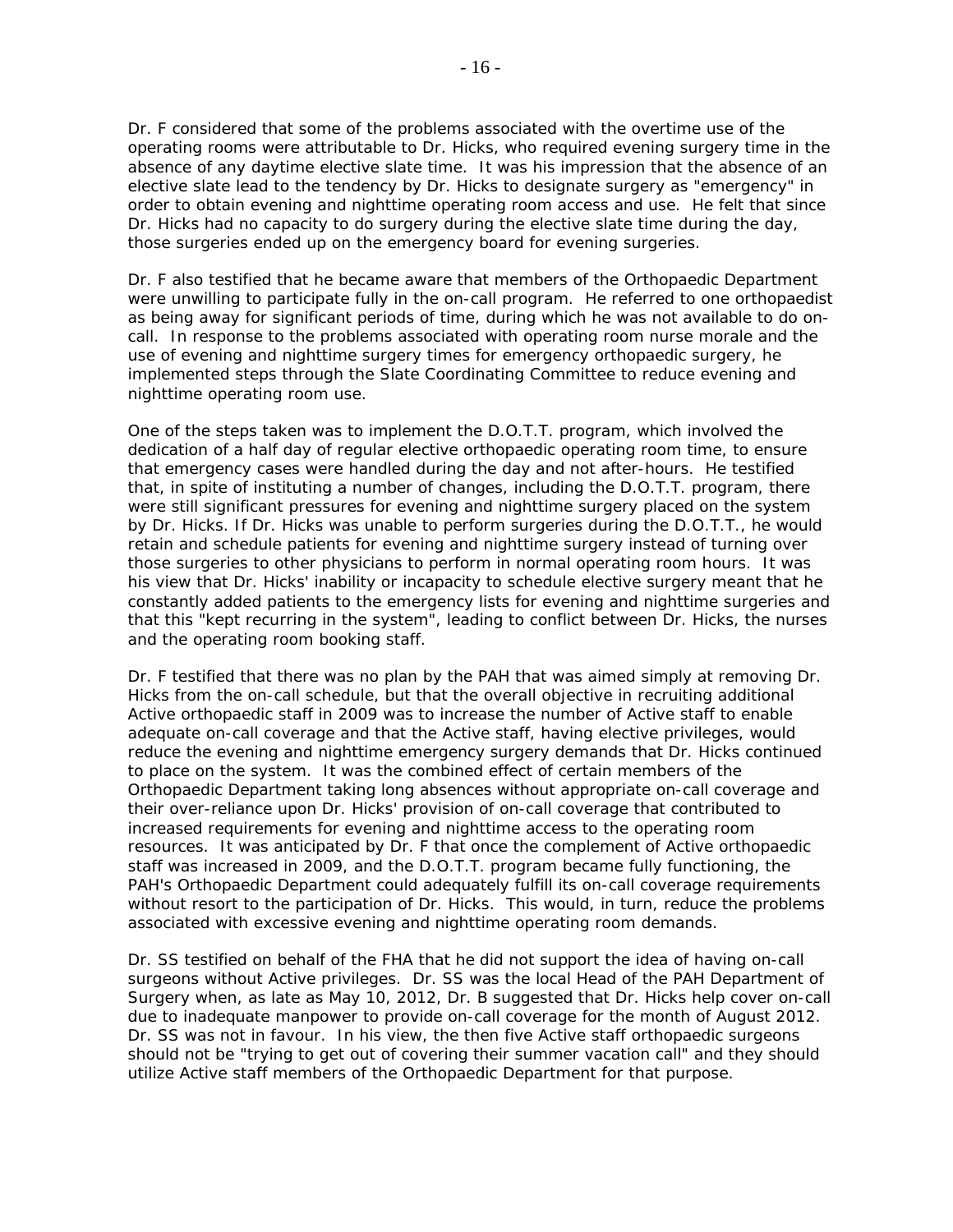Dr. Y gave evidence as a member of the orthopaedic staff at the PAH. Dr. Y has been a member of the orthopaedic staff of the PAH since 1987 when he was initially responsible for organizing the orthopaedic on-call schedule. When Dr. Y started working in the PAH's Orthopaedic Department there were only three practicing orthopaedic surgeons at the PAH: Dr. KK, Dr. Hicks and himself. Only he and Dr. KK were members of the Active staff at that time, and Dr. Hicks was then a Visiting Consultant. Dr. S joined the Active staff later.

Dr. Y generally recalled that in 2008 there was a request from the PAH medical director to remove Dr. Hicks from the orthopaedic on-call schedule. He was unsure at the time whether there would be any legal ramifications if the Orthopaedic Department unilaterally removed Dr. Hicks from the on-call schedule. Accordingly, a letter of direction to that effect was requested by the members of the Orthopaedic Department from the FHA. Dr. Y recalls that the Orthopaedic Department sent a letter to the FHA requesting assurance that any legal issues arising out of the termination of Dr. Hicks' oncall participation would be handled by the FHA. He testified that he would not have removed Dr. Hicks from the on-call rota if he had not been directed to do so in writing by Dr. C on August 5, 2009. It was his understanding in March 2009 that the reasons for Dr. Hicks being sought to be removed from on-call coverage was that there were conflicts between Dr. Hicks and the PAH's staff members, including anesthetists and nursing staff, as well as a problem with Dr. Hicks scheduling cases without going through the "proper protocol". He agreed that the FHA's reasons for bringing on additional Active orthopaedists in 2009 was related to an increase in patient needs in the White Rock area.

Dr. Y gave evidence that, with the current complement of Active orthopaedic staff at the PAH at the time of the hearing of this Appeal, there was no need to include Dr. Hicks in regular on-call coverage. He testified that the Orthopaedic Department was satisfied that it had the manpower to cover on-call at this time and that they could resort to the use of a *locum tenens* if need be. In summary, as far as Dr. Y was concerned, there was no need to have Dr. Hicks reinstated to the regular on-call roster at this time.

Doctors KK and JK both gave evidence. Dr. KK became an Active member of the orthopaedic staff at the PAH in approximately 1982. It was apparent that his knowledge was somewhat limited as to the discussions between the PAH administration and the Orthopaedic Department regarding the use of Dr. Hicks' services in 2008. He testified that the Orthopaedic Department would have liked to have continued to use Dr. Hicks on the on-call schedule in 2008. In his view, had the Orthopaedic Department not received a letter from the PAH administration directing the removal of Dr. Hicks from the on-call schedule, Dr. Hicks would not have been taken off the rota by the Orthopaedic Department. He testified that he could not recall any other occasion in which the PAH administration specifically directed the orthopaedic group as to who was to be put on the on-call schedule.

Dr. KK acknowledged that, notwithstanding the FHA directive, he had nevertheless asked for and obtained Dr. Hicks' relief and on-call coverage on October 17 and 18, 2009. Surprisingly he did not believe that meant that Dr. Hicks was effectively being placed back on the on-call roster. Instead, he considered that Dr. Hicks was merely "covering" for him when he was away. Dr. KK's evidence on this point was rather equivocal. He was informed by Dr. C that Dr. Hicks should not be put on the on-call roster and after that time, Dr. KK has not utilized Dr. Hicks to replace him in providing on-call coverage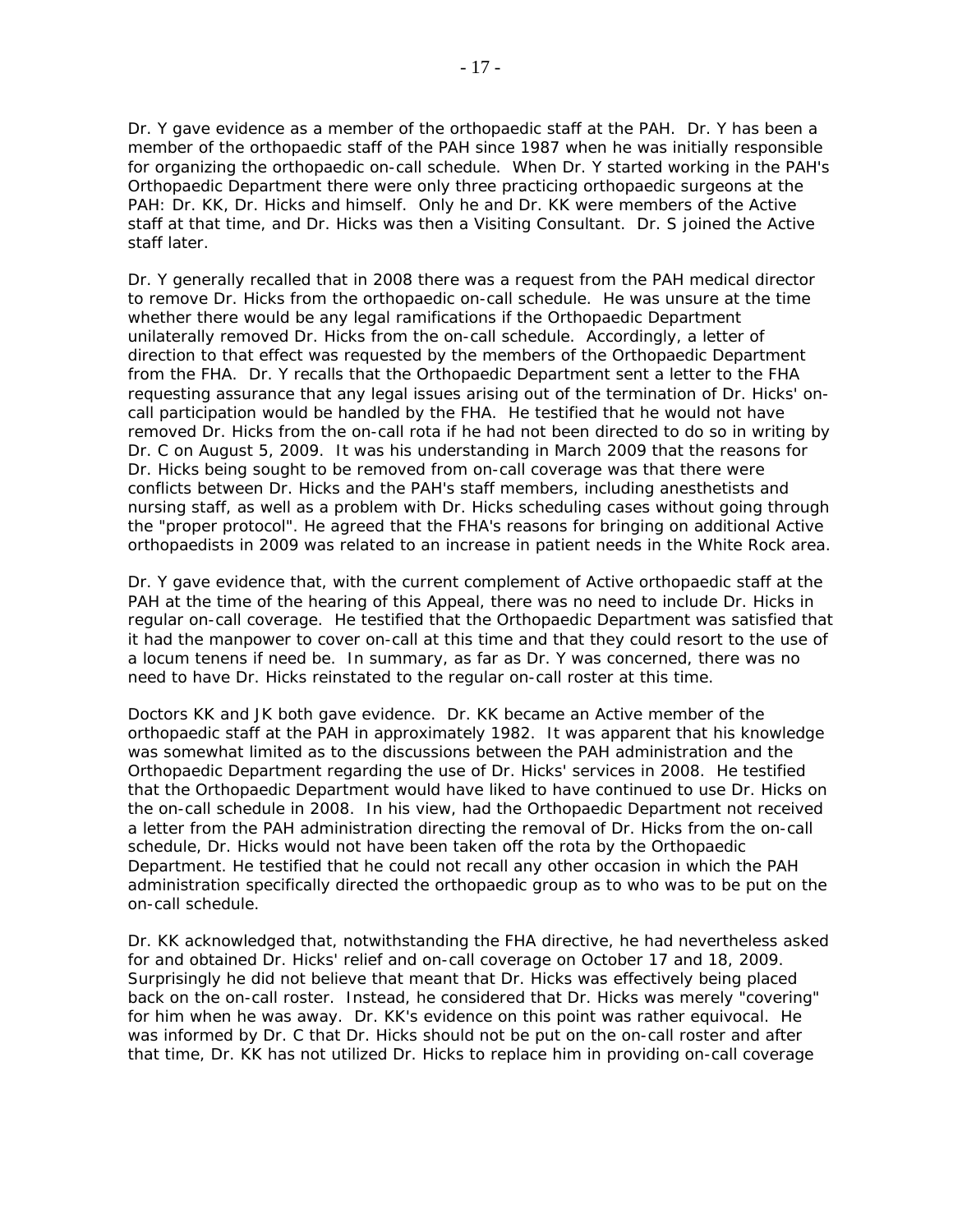Dr. KK did not participate in the on-call schedule from November 2010 to November 2011. In December 2011, he started taking either one or two days of on-call coverage and said that this may increase to four or five days per month in the future. He agreed with Dr. Y's stated view that the Orthopaedic Department at the PAH is satisfied that, with the present complement of Active staff members, it can fulfill its on-call obligations. He agreed that, at this time, there is no need for any new or different persons, other than the current compliment of Active orthopaedic staff members to participate in the regular on-call roster at this time.

On cross-examination, Dr. KK agreed that in 2008 there were "real problems" concerning the PAH and its operating room services, which were under stress due to growth in community health needs and the limited number of operating rooms available. The problems that the Surgical Slate Coordinating Committee were grappling with at the time were, in his view, not specifically related to Dr. Hicks or the Orthopaedic Department. He recalls that there were a number of resignations of operating room nurses complaining that they were being required to perform too much overtime work. He also recalled that there were problems dealing with absences from on-call coverage and in establishing an equitable allocation of on-call responsibilities within the Orthopaedic Department. These issues were confronting the PAH administration, which was endeavoring to handle them in the interests of the hospital. In his view, the issue "wasn't just Dr. Hicks".

Dr. KK has never used the services of Dr. Hicks as a *locum tenens*, but he is not aware of any reason why Dr. Hicks could not take on-call time as a *locum tenens* at the PAH. He concluded that, at present, with the compliment of five orthopaedic surgeons at the PAH, there is no actual need to place Dr. Hicks on the on-call schedule, but when Active staff members are away, there might be such a need.

Dr. JK commenced his practice at the PAH in September 2009. At the time of the hearing of this Appeal, he was responsible for setting the on-call schedule within the PAH's Department of Orthopaedics and had held that role since August 2010. He testified that establishing the on-call coverage schedule is essentially a group decision based on input from the Active members of the orthopaedic staff. In the normal course of events, it is reasonable for all Active members of the Orthopaedic Department to cover on-call on a "fairly equitable basis". In instances of illness, unexpected family absences, vacations, conferences and the like, other Active staff members will normally cover absences, and when that is not possible, a *locum tenens* can be used by the absent Active member. Dr. JK recalled that in one instance in the summer of 2011, Dr. WW was used as a *locum tenens* on the orthopaedic on-call rota.

Dr. JK testified that he considers that the members of the Orthopaedic Department are currently satisfied that there is adequate on-call coverage to meet the needs of those seeking medical treatment at the PAH through the current on-call coverage allocations among Active staff orthopaedists. He agreed that the on-call system currently in place at the time of the hearing of this Appeal is "working adequately to serve the needs of the community".

Dr. JK recalled a brief discussion with Dr. F in the spring of 2011 during which Dr. F expressed his view that it would be a poor idea to put Dr. Hicks on the on-call rota because members of the Department of Anaesthetics felt negatively about Dr. Hicks' return. He also recalled one discussion he had with Dr. SS during which the latter expressed the view that the decision about whether to obtain a *locum tenens* was up to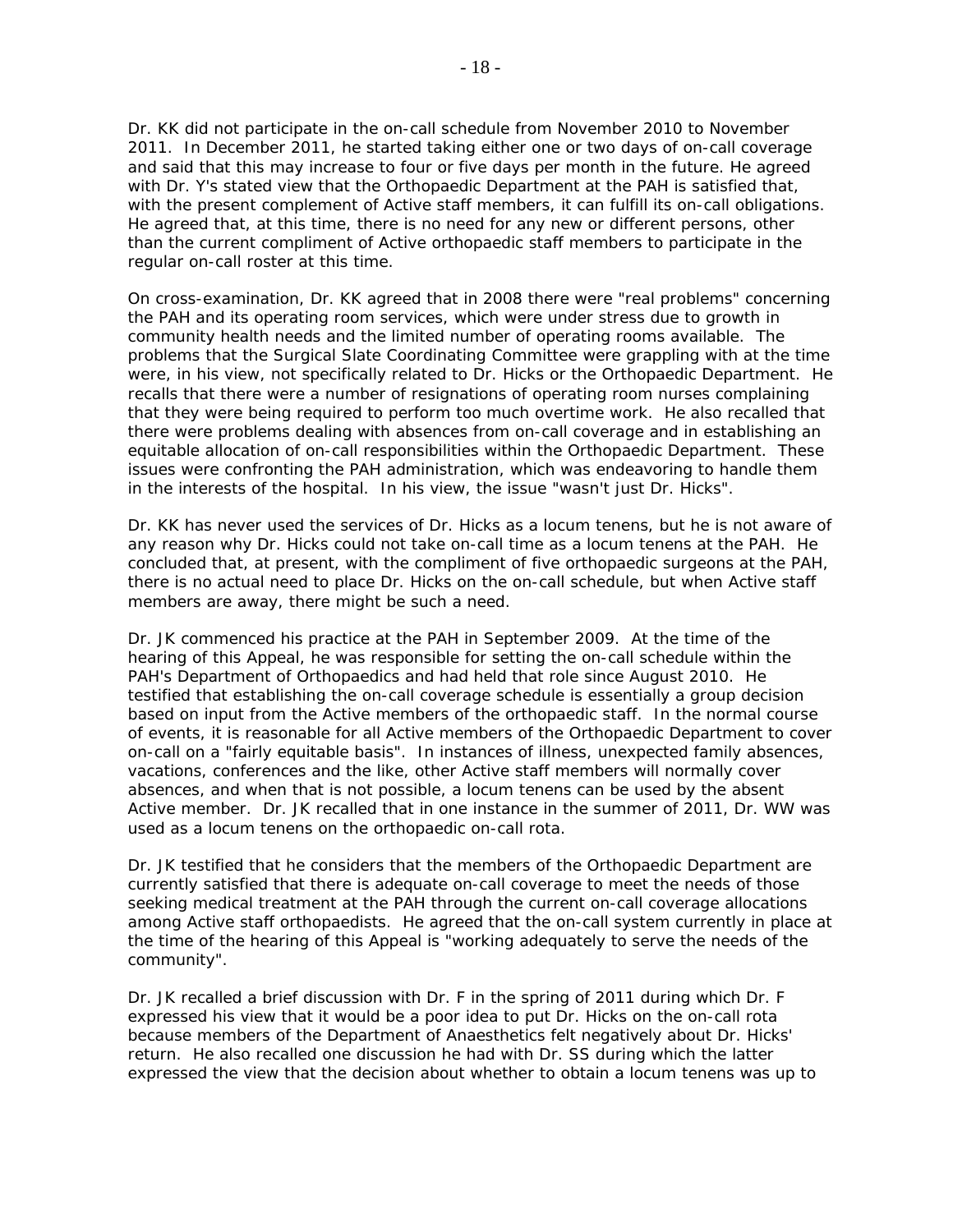the Orthopaedic Department, but that it was not a good choice for Dr. Hicks to be utilized based on his somewhat disruptive past record.

As to the significance of access to on-call time, particularly for the development of the practices of newer orthopaedists, Dr. JK confirmed that he and Dr. B had been keen upon joining the PAH's Active staff to build up their practices and increase their patient referrals by being present at the PAH as much as possible and assuming on-call coverage responsibilities. He confirmed that in order to build up a practice, it is desirable for an orthopaedist to take on-call coverage as well as to provide services as a *locum tenens.*

Dr. W gave evidence as the current Executive Medical Director of the FHA. He has a lengthy and relevant background. Trained as a pediatrician, he became president of St. Paul's Hospital and then Deputy Minister of Health for the Province of Nova Scotia, prior to taking a position as Executive Medical Director for Interior Health in British Columbia and acting Vice President of Medicine for the FHA. In October 2008, he assumed his position as the FHA's Executive Medical Director.

As incoming Executive Director of the FHA, Dr. W came to the view in February 2009 that Dr. Hicks was working an excessive number of days on-call between the LMH and the PAH. Following his review of the matter, Dr. W wrote to Dr. Hicks on February 23, 2009, advising him that the FHA considered that Dr. Hicks' participation in the provision of oncall coverage for a total of 16 days in the month of January was "an unsafe practice for both you and our patients". For that reason, Dr. W advised Dr. Hicks that as of March 31, 2009, he would no longer be scheduled on the roster of on-call orthopaedic surgeons at the PAH. In cross-examination, Dr. W conceded an error in his calculations and that Dr. Hicks' on-call total time for the month of January 2008 was actually 13, and not 16 days; however, we do not find that this error is material to our alternative decision on the merits.

When he wrote his letter of February 23, 2009 to Dr. Hicks, Dr. W testified that he was unaware of any plans by the PAH to remove Dr. Hicks from the emergency on-call rota as of April 1, 2009 and denied that this played any role in his decision to write to Dr. Hicks. He said it was his decision to remove Dr. Hicks from the on-call schedule, and that it was based primarily on the fact that Dr. Hicks had Active staff privileges at the LMH and the PAH, and that the combined days of on-call coverage undertaken by Dr. Hicks was "profoundly unsafe for patients". Even Dr. Hicks agreed during his own testimony that his level of on-call coverage prior to being reduced, pursuant to Dr. W's letter was "too much".

Upon his initial appointment as Executive Medical Director, Dr. W assumed many of the duties of the then vacant position of the Vice-President of Medicine. Those duties included overseeing medical staff and medical staff structure, dealing with issues relating to quality of patient care, medical staff behaviour and the recruitment of medical staff for the FHA's hospital sites. Upon taking up duties at the FHA, he embarked upon a process of developing and implementing a program management system across the twelve acute care hospitals within the FHA. That program engaged issues of patient access to medical services, quality of care, the setting of standards and best practices, and the allocation of resources, including hospital operating room facilities. One of these initiatives resulted in the development of the current *Bylaws* and *Rules* which were adopted by the FHA in January 2010 and remain in effect at this time.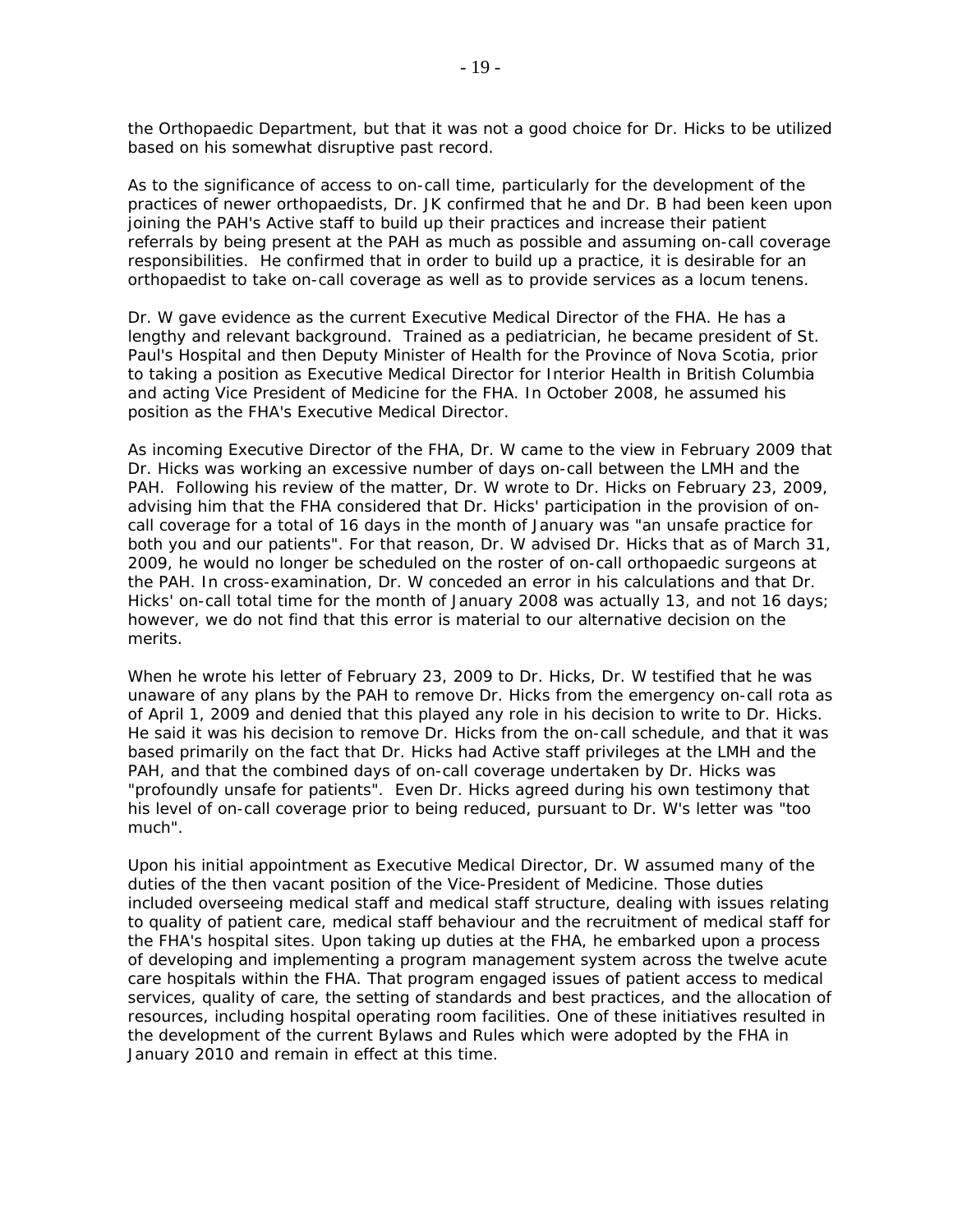Dr. W generally described the way in which the FHA interprets and implements the *Bylaws* and *Rules* of the FHA in relation to categories of medical staff, including ensuring the provision of adequate emergency on-call services and the use of *locum tenens*, provisional and Temporary staff categories to fulfill the requirements of the FHA's hospitals and the communities they serve.

He gave evidence that the practice and role of Consulting staff is to consult as specialists or sub-specialists upon the request of Active medical staff members. Consultants are permitted to write orders and direct the treatments of those patients in respect of whom they are asked to provide consulting services but that they do not generally assume the role of most responsible physician with overall patient care responsibilities. Members of the Consulting staff category do not have the right, as such, to admit patients or to perform elective surgery. It is expected that members of the Active medical staff will provide continuous on-call coverage for emergencies and treatment within their respective medical divisions. Active staff members are required under the FHA *Bylaws* to participate in on-call coverage as an incident of their Active medical staff category.

Dr. W described a *locum tenens* as a physician who is brought in to cover a member of the Active medical staff's practice within a hospital when the Active staff member is absent from the hospital for a period of time. As a matter of practice, during that time the *locum tenens* is entitled to admit patients under the name of the absent referring physician and the *locum tenens* services are billed to the Medical Services Plan under the name of the former by the *locum tenens*. Physicians acting as a *locum tenens* may or may not, depending on an agreement with the physician being replaced, take over the offices and overall practice of the absent referring physician. As a matter of practice *locum tenens* are appointed for a prescribed period of time and it is the FHA's expectation that when the replacement period ends, the returning physician will assume responsibility for those patients handled in his or her absence by the *locum tenens*.

Dr. W described the Temporary medical staff category as one to which a physician may be appointed by the FHA to meet certain specific service needs within a department for a defined period. These appointments may be made in circumstances of a shortage of Active medical staff or for temporary needs pending appointments to additional medical staff. At the conclusion of the term of the temporary appointment, the relevant medical department or division will assume responsibilities for ongoing care and treatment of the patients managed by the departing Temporary staff member.

Dr. W testified to the expectation within the FHA that medical staff members holding Active privileges provide on-call emergency coverage on a continuous basis for emergency room and in-patient care. It is expected that the relevant hospital department's Active members will arrange the on-call schedule to afford adequate coverage, failing which it is possible to arrange for a Temporary staff appointment, as may be required. Normally the emergency on-call roster includes members of the provisional and Active staff of the relevant medical department.

According to Dr. W, as a matter of practice, members of the Consulting staff may be requested by the FHA to participate in on-call coverage duties. The involvement of the FHA in the decision to approve the participation of Consultants in on-call duties is considered important to address any major concerns and ensure that appointments are compatible with the safe operations of hospitals and optimal utilization of hospital resources. The FHA allocates resources at various hospital sites with the expectation that, within those sites, members of the Active medical staff will participate in decisions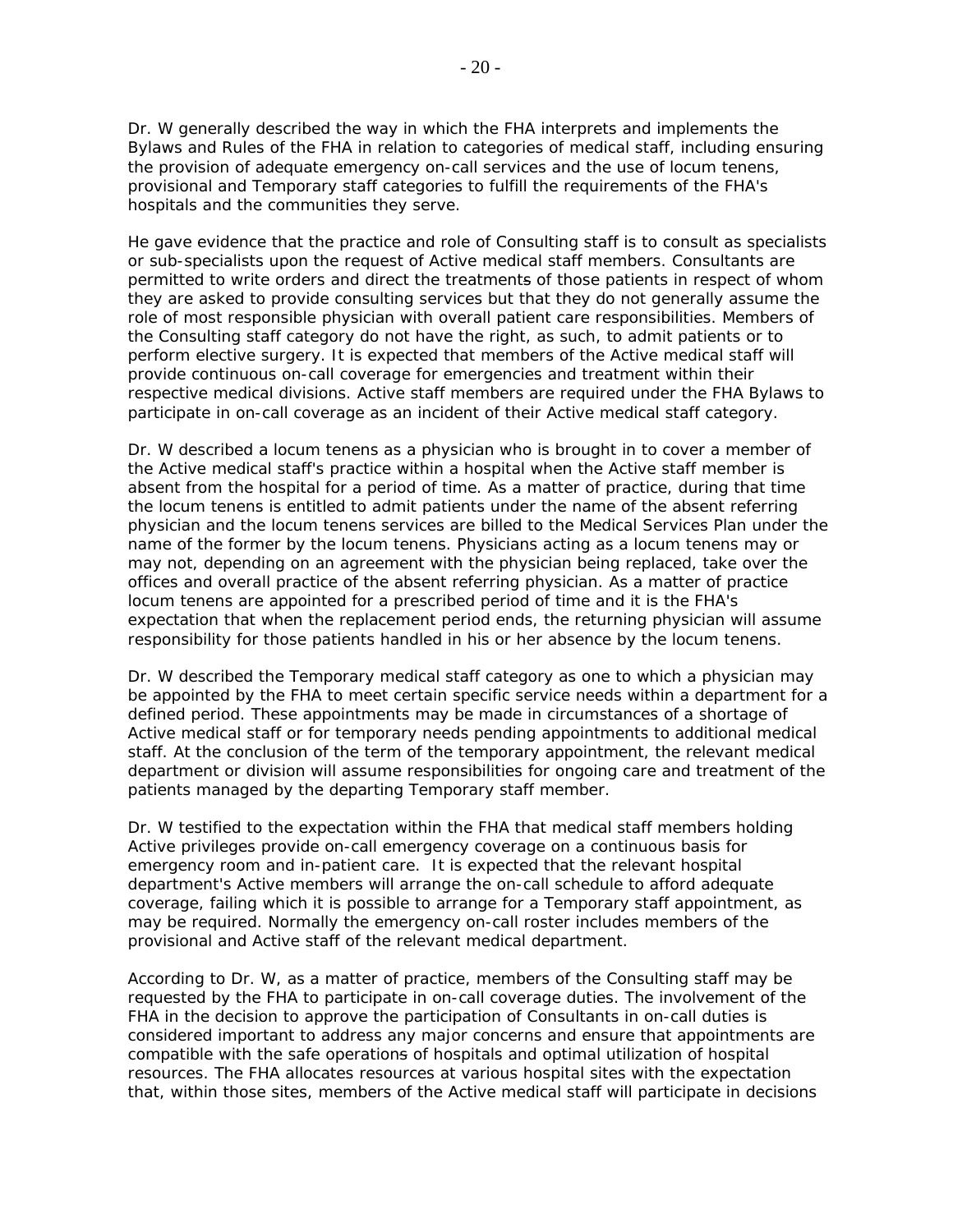about how hospital resources are to be used within the scope of the FHA's *Bylaw*s, *Rules* and other policies or procedures implemented by the FHA's Board of Directors. Dr. W considers the role of the FHA in this process as critically important having regard to the increasing challenges surrounding resource allocation and the overall use of hospital resources. The FHA considers that the defined medical staff categories are established with a view to managing the allocation of hospital resources.

It was the testimony of Dr. W that, as a matter of practice, if a member of the Consulting staff was requested by the Department of Orthopaedics to participate in an on-call schedule in light of a need for the same, permission would first have to be granted by the FHA. It is also standard practice within the FHA that where an Active member seeks to utilize a *locum tenens*, the former must first obtain the approval for the appointment from the FHA Regional Department Head. He said that the FHA had relegated the organizing of the on-call schedule to local hospital departments. If a local Orthopaedics Department asked for a member with Consulting staff privileges to participate in the oncall schedule, it was nevertheless open to that Consultant to refuse. If, however, it was necessary for a Consultant to participate in the on-call schedule to meet hospital requirements and the Consultant refused, he or she would not be in compliance with the *Bylaws*.

The FHA does provide medical departments with the discretion to establish the content of on-call schedules for Active staff members. The FHA does not, however, cede authority to its medical staff to unilaterally determine who may be eligible to participate in on-call coverage. This remains the jurisdiction of the FHA through its implementation of the *Bylaws, Rules*, guidelines and policies. If there is a requirement to bring a non-Active staff member onto the on-call schedule, Dr. W testified that it was the FHA's expectation that the non-Active staff member would participate in on-call either as a *locum tenens* or Temporary staff member and, further, that the FHA's Regional Department Heads would be required to be consulted in order to determine whether to approve that participation having regard to the FHA's overall objective of ensuring the preservation and continuity of patient care. It is the FHA's expectation that the *locum tenens* or Temporary staff member will transfer ongoing patient care to the referring physician and the department, respectively, upon the termination of the coverage period.

Dr. W was referred to proposed appendices to the *Bylaw*s and *Rules* entitled "Parameters for Locums and Temporary Staff" (the "Guidelines"). The Guidelines have been accepted by the FHA's Board of Directors and Dr. W testified that the FHA is in the process of incorporating them into the *Bylaws*. The Guidelines, at the time of the hearing of this Appeal have, according to Dr. W, been adopted by the FHA as an operational policy.

Dr. W considers that it was necessary to develop the Guidelines in the first instance to augment and clarify the FHA's practices and expectations with respect to the *locum tenens* and the Temporary medical staff categories. We were informed by Dr. W that the Guidelines that were adopted are currently undergoing further revision by the FHA. We do not understand the FHA *Bylaws* and *Rules* to be exhaustive in their scope as it relates to the operation of the FHA's hospitals; the development of policies and practices not inconsistent with the FHA *Bylaws* or *Rules* are both necessary and permitted. They provide that before a *locum tenens* or Temporary staff may practice within the FHA, he or she must be "appropriately credentialed and privileged", and "subsequently appointed by the Board". The Guidelines provide that "individuals may practice as a *locum tenens*  or Temporary staff member" if they have been granted "*locum* or Temporary status by the Regional Department Head or delegate". The Guidelines state the following: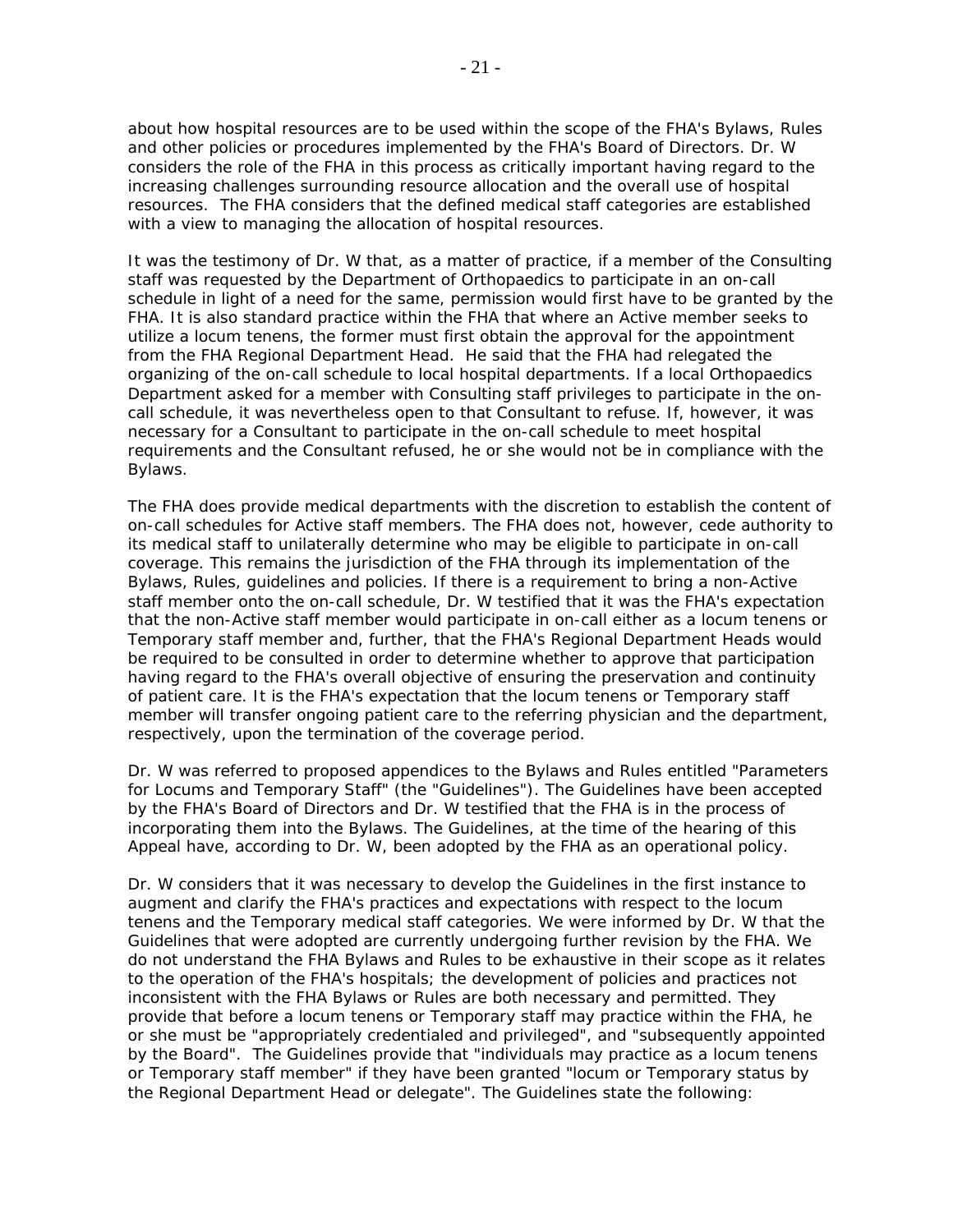As per the *Bylaws* – Members of the *locum tenens* staff are appointed for a specified period not to exceed twelve months for the purpose of replacing an absent member of the active, provisional, or consulting staff or for the purpose of replacing the duties of a vacant medical staff position.

- 1. All *locums* must be properly credentialed and privileged as is required by the Medical Staff *Bylaws*;
- 2. *Locums* are engaged for the purpose of fulfilling the responsibilities of a medical staff member who was absent and unable to meet their responsibilities. The *locum* appointment is for a clearly defined period of time;
- 3. The member must be absent and cannot be performing other medical duties elsewhere in Fraser Health; and
- 4. *Locums* assume all the responsibilities of the absent physician for the duration of the absence, and upon return, the absent member must assume all responsibilities of their practice and they will also assume the care and on-going management of all the patients that the *locum* admitted during the time the *locum* was covering the absent physician's practice.

Similarly, with respect to the appointment of Temporary staff, the Guidelines provide:

As per the *Bylaws* – members of the Temporary staff are appointed for a specified period not to exceed twelve months for the purpose of filling a temporary service need.

- 1. All Temporary staff must be properly credentialed and privileged as is required by the Medical Staff *Bylaws*;
- 2. Temporary staff will be engaged for the purpose of fulfilling the service needs of a clinical department unable to meet their responsibilities for short time periods. The appointment is for a clearly defined period of time; and
- 3. The Department will assume all the care and on-going management for all of the patients that the Temporary staff admitted during the time that staff worked in Fraser Health.

Dr. W testified that the FHA's expectation is that Active and provisional staff members of a local hospital department will develop an on-call schedule which affords 24/7 coverage for the emergency room and the care of in-patients. As a matter of practice, if an Active or provisional staff member anticipated that they may become, or they became, unavailable to provide medical services at a hospital, including on-call coverage, it is expected that he or she will canvass the other Active and provisional staff members to determine if they can provide substitutional on-call coverage services, failing which he or she will attempt to obtain a *locum tenens* to perform those services. If a *locum tenens* is not available and the relevant hospital department is unable to provide continuous oncall coverage, that department is expected to seek a Temporary staff appointment to meet its service needs. In each case, the appointment and approval of Temporary staff and *locum tenens* appointment rests with the FHA, insofar as the FHA is ultimately responsible for the safe operation of the hospitals and for the optimal utilization of its available resources.

According to Dr. W, if a member of the Consulting staff was asked to participate in an on-call schedule pursuant to *Bylaw* 6.5.5, then, as a matter of practice, the approval of the FHA would first be required to enable on-call participation. This is so because the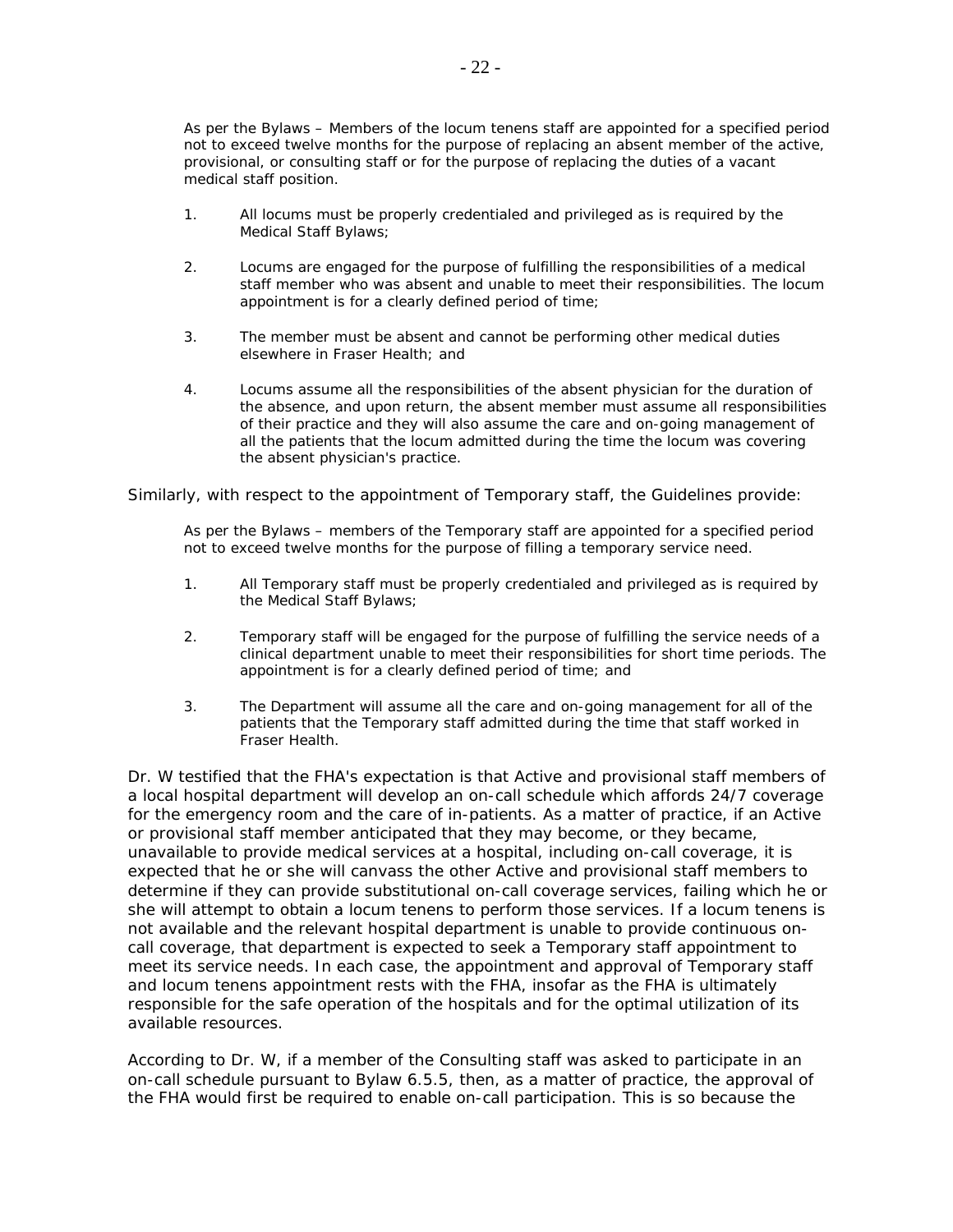participation in on-call coverage would require the physician to obtain a *locum tenens* or Temporary staff position. He testified that, unless specifically asked by the FHA to provide on-call coverage, a physician holding Consulting privileges would be required to obtain a *locum tenens* or Temporary staff appointment in order to provide on-call coverage. Dr. W gave evidence that, as a matter of practice, the FHA's Regional Department Heads are required to approve a *locum tenens* or Temporary staff physician on behalf of the FHA to enable a Consulting staff member to provide on-call coverage for an Active or provisional staff member. Once that approval is obtained, it would fall to the local hospital department to establish the schedule for participation in on-call coverage.

Dr. W reiterated that the Guidelines, which are current policy and may be adopted as formal *Rules*, were instituted to address a significant abuse of the concept of *locum tenens* and Temporary staff appointments with resulting risk to patients. It was his view that physicians were "disobeying the rules", and there was concern that the *Rules* were not clear enough with respect to the appointment and role of *locum tenens* and Temporary positions. The Guidelines address the transfer of patient care at the end of the period of *locum tenens* or Temporary staff coverage. In Dr. W's view, the transfer of patient care requirements are necessary and desirable to ensure that hospital resources, including operating room, in-patient ongoing care and cast room access, can be coordinated in such a manner as to optimize the use of hospital assets and resources. Dr. W summarized in his testimony the practices which are contemplated in the Guidelines, as follows:

> We've basically taken twelve small hospitals and tried to move them into regional programs, and part of that ongoing ability for us to operate and provide reasonable and safe care of the patients will continue to be a reworking of the *Bylaws,* policies and procedures, until such time we get to a level that we are comfortable with.

Again, in terms of departmental -- departments setting the call schedule, we do allow some discretion at that level for the Active staff member. But if a requirement is to bring somebody else in on a temporary or short-term basis then, in fact, those Guidelines are -- our expectation is that they would either be *locums* or Temporary Staff, and when their period of time is completed, that somebody has to assume the responsibility of those patients. In the case of a *locum*, it is whoever that individual has replaced, and in the case of a temporary service need, when the service need is over, the department has the responsibility to assume the care of the patient, and whether the department assigns those patients to one individual or they share the patients, we let the departments manage that.

But the expectation is that they will have a member of the Active staff manage them on the long-term basis.

Dr. W agreed that it was open for Dr. Hicks to become a *locum tenens* at the PAH and also to apply for Active staff privileges at the PAH. However, if Dr. Hicks applied for and obtained an Active staff position at the PAH, it was probable, in his view, that the FHA would not allow him to maintain concurrent Active staff privileges at both the PAH and the LMH. In Dr. W's view, from the FHA regional administrative standpoint, the current *Bylaws* do not contemplate the status that Dr. Hicks appears to be seeking on this Appeal, namely, that he be entitled to participate as a Consultant in the PAH on-call emergency rota "without interference" from the FHA.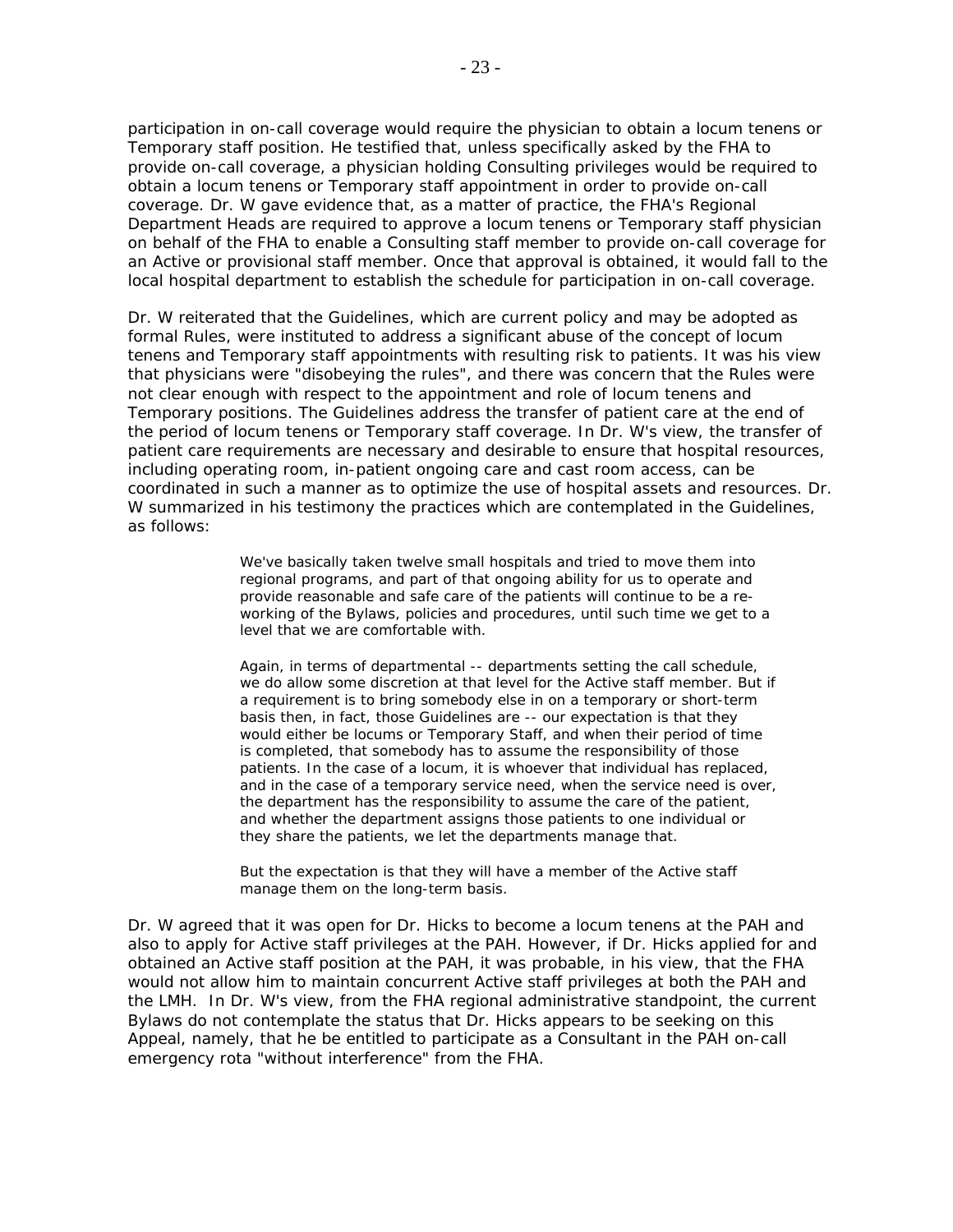In cross-examination, Dr. W agreed that the existing *Bylaws* do not expressly provide that a Consultant seeking participation in the on-call emergency rota is required to ask for permission from the FHA to do so. The *Bylaws* simply provides that a member of the Consulting staff can be required by the FHA to provide emergency on-call services. Dr. W reiterated that, as a matter of practice, the *Bylaws* are interpreted by the FHA in such a manner that if a Consulting staff member refused to participate in the on-call schedule without an exemption from the FHA, he or she could be held in breach of the *Bylaws*. He acknowledged that the FHA *Bylaws* are silent in dealing with the situation in which a Consulting member must have *locum tenens* privileges to undertake emergency on-call. He said that the *Bylaws* were not specifically written to address the special status sought by Dr. Hicks.

In Dr. W's view, if Dr. Hicks were to seek a *locum tenens* status, there would be no impediment to his doing so from the standpoint of the FHA. He did, however, express a concern that Dr. Hicks' history of patient retention after initial admission during his oncall coverage time might again seek after-hours operating time at the PAH.

We have considered Dr. W's evidence and the Guidelines in the context of the *Rules*. When a patient attends the Emergency Department at the PAH, he or she may be admitted by the attending emergency room physician, who is deemed to be the Most Responsible Physician ("MRP") in that instance pending a clear transfer of care to another medical staff member. The MRP is accountable and assumes responsibility for the overall care provided to the patient. The MRP is integral to the provision of quality health care, to the promotion of continuity of care and to the delivery of appropriate medical services for the patient. Every patient admitted for care and treatment in the FHA acute care facility must have an MRP who holds appropriate FHA credentials and privileges: *Rule* 5.1.2.1. The admitting member is deemed to be the MRP until a clear transfer of care occurs: *Rule* 5.1.2.5. The MRP can be designated as a service rather than an individual, and in some cases, the MRP's responsibilities may be shared by a group of physicians.

It is common ground that good communication between the transferring physician and the receiving physician is essential to ensure proper continuity of patient care. Where a patient is admitted from the Emergency Department to an in-patient unit at the PAH, the emergency physician will be identified as the admitting physician, and the MRP will be identified as the attending physician. The attending physician assumes MRP responsibility for the patient as soon as the transfer of care has been arranged with the admitting emergency physician: *Rule* 5.1.7.3. Only the MRP or a designate may authorize the discharge of patients from the facility: *Rule* 5.1.9.1.

Where a Consultant has participated in the care of an in-patient, that Consultant must continue to be available to respond to the care needs arising for that patient or must specify another qualified and privileged Consultant to be available for any period that they themselves are not available: *Rule* 5.8.3.3. In the case of post-operative or postprocedural care, this responsibility falls to the medical staff member who performed the operative procedure, unless an alternate responsible member is identified on the order sheet and on the information sheet provided to the patient at the time of discharge: *Rule* 5.9.1.

The foregoing *Rules* suggest that any surgeon, whether a Consultant or Active staff member, who performs orthopaedic surgery at an FHA hospital has an ongoing responsibility to ensure post-operative care pending a clear transfer of responsibility. In our view, the Guidelines are compatible with the *Rules* in this respect.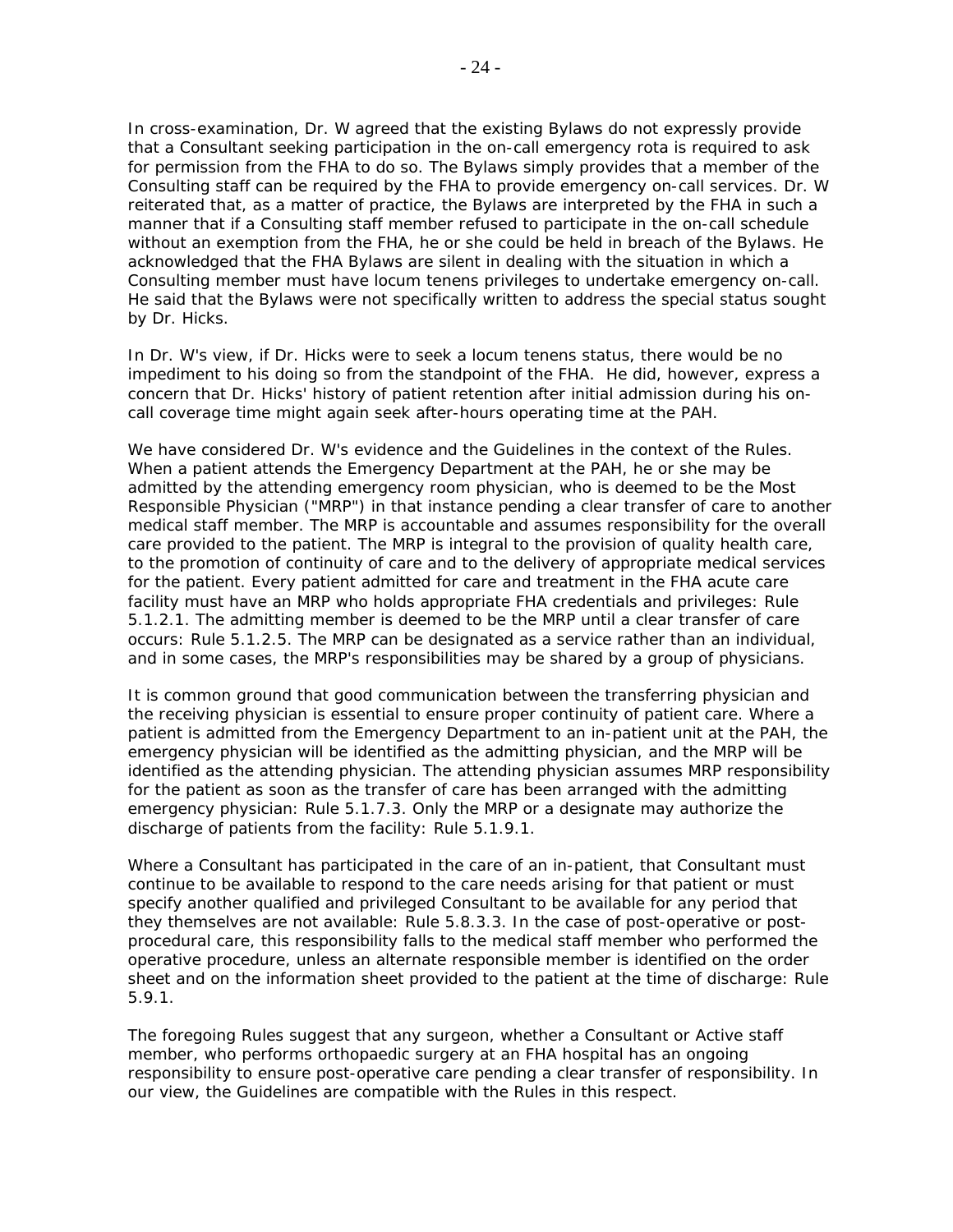On questioning by this Board, Dr. W was referred to his briefing note to the Health Authority Medical Advisory Committee ("HAMAC") dated June 2, 2010 in which he stated "we did not change his privileges and we said that he can do locums if asked by a member of the orthopaedic group". He testified that he considered that participation in the on-call roster is not a "privilege"; instead it is an operational expectation. We conclude from Dr. W's evidence that it is his view as the FHA's Medical Director that "privileges" encompass the extent and scope of a permitted clinical practice at a particular hospital site; that is, the grant of a right to participate in the provision of a particular category of medical care and treatment utilizing the hospital's resources, but that the FHA interprets and implements its *Bylaws* such that the ability to participate in on-call emergency scheduling is neither a right nor an incident of privileges appertaining to membership in the Consulting staff category.

When asked what he considered the impact on the FHA would be if the relief sought by Dr. Hicks on this Appeal was granted, Dr. W responded that Dr. Hicks would, in the result, enjoy a "special" or "unique" position not shared by others with a Consulting staff appointment, in that the PAH Department of Orthopaedics would be free to unilaterally, and without any FHA oversight or direction, include Dr. Hicks in on-call emergency coverage. In his view, such a practice could lead to the Orthopaedic Department using Consultants for on-call coverage to an excessive degree. It could lead to a situation in which an "itinerant" surgeon could drop in and out of emergency on-call schedules, adversely impacting follow-up and continuity of patient care. He testified that it is possible that, given Dr. Hicks' past reluctance to relinquish continuing care of patients seen by him on an emergency on-call basis to the Orthopaedic Department, their continuous care could be adversely affected by Dr. Hicks' absence from the PAH while performing his duties as an Active staff member at the LMH.

Lastly, Dr. W agreed that he had no information on the basis of which to conclude that Dr. Hicks would be unable to coordinate his schedule at both the LMH and the PAH. In his view, Dr. Hicks still retains his full privileges as a Consultant.

It was suggested on behalf of Dr. Hicks that neither HAMAC nor the Board of Directors of the FHA was informed by Dr. W that the premise underlying the HAMAC recommendation – that the Department of Orthopaedics had decided not to include Dr. Hicks in the on-call schedule – was as a result of a direction to that effect by the PAH administration. It was suggested to Dr. W that the HAMAC was not made aware that the decision to remove Dr. Hicks from the on-call orthopaedic schedule was a decision, in effect, that was caused by a direction by the PAH administration and that the HAMAC had misapprehended matters. In our view, this approach belies somewhat the procedural history leading to the recommendations of the LMAC and the HAMAC. It is apparent from the documents in evidence that the impetus behind the progressive elevation of the complaint process through the LMAC, HAMAC and Board of Directors of the FHA, was Dr. Hicks.

On October 28, 2009, counsel for Dr. Hicks wrote to Dr. SS asking that the LMAC consider and decide to reinstate Dr. Hicks to the on-call coverage rota. A request was made that the letter be placed before the LMAC and that counsel for Dr. Hicks be permitted to make submissions at the meeting of the LMAC to consider the matter. The letter made it clear that Dr. Hicks considered that the decision to remove him from the on-call schedule was a decision made by the PAH's administration and the FHA, not the members of the PAH Orthopaedics Department. The "direction" was contrasted with what was described in the letter as a "tradition" whereby the setting of participation in the on-call schedule was made by a physician in the relevant department and that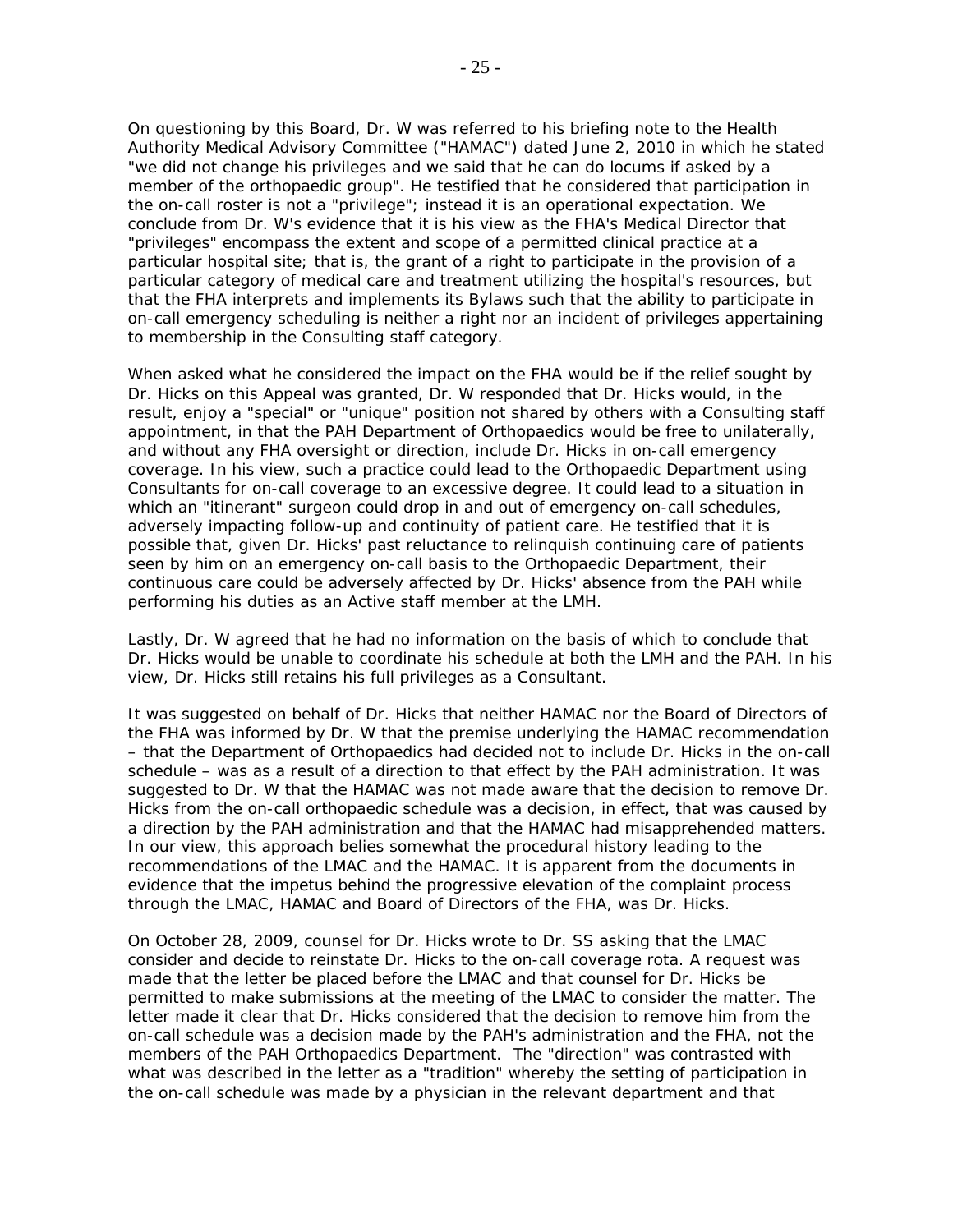hospital administration did not interfere with that selection unless patient safety may be compromised. In his written "Outline of Submission to the LMAC at the PAH, November 17, 2009", counsel for Dr. Hicks made it clear that the complaint was that the decision not to continue Dr. Hicks on the orthopaedic on-call rota was made at the instance of the PAH administration and the FHA, and was not a decision of the Department of Orthopaedics.

At the meeting of the LMAC on November 17, 2009, submissions were made on behalf of Dr. Hicks and the FHA. Following those submissions, Dr. SS, Chair of the LMAC, advised that at the next meeting of the LMAC on December 8, 2009, the following motion would be considered and voted on:

> "Having heard from Dr. Hicks and his counsel, Mr. Robertson, and Dr. C and Ms. Washington, counsel for Fraser Health, the Local Medical Advisory Committee of Peace Arch Hospital does not recommend that Dr. Hicks be reinstated to the regular emergency call schedule".

On December 8, 2009, the LMAC met and subsequently passed the foregoing resolution. On April 16, 2010, counsel for Dr. Hicks wrote directly to the Chair of the FHA Board of Directors requesting that the Board of Directors consider the LMAC motion or, alternatively, direct the HAMAC to make a recommendation to the Board of Directors "so that the matter can be properly placed before the Hospital Appeal Board where it belongs". Subsequently, Dr. Hicks was advised that the LMAC motion would be discussed at the next HAMAC meeting on June 9, 2010.

On June 2, 2010, counsel for Dr. Hicks forwarded counsel for the FHA an "Outline of Submission to the Fraser Health Authority Medical Advisory Committee" dated June 1, 2010, which was subsequently put before the HAMAC. It is clear from these submissions that Dr. Hicks maintained that the decision to remove him from on-call coverage had emanated with the PAH administration and the FHA, as opposed to with the members of the PAH's Department of Orthopaedics. We infer from correspondence in evidence between counsel for Dr. Hicks and the FHA that a further "Supplemental Submission to the Fraser Health Authority Medical Advisory Committee" dated June 4, 2010 was presented on behalf of Dr. Hicks to the HAMAC.

At its meeting on June 9, 2010, the HAMAC resolved that it be recommended to the Board of Directors of the FHA that the LMAC decision not to recommend that Dr. Hicks be reinstated to the regular emergency on-call schedule be upheld, "as local call groups are responsible to determine their call schedules". This motion was brought forward to the Board of Directors of the FHA at its meeting on August 12, 2010 by the Board Quality Performance Committee of the FHA and, upon its recommendation, the Board of Directors resolved unanimously:

> That upon the recommendation of the Board Quality Performance Committee of the Peace Arch Hospital LMAC decision not to recommend Dr. Hicks be reinstated to the regular emergency call schedule be upheld; as local call groups are responsible to determine their call schedules.

Dr. Hicks gave evidence on his own behalf. He testified that he is an orthopaedic surgeon and Fellow of the Royal College in Orthopaedics. He holds an American Board Certification in Orthopaedics, having obtained this certification in 1980. His best recollection is that he obtained Active staff privileges at the LMH in 1986, where he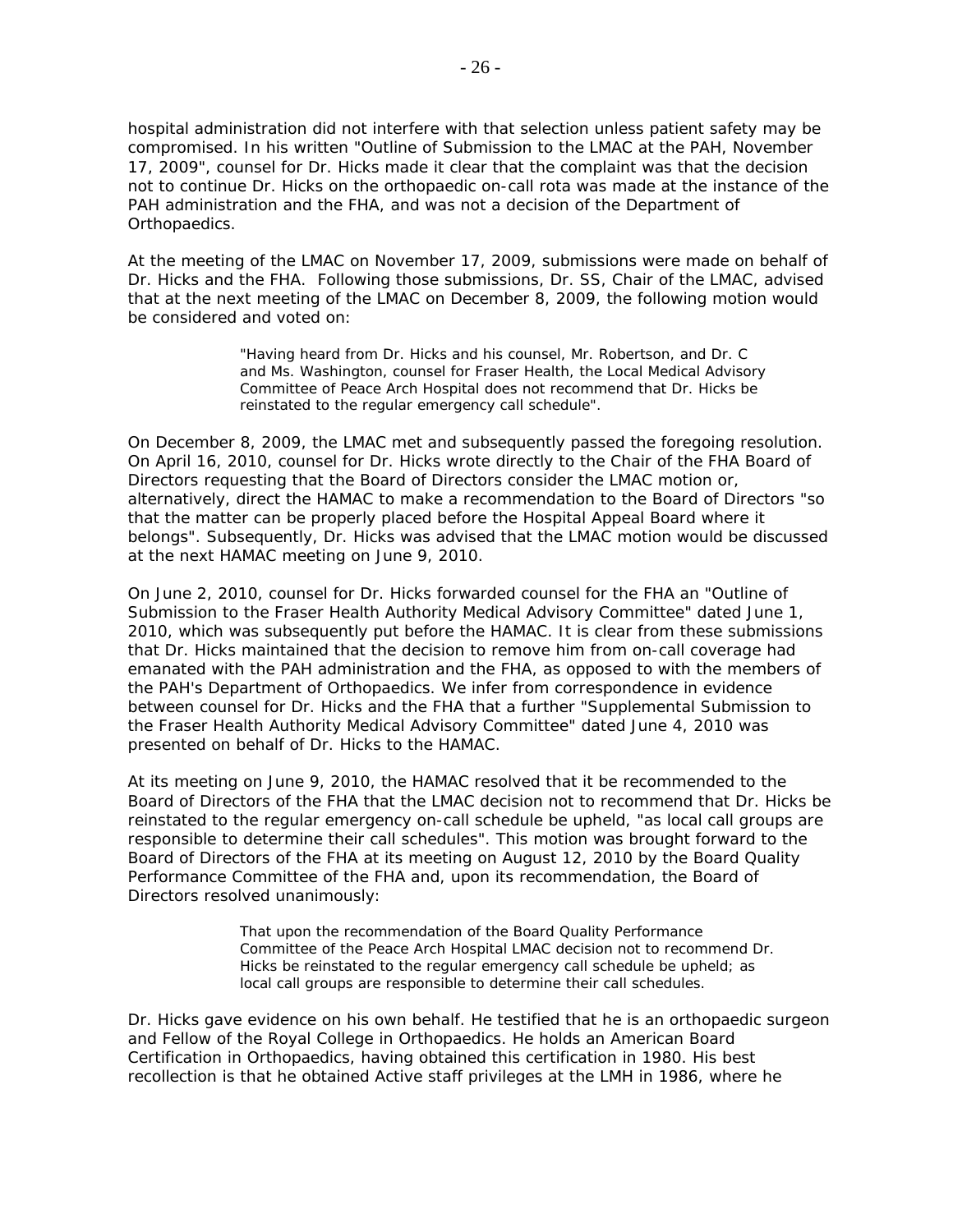retained an elective slate. He applied for Active staff privileges at the PAH at the same time that Dr. S did in 1999. At that time, Dr. Hicks was not selected and Dr. S was.

Dr. Hicks said that he worked at the PAH from 1978 until 1996, when his Visiting staff privileges were removed. Subsequent to the 1996 decision of the Medical Appeal Board, when his Consulting privileges were reinstated, he remained on the regular on-call rota at the PAH until October 1, 2009. He confirmed that the last time he practiced in the PAH was December 24 and 25, 2009, on a brief substitution on-call for Dr. S.

In 1996, his Visiting staff privileges, now referred to as Consulting privileges, were not renewed, and Dr. Hicks appealed that decision to the Medical Appeal Board. Throughout that time, he has remained on the Active staff at the LMH and has retained throughout two elective surgical days per month at that site. Dr. Hicks is currently a member of the on-call schedule at the LMH, upon which he shares a one-in-five rotation with other Active staff members.

Historically, upon providing on-call coverage at the PAH Dr. Hicks participated on the rota with two others. When Dr. S joined, on-call coverage became shared with three other orthopaedists. In the past, he was the only orthopaedist at the PAH that did hand surgery. In 2008, he was on-call an average of six to seven times per month in the PAH and seven or eight times per month in the LMH. The preponderance of his practice was at the LMH.

In direct examination, Dr. Hicks said that he first became aware that the FHA considered that he was doing excessive call was when he received the letter from Dr. W dated February 23, 2009. Had he previously been made aware that it was FHA's view that he was doing too much emergency on-call and he testified that he would have voluntarily cut back his on-call time as he was "somewhat too busy".

As a result of Dr. W's letter to him dated June 3, 2009 and upon being advised that as at October 1, 2009 two additional orthopaedic surgeons would be joining the staff at the PAH, Dr. Hicks ceased providing regular on-call services at the PAH on October 1, 2009. He acknowledges receiving ninety days' notice of the termination of his MOCAP agreement at the PAH in Dr. W's letter dated June 29, 2009. He estimates that he has suffered a thirty-five percent (35%) decrease in his income as a result of being removed from the PAH on-call rota.

Currently at the LMH, a regular on-call schedule is in place whereby Dr. Hicks provides on-call services from 8:00 a.m. on Wednesday to 8:00 p.m. on Thursday, two times per month and on one weekend per month. Occasionally, he may participate on the Monday or Tuesday on-call schedule. His current schedule at the LMH is such that he has fifteen non-consecutive days open where he would be available at the PAH for a maximum of ten days in total. In aggregate he participates on six days per month of on-call participation at the LMH. When he was doing on-call at the PAH, in addition to working Fridays and weekends, his general on-call day was Wednesday. During that time there were four orthopaedic surgeons at the PAH and a one in four rotation on the weekends.

Dr. Hicks is aware of the D.O.T.T. program, which is regional in scope. He is aware that at the PAH the program runs between 3:30 a.m. to 5:00 p.m. each day and at the LMH between 2:00 p.m. to 5:00 a.m. daily. The D.O.T.T. times overlap between the PAH and the LMH.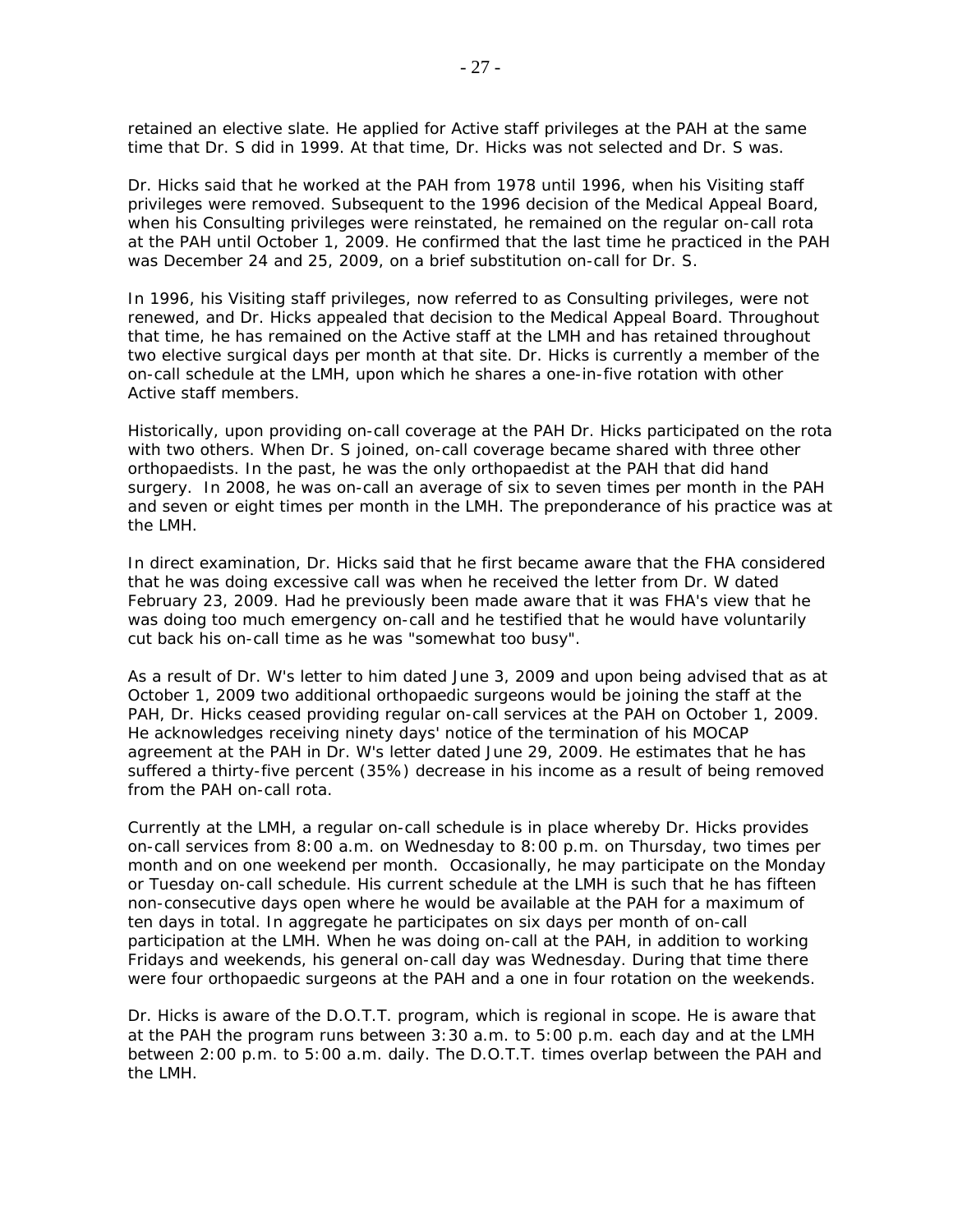Dr. Hicks lives proximate to both the LMH and the PAH, and he believes he could travel effectively between the hospitals and his office when required to do so. He says that he would not accept an on-call schedule at the PAH if it created a conflict with his duties at the LMH. In the event of a potential conflict, he would expect that the LMH would free him up so that he could attend at the PAH.

After being removed from on-call at the PAH, Dr. Hicks testified that he provided on-call services at the request of Dr. KK on October 17 and 18, 2009, and for Dr. S on December 24, 2009. He testified that in neither instance was he required to apply for *locum tenens* or Temporary privileges, or required to obtain a permission or authorization from the FHA when relieving Dr. S on-call on December 24, 2009. He says he "just plugged in".

Dr. Hicks testified that he met with Dr. S in July 2011 and that Dr. S told him that the Department of Orthopaedics at the PAH really needed him back on the on-call schedule, but that the Orthopaedics Slate Committee did not want to put Dr. Hicks on definite oncall days. Dr. S reportedly told Dr. Hicks that he wanted to use Dr. Hicks for on-call replacement coverage. Dr. S is said to have alluded to "all kinds of plans for you for July and August and September". Dr. Hicks testified that this initiative waned and that "the administration quashed it", but he provided no further details. He said that Dr. S alluded to a hospital administration conspiracy to remove Dr. Hicks from the PAH.

Dr. Hicks says he met with the PAH's orthopaedic surgeons group, except Drs. B and JK, in Victoria in the summer of 2012. He said he did not attend on-call "as a result of those discussions", but did not elaborate on the content of those discussions.

Dr. Hicks' attention was drawn to an on-call schedule for the PAH for July and August 2011, where Dr. WW was scheduled for seven on-call days commencing July 22, 2011. During the month of August, Dr. WW was scheduled for fifteen days of on-call. Presumably this evidence was introduced to demonstrate that there was a continuing need for on-call holiday coverage during the summers at the PAH and that Dr. WW was being utilized for this purpose.

It was Dr. Hicks' stated view that the D.O.T.T. program, which was in place for a short time during his period of on-call service, helped relieve the need for after-hours emergency surgery. In this regard, his evidence is consistent with that of Dr. W and others. He said that the Department of Obstetrics and General Surgery put the most pressure on emergency surgical services at the PAH, followed by orthopaedics. He characterized the D.O.T.T. program as "sufficient and useful". He explained that prior to the start of the D.O.T.T. program, the general rule for after-hours surgery was that obstetrics and general surgery would go first, and orthopaedics would be last. This, he said, pushed orthopaedic emergency surgery time into the late evenings.

Dr. Hicks commented on the Guidelines relating to the "hand-off" or transfer of care of patients admitted during a physician's on-call attendance at the conclusion of the on-call period to a succeeding member of the Active staff. He discussed at length his concerns about continuity of medical care and in his view, the problems, with the hand-off of patients in this manner. He considered it preferable to retain continuity of patient care by him in lieu of handing off a patient seen by him, after his on-call period ended. His stated concerns were that, in patient transfers, patient communications and the possibility of miscommunication or non-communication between the on-call member and the successor Active staff member were problematic on a transfer of care. He described the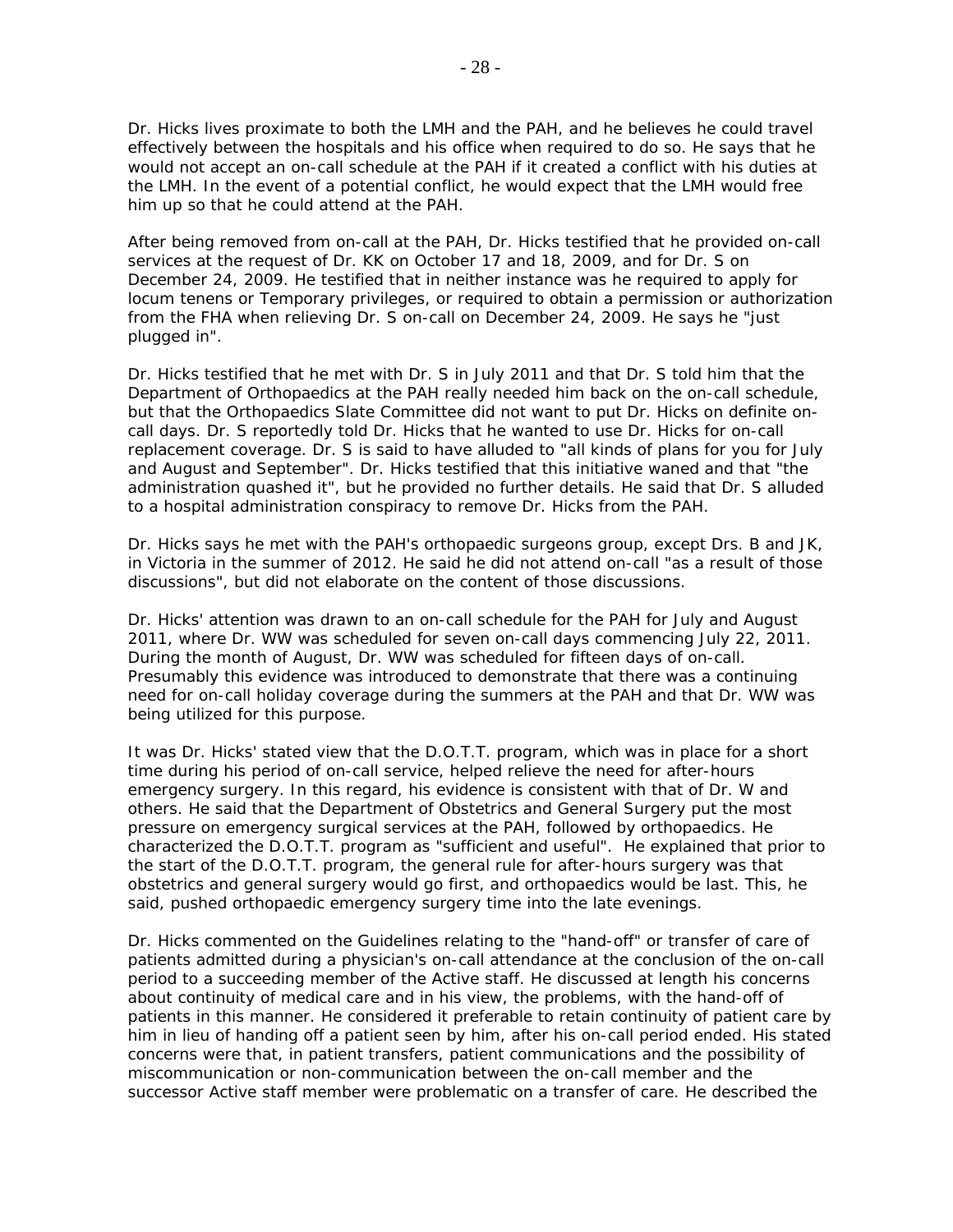potential for miscommunication and adverted to the extra work required to ensure an appropriate communication and continuity of patient care between the two physicians involved in the hand-off of a patient. He described it as a process of "phone calls and confusion and…schizophrenia".

With respect to the implementation of the Guidelines, Dr. Hicks was asked to comment on whether he first saw any problems with respect to patient follow-ups as a result of the Guidelines. His response was there would be problems and confusion. As he put it, he would anticipate "slips between the cup and the lip". He foresaw that "if you looked at a year of that carnage, there would be lawsuits and confusion and risks and disruption, and worse than itinerant surgery, I think. I really, honestly think it would be worse". Dr. Hicks further opined that, as a practical matter, Active members of staff would be unlikely to use a *locum tenens* when the Guidelines required them to receive the patient from the *locum tenens* immediately after the surgery. He viewed that physicians would be unhappy, and "it's just asking for a disaster".

Dr. Hicks was questioned on a written undertaking that he had provided as a result of a practice review by the College of Physicians and Surgeons. Apparently, certain complaints were made with respect to his patient care which resulted in the College undertaking a practice review. Flowing out of that review, Dr. Hicks was requested by the College to, and did, enter into a formal undertaking with the College that, *inter alia*, he would limit his on-call schedule to ten days per month.

Overall, Dr. Hicks appeared to be somewhat dismissive of complaints reportedly made with respect to his excessive on-call service and its implications for patient care. However, he did acknowledge that he had agreed previously to limit his on-call time at the PAH and that his reducing on-call time to ten days was "probably a good idea" given the amount of on-call he was otherwise providing. He testified that limiting his total oncall to ten days between the LMH and the PAH would result in him performing approximately four days a month on-call at the PAH.

In cross-examination, Dr. Hicks agreed that if an orthopaedist with a fellowship in hand surgery was available at the PAH, that that person would provide "an adequate service" on referrals by orthopaedic surgeons who did not do hand surgery. Dr. Hicks clarified that he did not have a trauma designation. He further testified that he did not have a large basis of referrals from general practitioners for elective surgeries at the LMH. Trauma surgery, which he equates to "broken bones", is performed by him during emergency and elective surgery time at the LMH.

Dr. Hicks said that in 2006, he was encouraged by the Chief of Surgery at the PAH to request elective time at the PAH but was then informed that there was no elective time available to him. The one time that Dr. Hicks previously sought Active staff appointment at the PAH, Dr. S was appointed to that position instead.

Dr. Hicks gave evidence that he currently has a lot of available time on his hands. He testified that he was bored with all the extra time he has on his hands without his participation in on-call coverage at the PAH. He said he has tried unsuccessfully to increase his number of referrals at the LMH.

Dr. Hicks was asked to address the question of his ability to practice as a *locum tenens* at the PAH. In response, he reiterated that if he was required to hand over his cases after a defined period during which he acted as a *locum tenens* or substitute for an Active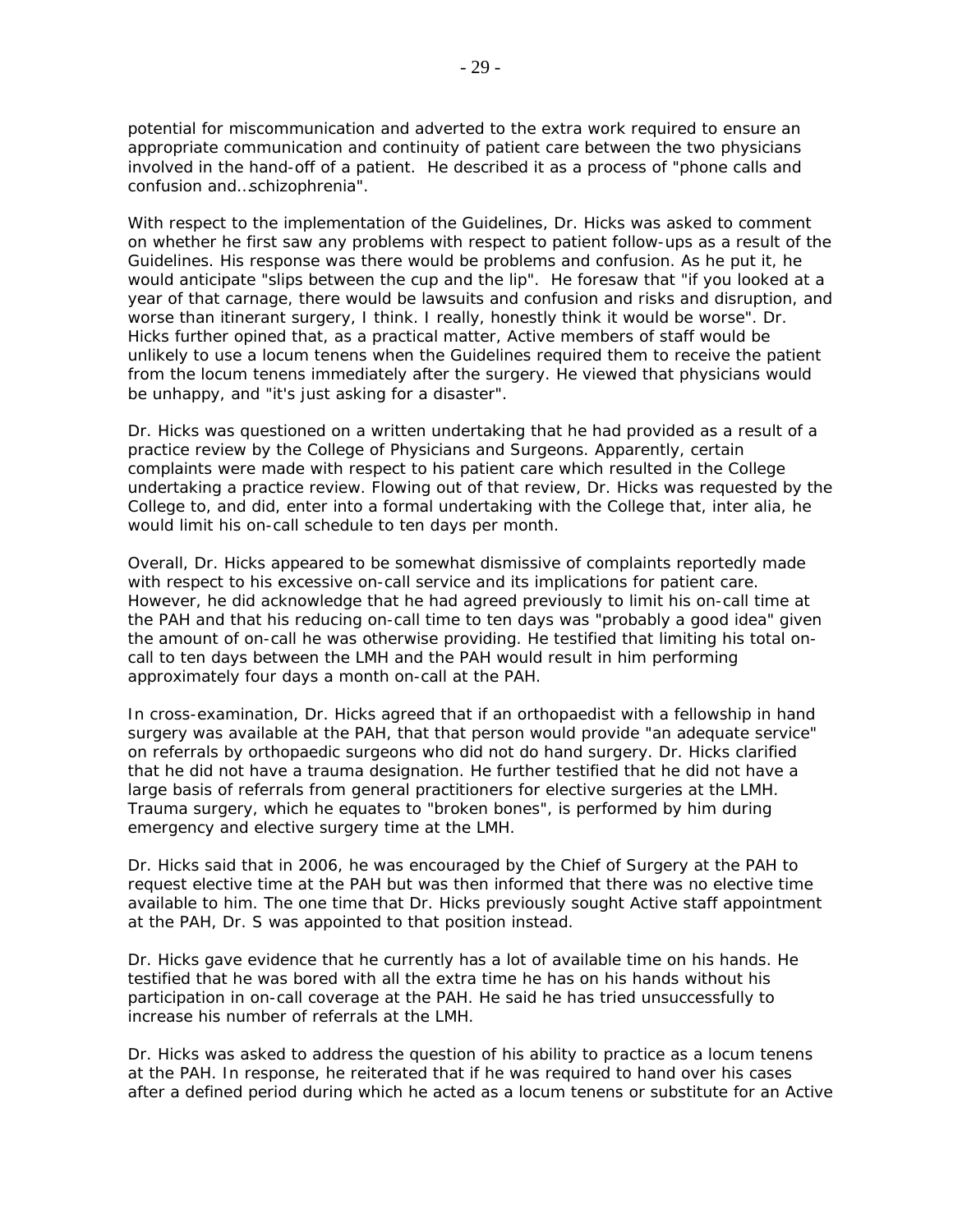staff member, it would be a "schizophrenic mess". In his evidence he constructed various negative scenarios to emphasise the potential for diminished patient care and "legal problems" in a system in which he would be required to transfer patient care following his acting for a short duration as a *locum tenens* or as a substitute for an Active member pursuant to the Guidelines. He said that a *locum tenens* position is normally for a period of two weeks or a month, where the *locum tenens* looks after the referring physician's practice in full, including electives. He said that the resort to *locum tenens* arrangements requiring a transfer of patients at the conclusion of a shorter period of on-call participation is "asking for trouble". He considers that if he were to be used in a *locum tenens* capacity for short periods of time on-call, the process of patient turn-overs by him to other physicians would be highly undesirable.

In general, Dr. Hicks appeared opposed to the Guidelines, which promote a "team" concept within an orthopaedic department relating to patient care transfers. He testified that the development of "a cohesive and functioning group that understand each other's methods and means of communications and work together to make a very efficient system in which patients can be handed over so that they can be done when the time is available and when the physicians are available" was "the dream of the century". Apparently, in his view, it would never work in the context of limited duration on-call coverage scenarios.

Dr. Hicks was asked in re-direct examination whether he would follow the Guidelines and policies now in place for the use of *locum tenens* and Temporary staff, if he was to act in those capacities. He said that "the proposed idea of taking my Visiting Consulting and having me function as a limited locum in a bizarre circumstance with no follow-up is wrong, and is un-functional", but he nevertheless conceded that the Guidelines and policies relating to patient transfers would apply to him. According to Dr. Hicks, however, whereas the hand-off of patients after a "proper locum is entirely reasonable", applying the *locum tenens* concept to short-term temporary services at the request of an Active member would put him, the patients and his fellow orthopaedics in "an oddball circumstance and patients in jeopardy". He referred to the shorter on-call periods as constituting a "pseudo-*locum*". He does not consider that a true *locum tenens* could include weekend on-call coverage. He said that the use of the *locum tenens* concept for such short periods is not conventional and that he is not interested in short-term *locum tenens* appointments "if they're not going to let me do my surgeries and look after my patients".

On questioning about the amount of on-call coverage Dr. Hicks was providing prior to its being reduced following Dr. W's letter in early 2009, Dr. Hicks agreed that "when you look at the call I was doing, it was too much". With respect to the limiting of his on-call coverage to ten days per month pursuant to the undertaking of the College, Dr. Hicks acknowledged that common sense and reason played a big part in his agreeing to limit his aggregate on-call to ten days per month.

Dr. Hicks described his involvement in the P.U.L.S.E. program which he started in June 2009, and took two years to complete. It is a relatively expensive and onerous program that involved three hundred hours of academic study, including fifty hours of videotapes and CDs on six topics. Exams were required to be written by him in six areas of involvement and an eighty-five percent (85%) achievement is required in order to graduate. Written exams were followed by oral examinations. As to the reasons for his participation, Dr. Hicks acknowledged that his "interrelationships weren't the best" within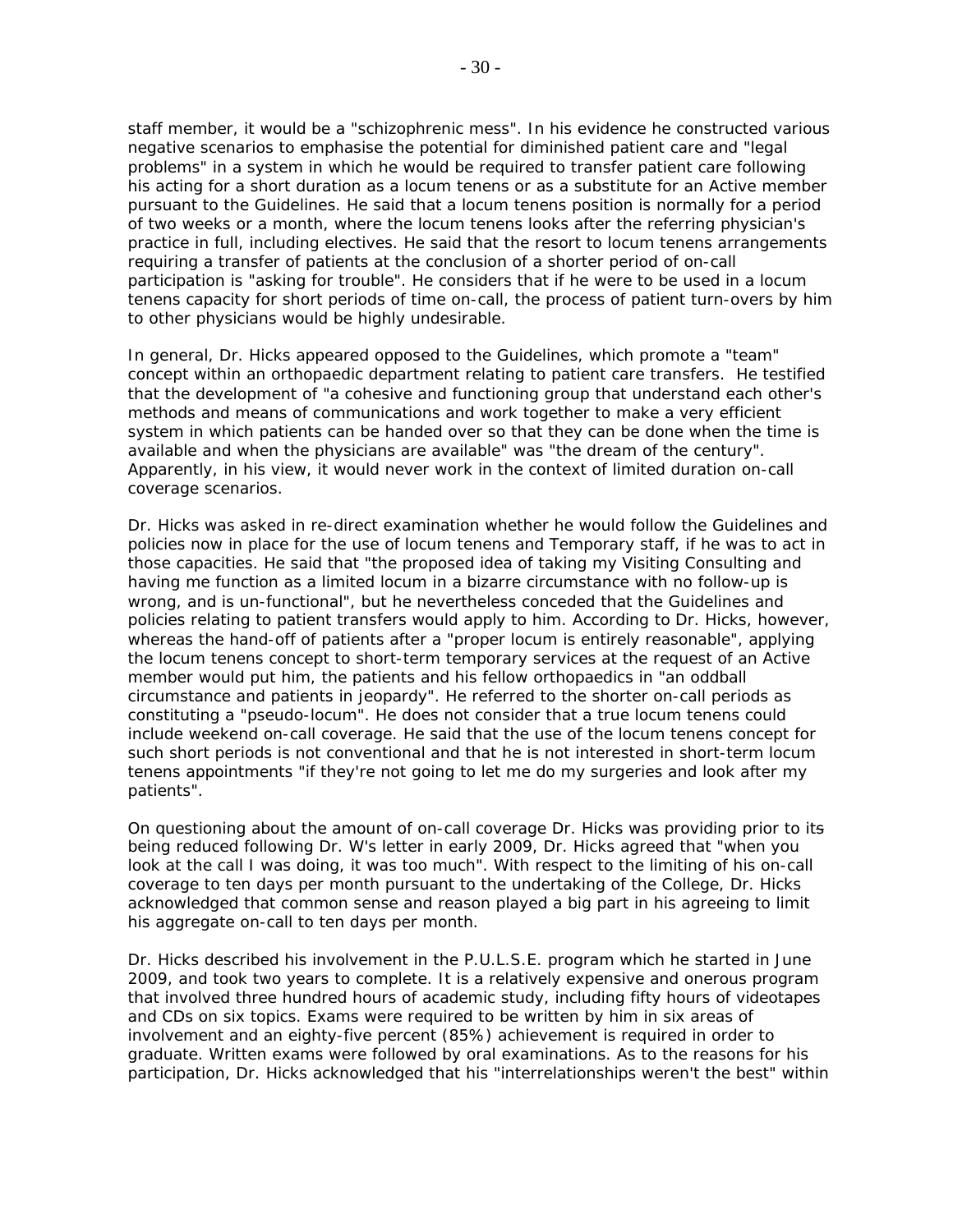the hospital setting. He conceded that at times his behaviour had been abrupt at the PAH and that he could have done things in a more diplomatic manner in several instances.

Dr. Hicks acknowledges that he is aware that there had been some issues raised with respect to whether or not he was obeying all the rules and behaving in a manner consistent with the policies of the PAH. He acknowledges that he was asked as part of the Memorandum of Understanding relating to the P.U.L.S.E. program to consistently follow hospital admission and operating room booking practices and policies. He characterized the complaints giving rise to his involvement in the P.U.L.S.E. program and his entering into the behavioural contract on May 14, 2009 as "a list of altered implications, half-truths and snippets and out-of-context rubbish". Notwithstanding this, he concluded by saying that although he was forced into the P.U.L.S.E. program, he has, in retrospect, decided that it was valuable. Dr. Hicks says he benefited from the program and is now glad that he undertook it. He considers that others have reacted positively to his changed outlook and behaviours at the LMH.

Notwithstanding a good deal of questioning and evidence on the hearing of this Appeal relating to the P.U.L.S.E. program, the FHA did not, and does not now, seek to support its decision not to afford Dr. Hicks on-call coverage time with reference to Dr. Hicks' prior conduct giving rise to his P.U.L.S.E. program involvement.

On questioning by the Panel, Dr. Hicks was asked what he saw to be as the desired outcome of this Appeal from his perspective. He responded that although there were difficulties with his personality and interpersonal relations prior to his participation in the P.U.L.S.E. program, in that he had troubles with insight and some anger problems, he now would like "a fair shake". He said that he now had had a lot of time on his hands and he wanted to return to the PAH on-call. He would arrange his schedules at the PAH and the LMH so as not to conflict if he again was able to participate in the on-call rota at the PAH.

## **2. The Positions of the Parties on the Merits**

Fundamentally, Dr. Hicks' position on the merits is that he has been treated unfairly by the FHA. He requests an Order reinstating him to the on-call orthopaedic schedule, with the Division of Orthopaedics to determine the extent of his participation. He contends that his utilization in the provision of on-call services, given that there may be a staffing shortage, is in the best interests of the patients at the PAH. He resides proximate to the PAH and within traveling distance of the LMH, and his ability to schedule his time at the LMH and the PAH in advance would enable him to provide up to four days per month oncall at the PAH.

Dr. Hicks' position is that when acting in his capacity as Consultant s*impliciter*, and not as a *locum tenens* or Temporary staff, the Guidelines should not apply to him in his provision of on-call services. He could, accordingly, provide for ongoing treatment and care without having to transfer patients over to another orthopaedic surgeon within the division. He relies upon *Rule* 5.8.3.3, which provides that "when a Consultant has participated in the care of an inpatient…that Consultant must continue to be available to respond to care needs arising for that patient or must specify another qualified and privileged Consultant to be available for any period that they themselves are not available". He correctly asserts the Guidelines do not refer specifically to Consultants.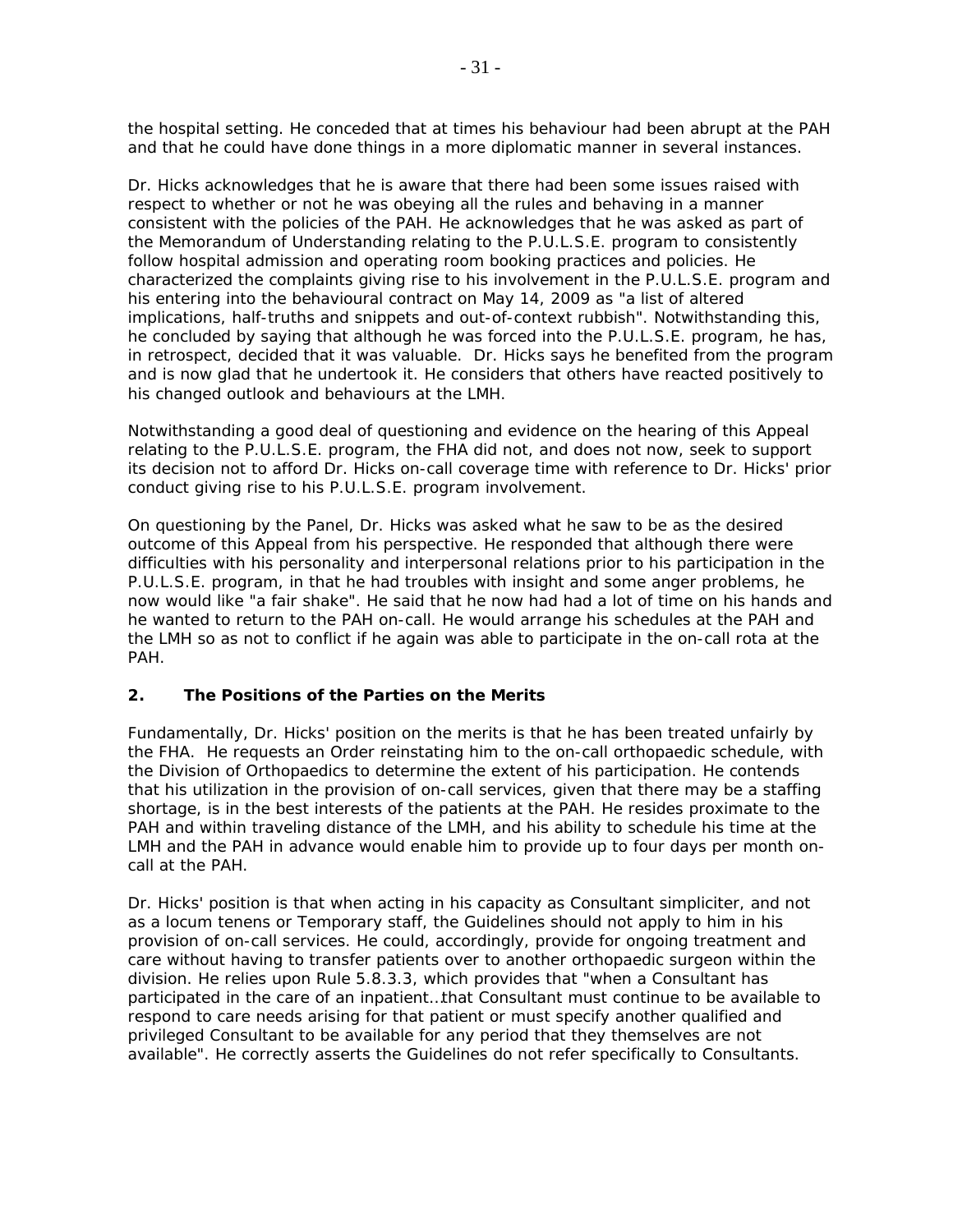While Dr. Hicks recognizes that currently there is no need for him to be regularly involved in the orthopaedic on-call schedule at the PAH, he argues that the evidence demonstrates that there are times when the Division of Orthopaedics at the PAH does require such assistance and, when those circumstances arise, the department should be free to utilize him in his capacity as a Consultant for the provision of on-call coverage. He points to the fact that Drs. JK, Y and S have elective time at other hospitals and the PAH and, when occupied at other hospital sites, cannot be available for on-call coverage at the PAH. He asserts that the same opportunity should hold in his case. Dr. Hicks would like an opportunity to help the PAH Active orthopaedic staff, when they require his assistance, to deal with on-call scheduling difficulties. Simply put, he says there are times when the PAH Active orthopaedic staff may have difficulty meeting their on-call coverage requirements and in such case, he ought to be able to participate therein to ensure appropriate patient coverage.

Dr. Hicks does not dispute that prior to the implementation of the D.O.T.T. program, the Division of Orthopaedic Surgery often performed surgeries after regular hours that extended into the evenings, with resulting pressures and strain on operating room resources and nursing staff. This, he says, was caused by all orthopaedic surgeons and their cumulative requirements and was not caused solely by him.

As to his removal from the on-call coverage schedule, it is Dr. Hicks' position that the FHA has used a colorable method to remove him from the PAH in order to avoid an appeal to this Board by, *inter alia*, hiring additional orthopaedic Active staff members. He contends the FHA acted in a coercive and intimidating manner in its dealings with the members of the Department of Orthopaedics at the PAH. He posits that the FHA's authority does not extend to directing the Orthopaedic Department to refrain from using a Consulting staff member for on-call services when there is a staffing shortage and that the authority to organize the on-call schedule at the PAH should rest exclusively with the members of the Orthopaedic Department. In summary, he alleges that the FHA has effectively modified or revoked his privileges without following the proper procedure for a review of his privileges. In his submission, the FHA does not have the authority to remove him from the on-call schedule in the manner it did.

In response, the FHA's position on the merits was essentially that the FHA's decision not to utilize Dr. Hicks on the on-call schedule was taken for proper reasons in accordance with the FHA's statutory authority and responsibilities, and that there is no demonstrated need to order Dr. Hicks' return to eligibility for on-call coverage. Currently, there is adequate orthopaedic coverage at the PAH, including coverage for emergency hand surgery which is being provided by Dr. FF.

The FHA submits that the evidence amply supports its decision to recruit additional Active members of the Department of Orthopaedics in 2009 relying, *inter alia*, on Dr. F's evidence that the FHA determined that it was necessary to hire additional orthopaedic surgeons in order to ease the workload on physicians, decrease wait times and provide better on-call coverage. The FHA says that it considered that the appointment of additional Active staff members to the Department of Orthopaedics was beneficial in ensuring proper and continuing patient treatment and care. There was a factual basis for concerns within the PAH's administration in 2008 and 2009 that Dr. Hicks was working excessive on-call coverage hours between the two hospitals, and therefore, could have scheduling difficulties in maintaining proper patient care at both hospitals having regard to on-call coverage requirements. The FHA points to Dr. Hicks' past practice and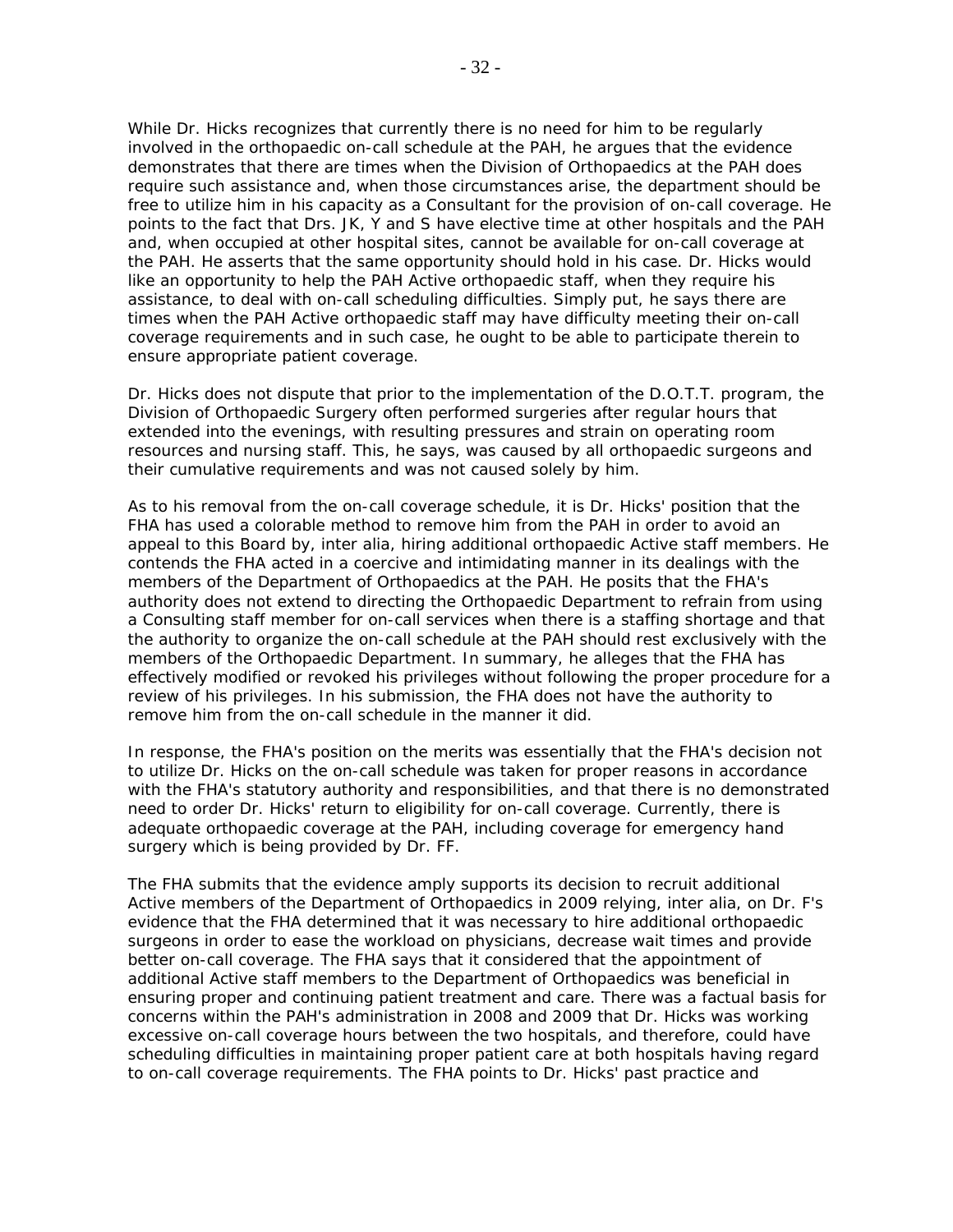apparent disinclination to transfer patient care of those seen by him during on-call coverage to Active PAH orthopaedic staff.

In 2008 and 2009, difficulties were associated with limited operating room resources and disproportionate overtime, particularly in relation to orthopaedic procedures, including the effect of procedures being slotted in by Dr. Hicks, who did not have an elective slate, but who was undertaking a great deal of on-call coverage.

The FHA's position is that it sought to solve problems of patient care and efficient utilization of operating room facilities by hiring additional orthopaedic surgeons and introducing the D.O.T.T. program. Dr. Hicks was not targeted by it. The combined effect of impressing mandatory on-call responsibilities on the Active staff and the incidental effect of removing the Consulting staff use in on-call, other than through *locum tenens* or Temporary appointment, is consistent with proper utilization and management of hospital resources and compatible with roles of the different categories of staff, as defined by the *Bylaws*. The FHA says that the successful implementation of the D.O.T.T. program reduced after-hours operating room time; however, Dr. Hicks' continued participation in on-call coverage did overlap the D.O.T.T. program for a time and did not wholly stop his use of after-hours operating room time. The FHA remains concerned that Dr. Hicks' participation of on-call coverage at the PAH could continue to lead to his continued use of after-hours operating room time for patients seen by him during his on-call coverage and which he was reluctant to-transfer to Active members of the orthopaedic staff for ongoing care and treatment.

The FHA contends that Dr. Hicks retains his Consulting privileges. He may act in a Consulting capacity upon being requested to provide assistance, and he may participate as a *locum tenens* or Temporary staff if requested to do so by a member of the Active staff or the department upon the FHA's approval. If Dr. Hicks did so, he would be bound by the Guidelines on the matter of patient transfer of care. In summary, the FHA's position is set out in the following extract from its submissions:

> Returning Dr. Hicks to the regular on-call rota is inconsistent with the direction the hospital has taken to strengthen and expand its orthopaedic service and its reasonable expectations that members of the active staff will generally cover their call obligations directly or through the use of *locums*. Dr. Hicks could have applied for a full-time active position at the hospital if he wished to do so but he did not. Because of the nature of the manner in which he has operated while on the on-call rota he has essentially been an "itinerant surgeon" who has not generally handed cases over to his colleagues and indeed gave evidence that he was not comfortable in doing so. It is not in the best interests of the hospital or the community it serves for Dr. Hicks to continue to be on the on-call rota as a regular member. That said he can be consulted by other physicians or, subject to the rules that apply to *locums*, he can act as a *locum*.

#### **3. Decision on the Merits**

If, by virtue of the 1996 Decision of the Medical Appeal Board, or the application of the analytical approach described in *Prairie North,* or for any other reason, it could be held that the FHA's decision to exclude Dr. Hicks from orthopaedic on-call coverage in 2009 was an actual or constructive modification or revocation of his privileges, within the meaning of s.46, *Hospital Act*, our alternative decision on the merits is set out below.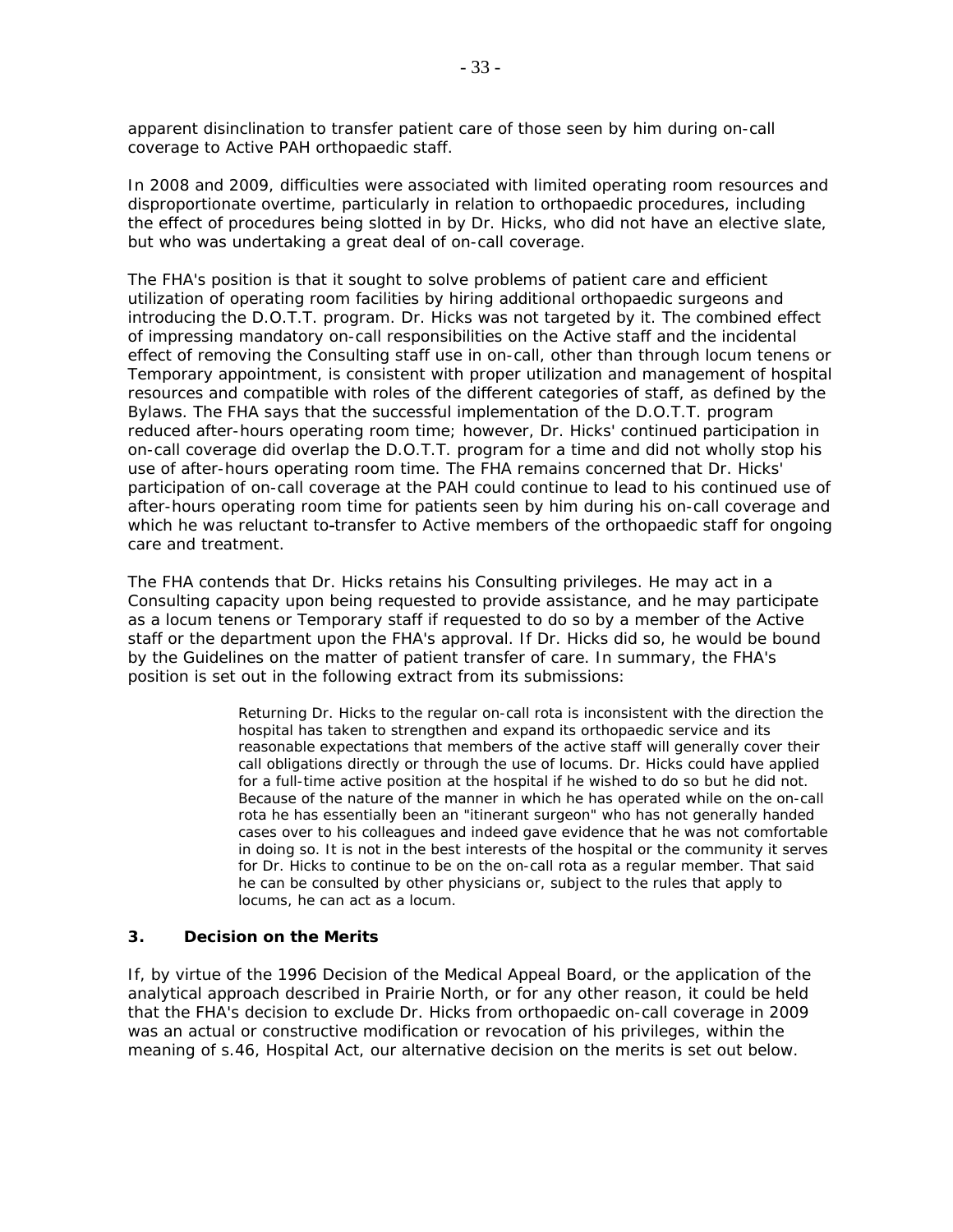At the outset, it should be acknowledged that Dr. Hicks has for many years demonstrated his commitment to the institution and patients of the PAH. His dedication and service to the provision of orthopaedic medical care, and his continuing desire to participate in oncall coverage at the PAH, is laudable and demonstrates his ongoing commitment to the PAH and the provision of medical services to the public. On this hearing *de novo*, we do not understand the FHA to rely upon those apparent difficulties giving rise to Dr. Hicks' successful participation in the P.U.L.S.E. program to be indicative of his future conduct should he be returned to eligibility for participation in the orthopaedic on-call rota. The only evidence before us is that Dr. Hicks' relationships with the LMH staff have been satisfactory following his completion of the P.U.L.S.E. program. Accordingly, a consideration of potential discord between Dr. Hicks and the PAH staff, should he again participate in the on-call orthopaedic coverage, is not considered a factor in our reasoning.

Dr. Hicks continues to be privileged at the PAH as a member of the Consulting staff. As such, he may be requested by a member of the Active or provisional medical staff to evaluate a patient and provide recommendations for care, write orders for care and follow-up, or even assume the entire care of the patient and become the Most Responsible Practitioner. With the approval of the FHA he may act as a *locum tenens* or Temporary staff member, in which case he may participate in the orthopaedic on-call coverage rota subject to the Guidelines providing for transfer of patient care at the conclusion of his appointment as such. While acting as a *locum tenens* or Temporary staff member, he may admit and discharge patients, as well as participate in on-call coverage rota and utilize the elective surgery time of the physician he is replacing.

Having regard to the 1996 decision of the Medical Appeal Board, we consider that Dr. Hicks could have not have reasonably expected that his ability to continue on the orthopaedic on-call rota would necessarily continue for the entire duration of his privileges as a member of the Consulting staff. That decision informed Dr. Hicks and the PAH's administration that, should the orthopaedic medical staff be augmented by additional appointments such as to enable appropriate levels of on-call coverage, there would be no obligation to continue Dr. Hicks' participation in on-call coverage. The very event contemplated by the Medical Appeal Board subsequently occurred in 2009 with the appointment to Active staff of Drs. JK and B. As members of the Active medical staff, these orthopaedists were not only required by the *Bylaws* to participate in on-call coverage, but they actually sought that opportunity in order to increase their patient base and access to the PAH's resources.

In short, the circumstances which animated the decision of the Medical Appeal Board in 1996 ceased to exist in 2009. From that date, with several exceptions involving the use of *locum tenens*, the Active members of the orthopaedic staff consider that their numbers are adequate to ensure the provision of adequate 24/7 on-call orthopaedic coverage without the participation of Dr. Hicks. The needs of the patients at the PAH for hand surgery treatment are being met with the involvement of Dr. FF. In the event that the Active staff members were unable to provide full-time on-call coverage, it is open for their members to request the appointment of a *locum tenens* or, to meet particular divisional needs, the appointment of a Temporary orthopaedic staff member. In short, there is no continuing need for the participation of Dr. Hicks *qua* Consultant on the oncall rota.

We find that there was no pretence relating to the appointment of additional Active orthopaedic staff in 2009 and no colorable decision by the FHA to target Dr. Hicks for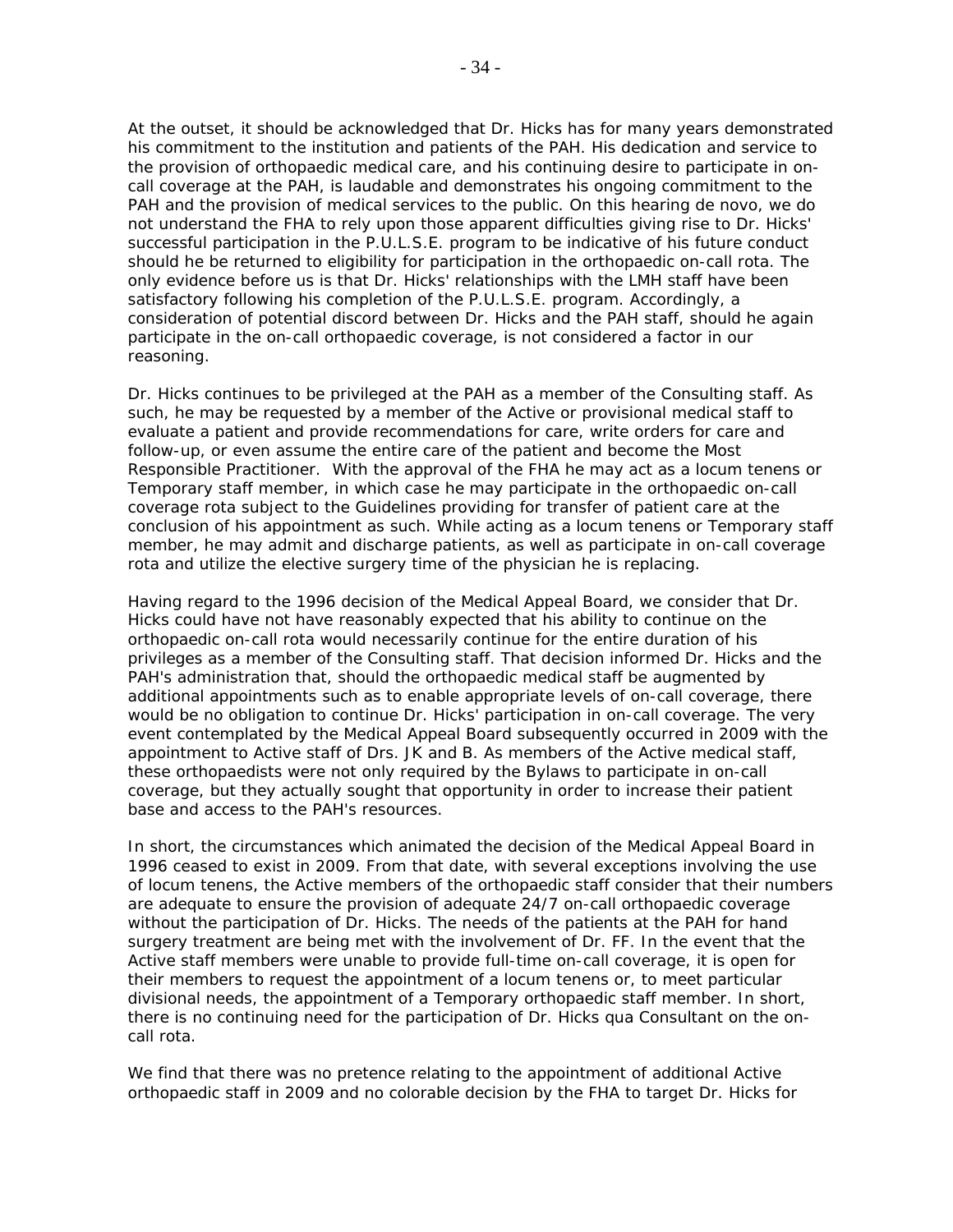removal from on-call coverage at the PAH. We accept the evidence that the reason for the recruitment and appointment of additional orthopaedic Active staff involved concerns for the overall performance of the Orthopaedic Department and the ensuring of the provision of comprehensive orthopaedic services at the PAH. The decision to recruit additional Active members was taken in consultation with the then Active members of the orthopaedic staff. The decision was also made on the basis that, with the appointment of additional Active medical staff, the pressure and stress imposed upon the operating room and its nursing staff as a result of the resort to late evening surgeries would be mitigated. The fact that Dr. Hicks was then without an elective slate and was not inclined to transfer patient care of those admitted during his on-call coverage time contributed to problems affecting the overall hours of operation of the operating room and related facilities at the PAH.

In our view, the decision by the PAH to recruit additional Active orthopaedic staff in 2009 was made in good faith, and not for an oblique or improper purpose to redress those complaints relating to Dr. Hicks' conduct that ended in his participation in the P.U.L.S.E. program. We further find that there were reasonable grounds for Dr. W to suspend Dr. Hicks' on-call coverage eligibility in February 2009 in that Dr. Hicks' combined on-call coverage time at both hospitals was excessive and could compromise patient health. Even Dr. Hicks agreed that the level of his on-call participation was excessive at that time.

Neither do we accept the characterization of the involvement of the FHA and its dealings with its Active orthopaedic staff in early 2009 as "coercive or intimidating". It is apparent that the Active members of the Orthopaedic Department at the PAH, out of concerns for potential legal repercussions against them if they were to unilaterally act to remove Dr. Hicks from the on-call rota, actively sought and obtained the direction Dr. Hicks complains of. The orthopaedic staff members at the PAH sought assurances that the FHA had followed appropriate procedures and would take responsibility for the fallout from any decision to end Dr. Hicks' participation in the on-call coverage rota.

We accept the FHA's position on the merits that the FHA's decision not to utilize Dr. Hicks on the on-call schedule was made for reasons relating to the workload on the orthopaedic staff, decreased wait times for surgery and the provision of better on-call coverage. The decision to remove Dr. Hicks from the on-call roster was merely a component of an overall effort, which included the implementation of the D.O.T.T. program, to increase efficiencies in the utilization of the operating rooms at the PAH in a manner consistent with the interests of surgical and nursing staff and, indirectly, patient care. These initiatives had the incidental effect of impacting Dr. Hicks, who was overly reliant as compared with other Active orthopaedic staff members, upon the use of operating room resources after normal hours.

The recruitment of additional Active orthopaedic staff members at the PAH in 2009 was to fill a perceived need to enhance the PAH's orthopaedic resources and ability to serve the increasing needs of the community for health care services. The goal of the PAH was, and remains, to ensure through its Active medical staff members a continuous and appropriate level of on-call orthopaedic coverage. In 2008 and 2009, the increasing regional population and related orthopaedic caseloads at the PAH demonstrated the need to increase the Active orthopaedic staff. We accept Dr. L's evidence in this regard and note that, at the same time, the PAH sought and recruited an additional general surgeon and a urologist to meet those same enlarged community health care demands. Dr. F as well as other members of the orthopedic staff who gave evidence agreed that additional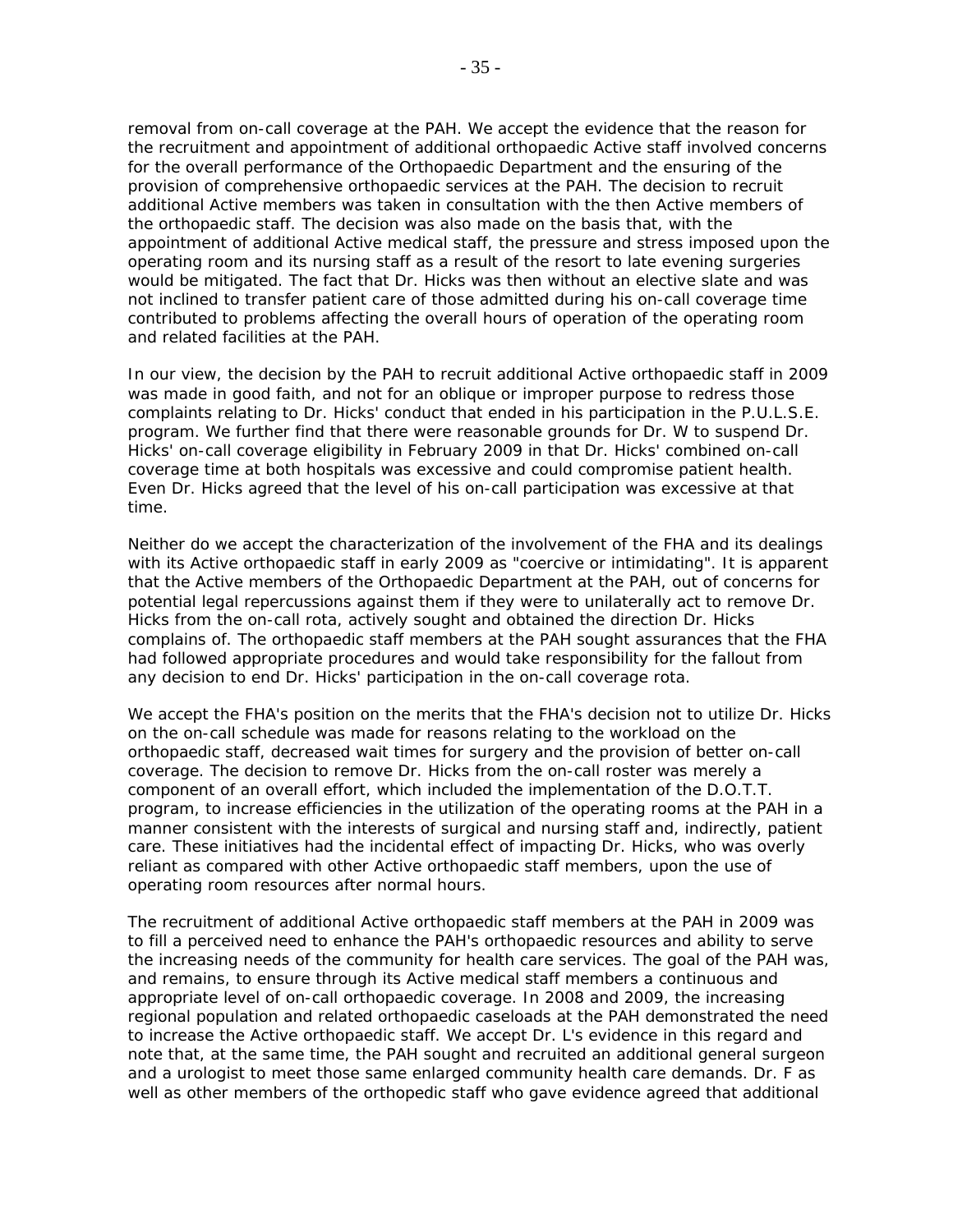orthopaedic resources were necessary in 2009 to enable the PAH to meet its community health service obligations.

We further conclude that it was, and remains, reasonable for the FHA to concern itself with the possibility that if Dr. Hicks were returned to the PAH on-call coverage rota, there could be scheduling conflicts, or periods of time when Dr. Hicks was not available at the PAH having regard to his performing duties at the LMH. Although Dr. Hicks may endeavour to establish schedules which seek to avoid conflict in his performing his duties at both the PAH and the LMH, the *ad hoc* timing and nature of orthopaedic emergency services is not always compatible with maintaining pre-set schedules. In taking this view, we have considered the evidence of Dr. Hicks that he remains physically proximate to both hospitals so that traveling times would not be great were he required to move between them to meet emergent care requirements during his time on-call at either location.

Acknowledging that this is a hearing *de novo*, we have nevertheless addressed the question of whether the HAMAC was misled by the FHA as to the true basis of the decision of the orthopaedic staff to cease using Dr. Hicks on the on-call rota. A review of the materials presented to the HAMAC would, in our view, have communicated Dr. Hicks' position that the decision to remove him from on-call coverage participation was made on the basis of a direction by the FHA.

We accept that the loss of entitlement to participate in on-call coverage has resulted in a financial loss to Dr. Hicks. However, his interests must be fairly balanced with those of the FHA in making decisions in fulfilling its role and responsibilities for ensuring the proper utilization of hospital resources, access to patient care and the medical needs of the community served by the PAH. Ultimately, the FHA Board of Directors is accountable for the quality of care and provision of appropriate resources in the facilities and programs operated by the FHA. It was not made clear to us what the relative improvement in Dr. Hicks' financial position might be were he to be enabled, by a decision of this Board, to be eligible for up to an additional four days per month in aggregate participation in on-call coverage at the hospitals.

In considering this balance of interests, we further find that it is compatible with the role and responsibilities of the FHA, seeking to enlarge its Active orthopaedic staff at the PAH to be able to offer to potential recruits optimal access to hospital resources, through, *inter alia,* optimal participation in the on-call schedule. This would attract additional Active staff, who would benefit from on-call coverage time in building their practices and patient numbers.

We decline to make the Order sought by Dr. Hicks on this Appeal to reinstate him to the PAH's orthopaedic emergency on-call rota on the basis that the Division of Orthopaedic Surgery should be able to determine the extent of his participation without interference or influence by the FHA, or alternatively, that the matter of his participation in the on-call schedule be remitted back to the Division of Orthopaedic Surgery for a decision on his utilization. We are not prepared to circumscribe the role and responsibility of the FHA and the PAH administration by, in effect, enjoining them from participating, in appropriate circumstances, in determining whether any physician, including Dr. Hicks, may participate in on-call coverage so as to ensure adequate and safe levels of on-call coverage.